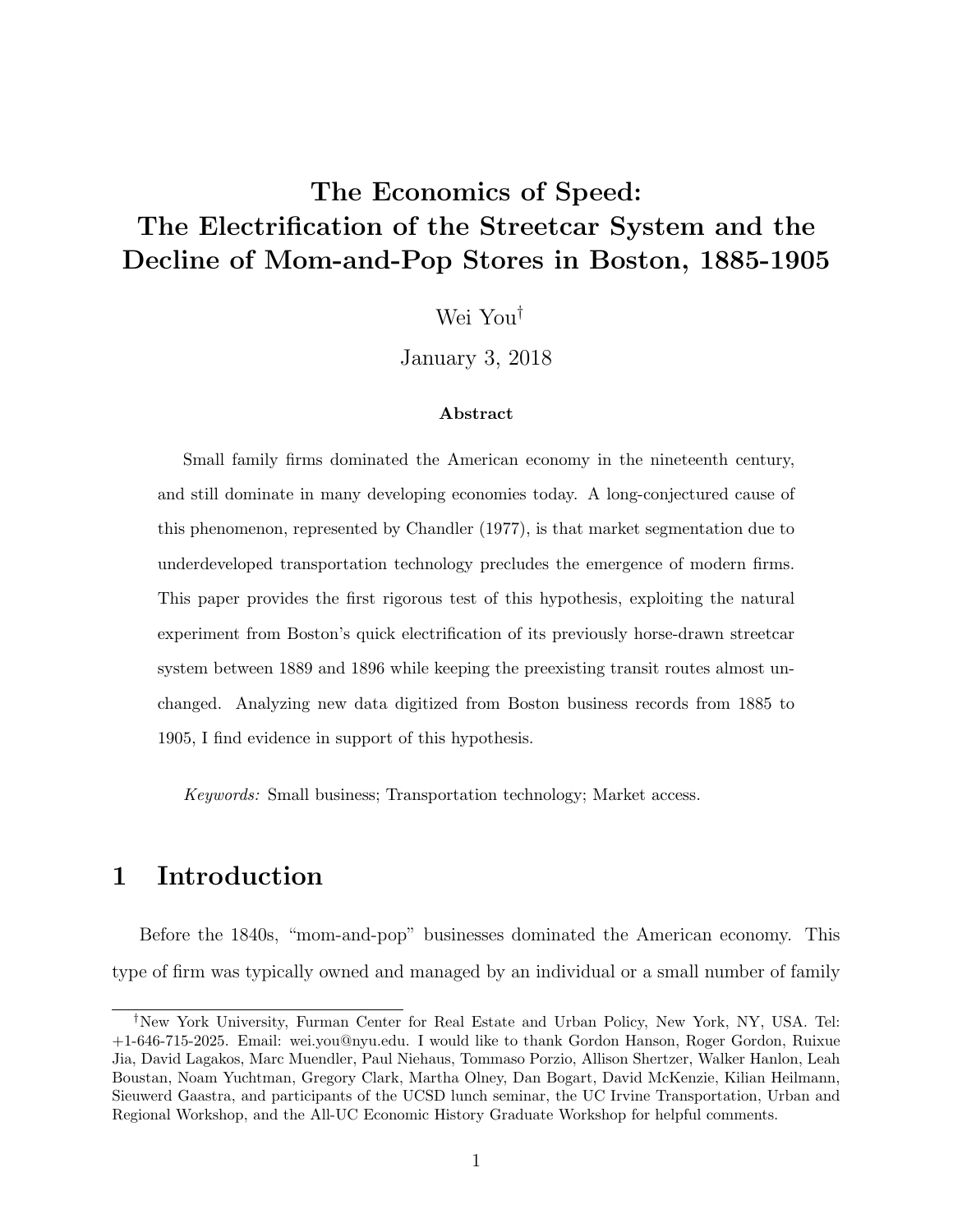members, produced a single product, and served a highly localized market. Chandler (1977) observed that the size and nature of firms in America remained relatively unchanged between 1790 and 1840, despite the substantial growth in population and total volume of trade during this period. The increase in market size translated into a parallel increase in the number of firms, but not in the size of firms. He proposed that the traditional sources of energy–wind and animal power–"simply could not generate a volume of output in production and number of transactions in distribution large enough to require the creation of a large managerial enterprise or to call for the development of new business forms and practices." The revolution in transportation technology since the mid-nineteenth century, first brought on by railroads, made it possible to move goods at a steady, high volume and at high speeds, which demanded organizational innovations within production units. It is in this period that we saw the rise of modern firms.

Chandler's hypothesis is relevant to understand the prevalence of micro and small enterprises in today's developing countries. Hsieh and Olken (2014, p.93) and McKenzie (2017, p.2278) report that close to 100% of firms have fewer than 10 workers in India, Indonesia, and Nigeria. In contrast, the modal manufacturing firm in the United States has 45 workers (Hsieh and Klenow, 20[1](#page-0-0)4). <sup>1</sup> "This is a puzzle to standard models of the firm size distribution (Lucas, 1978) unless the distribution of entrepreneurial talent is very limited in developing countries" (McKenzie, 2017). Chandler pointed out that a potentially important impediment to firm size growth in developing countries is the higher transportation costs that segment markets, which in turn cause firms to primarily serve a highly localized market. Similar explanations are also proposed by Lagakos (2016), Tybout (2000), Hsieh and Klenow (2014), and Holmes and Stevens (2014). In this paper, I call these explanations the market segmentation hypothesis.

 $1<sup>1</sup>$ Another indicator of the prevalence of micro and small enterprises is the self-employment rate. Using increasingly available cross-country data, researchers have established the stylized fact that the self-employment rate decreases as income per capita increases (La Porta and Shleifer, 2008, 2014; Gollin 2008; Jensen, 2016). In the bottom income quartile of countries, nearly one half of the labor force is self-employed, while the fraction of the self-employed in the labor force is around 10% in the top income quartile of countries (La Porta and Shleifer, 2008). This is true even in the non-agricultural sector.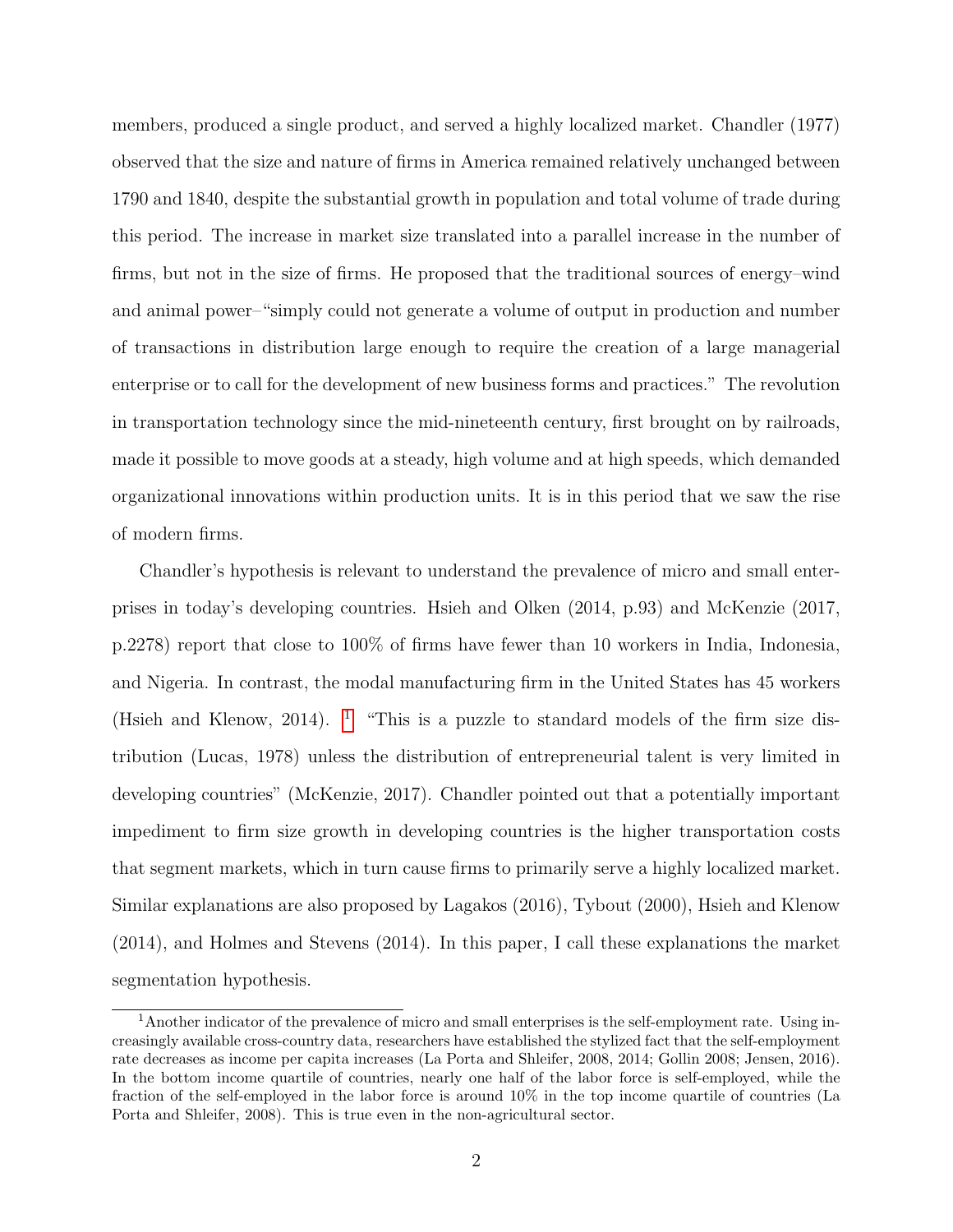Empirically testing the market segmentation hypothesis is difficult. The causal evidence that a reduction in transportation costs leads to an increase in firm size has been missing in the literature thus far, both in the historical US setting and in today's developing country setting. One needs to find a transportation technology shock that took place in a short period of time and made differential impacts on different areas, and with the intensity of the impacts independent of the possible trends in the outcome of the areas. Moreover, one needs to find a firm-level dataset that contains detailed geographic information, which is not lefttail truncated in the firm size distribution. However, such data sets are rare in developing economies (Hsieh and Olken, 2014).

In this paper, I exploit the natural experiment from Boston's quick electrification of its previously horse-drawn streetcar system during 1889-1896 in order to identify the causal effects of an upgrade of transportation infrastructure on the presence of sole proprietorships. This upgrade increased the speed of the best means of intra-city transportation from 4-5 mph to 8-10 mph, tripled transportation capacity, and enabled services to be provided at lower fares (Warner, 196[2](#page-0-0)).<sup>2</sup> More importantly, the majority of the electric streetcar routes were upgraded from previous, long-existing horsecar routes, which avoided selection of the locations of the new transit lines. Because firms near the streetcar rails have better market access, according to the market segmentation hypothesis, we should be able to observe a relative increase in firm size near the streetcar rails compared to increases in off-rail areas after this technology shock.

While the electrification of streetcar systems took place in virtually every major US city in the late-nineteenth and early-twentieth centuries, two main reasons make Boston particularly well suited for my study. First, Boston followed a distinct direction when modernizing its commuting system. Unlike other major US cities that adopted a mixture of cable car systems and horsecar systems, Boston went directly to a more advanced, entirely electric streetcar

<sup>&</sup>lt;sup>2</sup>"In 1900, the five-cent fare was almost universal, and no additional charge was needed for transfer rides. In contrast, during the 1870s and 1880s, two full eight-cent fares were typical if riders took two cars run by different companies."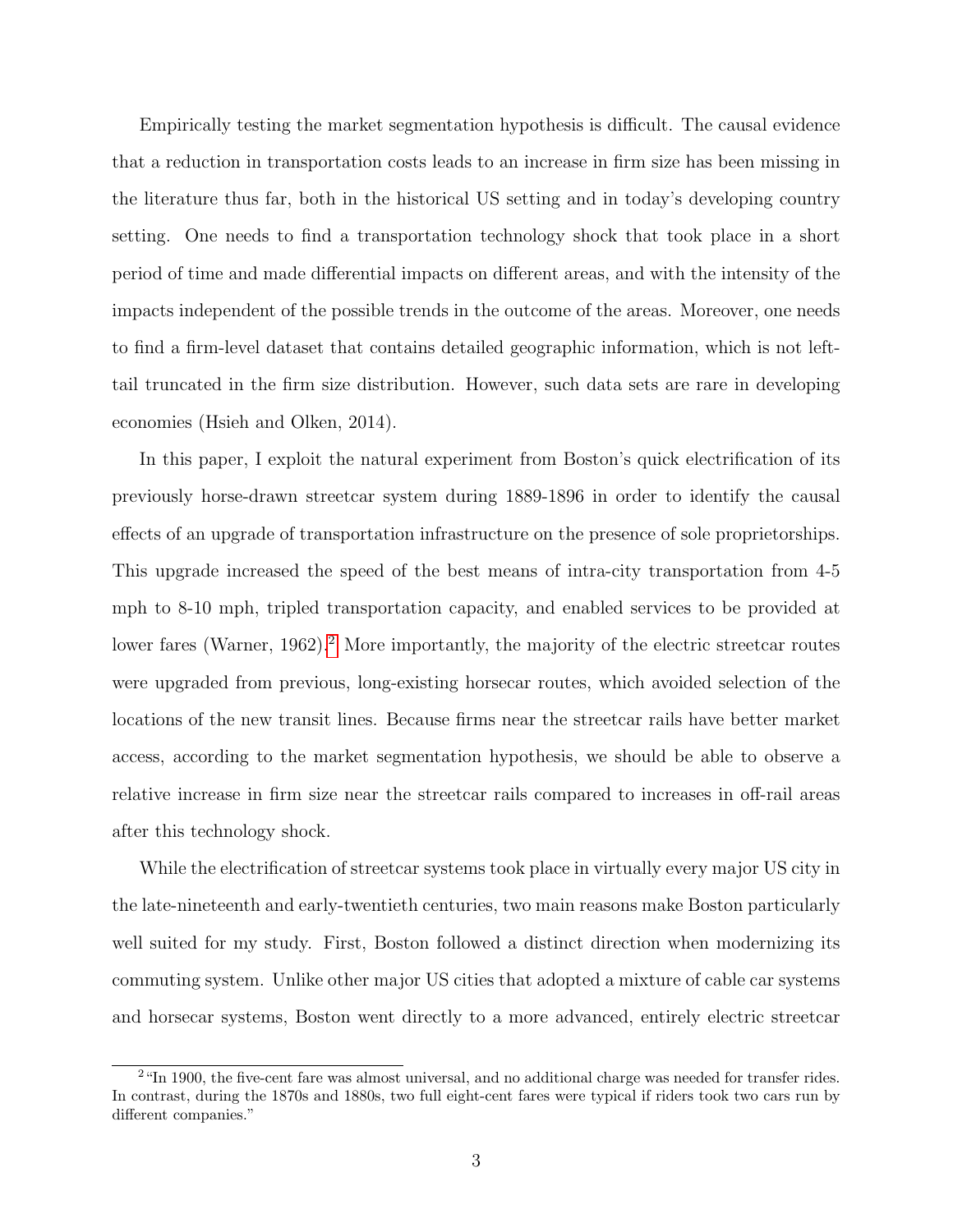system from a completely horse-drawn streetcar system in seven years. Second, there are two Boston peninsulas–Charlestown and East Boston–that were similar in size and proximity to the city center but that differed sharply in their connectivity to the city center in the study period. This contrast is helpful for testing the market segmentation hypothesis.

I assemble novel data to conduct the empirical analysis. I digitize a data set of the universe of the businesses from the top 25 retail/wholesale services/products (accounting for 20% of all businesses) in the *Boston Directories*–a source that resembles today's business yellow pages–for each five-year period between 1885 and 1905.[3](#page-0-0) The original function of these directories was to provide information about every citizen and business in the city. I obtain the firms' addresses and legal forms, and correspond the sole proprietorships to the "mom-and-pop stores." This sole proprietorship dummy is the main outcome of interest. In order to analyze the spatial patterns of firms, I also georeference 1,660 plot-level historical city maps to identify the geographic coordinates of all their addresses. These results allow me calculate the distance between each firm and the nearest streetcar route to measure the intensity of shocks associated with the streetcar electrification.

Summary statistics show that the establishments highly gravitated toward the streetcar rails in my study context: 51% of the total establishments were located within 25 meters of the rails, and 81% of them were within 100 meters of the rails. I use the areas within 25 meters of the rails as the treatment locations, and the areas between 25 and 100 meters as the control locations, and apply a difference-in-differences strategy. Each observation is a location. The outcome variable is defined as the share of establishments that were sole proprietorships in each location. Under such narrows bins of treatment and control definitions, I find great heterogeneity in treatment effect across products: there is a strong treatment effect among food establishments, which account for 58.8% of the total establishments and

<sup>&</sup>lt;sup>3</sup>I focus on analyzing the responses of the firms in the retail/wholesale sector, because the transactions in this sector mostly involved the movement of people, to which the upgrade of the commuter rails was highly relevant. The retail/wholesale sector is also interesting in itself because it features a particularly high self-employment rate. In 1910–the first year in which the census asks subjects their occupation types–the selfemployment rate in the retail/wholesale sector was 0.32, while it was 0.17 in the aggregate non-agricultural sector.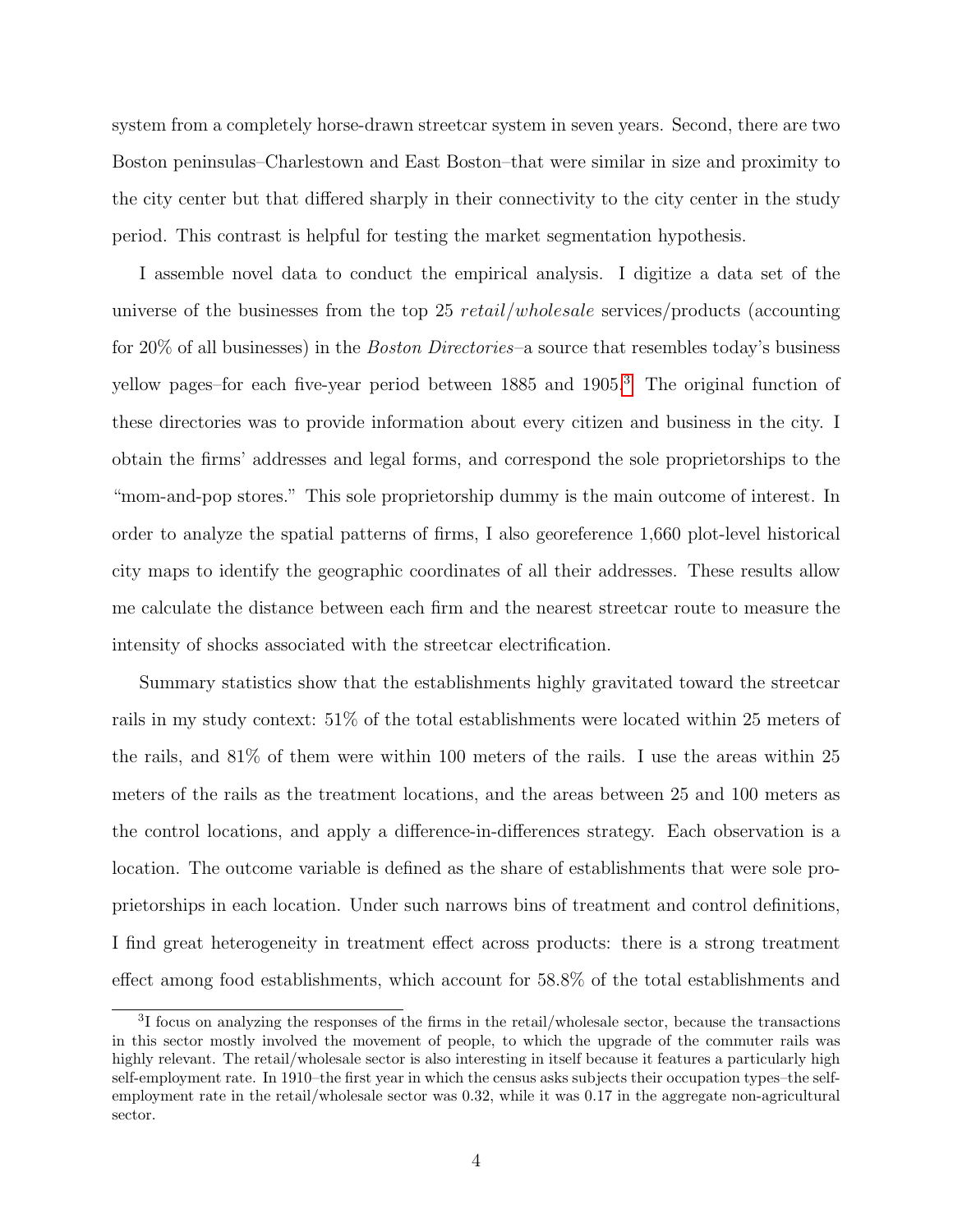64.7% of all sole proprietorship establishments in 1885, and there is no treatment effect among the other retail/wholesale establishments. The magnitude of the treatment effect for food is economically large: under my preferred specification, the share of sole proprietorships in rail-connected(treatment) locations experienced a 12.1-percentage point relative decline over ten years after the upgrade.

I then consider explanations for this heterogeneity. I show that the most plausible explanation is that the establishments in the treatment locations had better access to consumers than the establishments in the control locations. Because consumers are more sensitive to commuting costs to shop for food than to shop for the other products, which is supported by the consumer expenditure survey data, proximity to the rails was more important for food establishments than for nonfood establishments. In addition to this channel, another channel that strengthens the treatment effect among food is the thick left tail in the size distribution of food establishments. As land rents rose relatively in the rail-connected area after the transit upgrade, small establishments were more likely priced out of the rail-connected area.

I also find that the treatment effect for food decays very fast as one moves away from the streetcar rails. Compared to the area more than 100 meters away from the rails, the share of sole proprietorships declined sharply within 25 meters of the rails, and declined only modestly between 25 and 100 meters of rails. I show that this fast spatial decay rate can be understood as a combination of two effects. The first is that the consumers of food are sensitive to commuting costs. The second is that the streetcar system enabled the establishments to get access to a large consumer base from nonlocal neighborhoods. Because of the combination of these two effects, being located a short distance away from the rails made a significant difference in market access for firms. The Charlestown and East Boston case study provides evidence in support of this mechanism: in Charlestown which was better connected to central Boston, I find the treatment effect in this neighborhood is four times larger than the treatment effect in East Boston.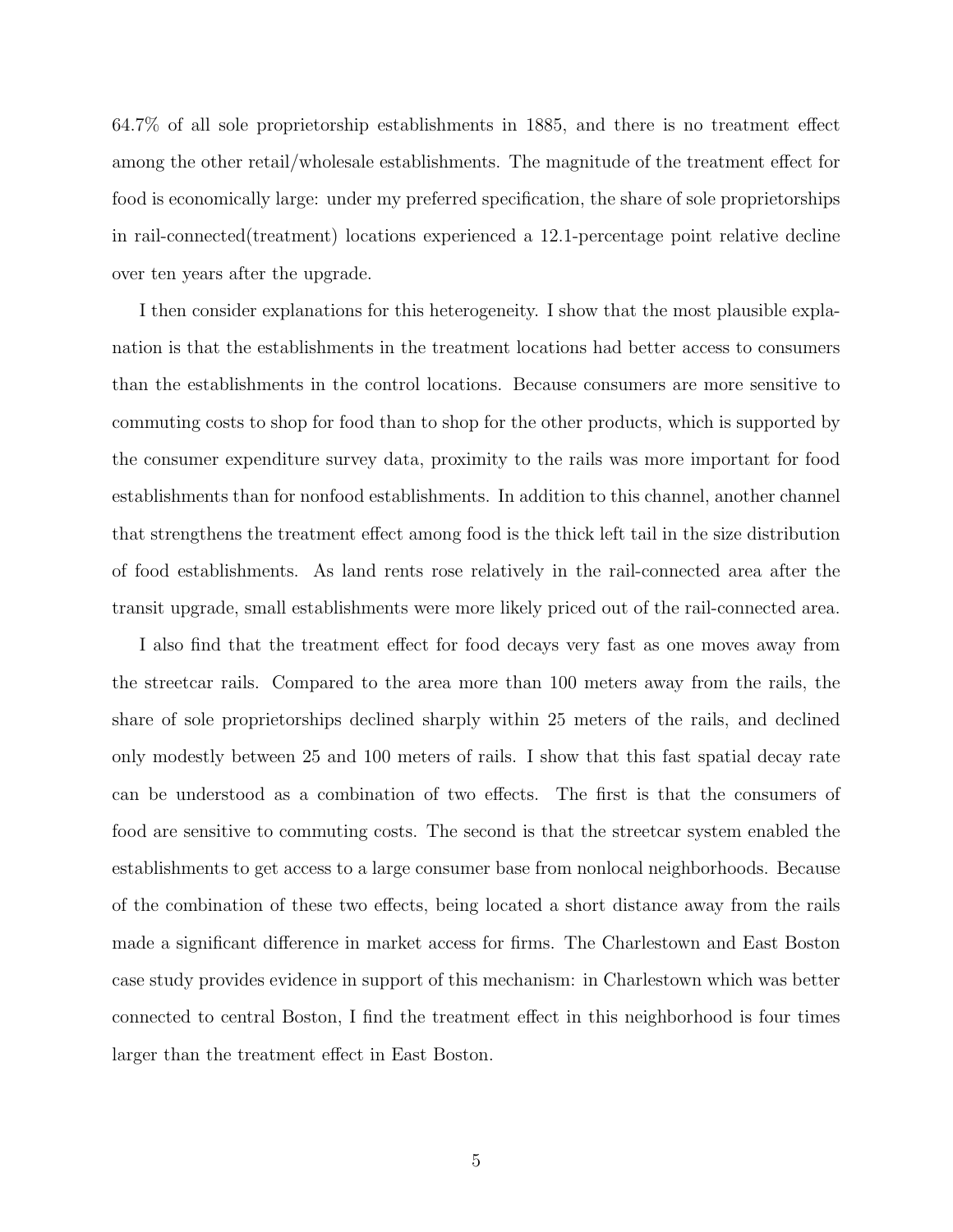This paper contributes to three bodies of literature. First, it adds to a greater understanding of the prevalence of micro and small enterprises in the process of economic development. Besides the market segmentation hypothesis, existing explanations to this phenomenon include more limited entrepreneurial talent or managerial capital (Lucas, 1978; Bloom et al, 2013), higher regulatory and institutional barriers (Lewis, 1954; Harris and Todaro, 1970; De Soto, 1989; Rauch, 1991; Levy, 2008), and more severe contracting problems for hiring outside managers (Akcigit, Alp, and Peters, 2016) in developing countries than in the developed. By looking at a case when there was a discrete change in transport costs and presumably not in the other factors, this paper identifies the important role played by transportation technology in determining firm size. The dense streetcar network and the high decay rate of treatment effect as one moves away from streetcar rails signify a very high degree of market segmentation in the context of historical Boston. This is consistent with the fact that the vast majority of firms employed fewer than 10 workers and lends strong support to the market segmentation hypothesis.

Second, this paper is related to the literature on market integration and economic growth. Studies have exploited large shocks to transport costs, typically in the form of large-scale investments in inter-city transport infrastructure, and found that the market integration process is associated with changes in relative demand for skilled workers (Michaels, 2008), reduced regional price dispersion and improved welfare (Donaldson, 2012), increases in disparities in economic growth between peripheral and metropolitan regions (Faber, 2014), and increases in agricultural land values in areas with improved market access (Donaldson and Hornbeck, 2016). In this paper, I show that market integration process can also directly affect the organizational form of the basic economic units–firms.

Finally, this paper is related to a small but growing literature that uses highly detailed micro-geographic data to study the impact of urban rail infrastructure on the internal structure of cities. Brooks and Lutz (2016) document that the streetcar built between 1890 and 1910 in Los Angels County had long lasting effects on urban density today, despite the fact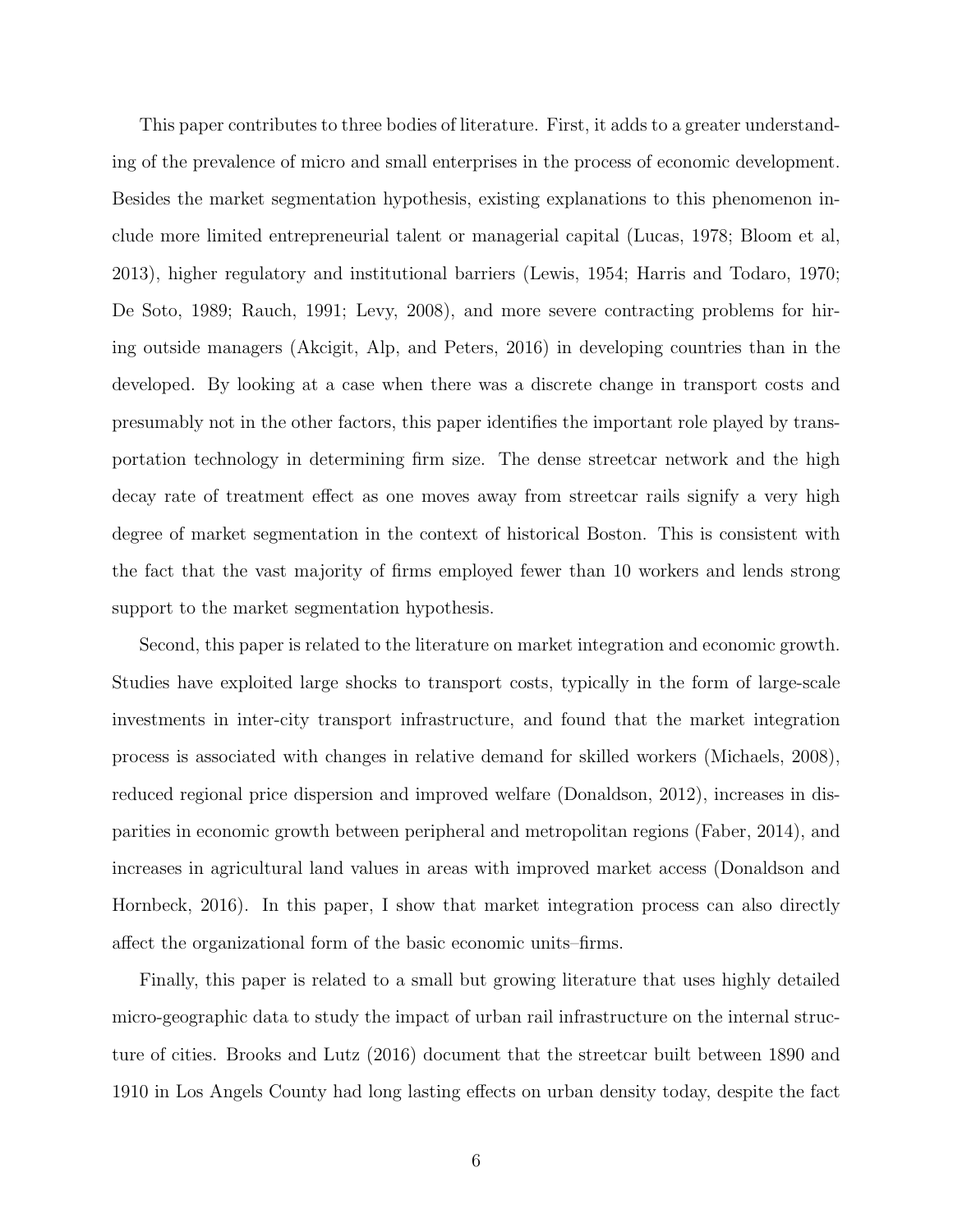that it was removed entirely by 1963. Heblich, Redding, and Sturm (2017) use a quantitative urban model to study the impact of the invention of steam railways on the city size, structure and land prices for London from 1801 to 1921. Tsivanidis (2017) also uses a quantitative spatial equilibrium model to estimate the aggregate and distributional effects of a large-scale bus system in modern Bogota, Columbia. This paper focuses on how businesses reacted to a quick upgrade of their urban rail infrastructure, which has not been documented in a historical context where human and horsepower used to dominate the transportation. As it pertains to methodology, this paper contributes a new identification strategy that exploits the upgrade of existing transit routes to address the endogeneity associated with the nonrandomness in new route placement. This strategy is distinct from three currently popular identification strategies in the literature, as reviewed in Redding and Turner (2014).

The remainder of this paper is organized as follows. Section 2 provides the historical background on the electrification of the streetcar system in Boston and describes the data. Section 3 presents summary statistics and discusses their implications for my empirical analysis. Section 4 introduces my empirical strategy and presents the main regression results. Section 5 examines the mechanism underlying the treatment effect. Section 6 concludes.

# 2 Historical Background and Data Construction

### 2.1 Historical Background

Up until the 1880s, most cities in the world relied on horsecar for intra-city transportation. There are four commonly cited disadvantages for this mode of transit. First, horsecars were slow. Even if rails were laid on streets to reduce friction, horsecars ran only at a speed of 4 to 5 mph, equivalent to the speed of a brisk walk. Second, feeding and caring for the animals was costly. Third, horsecars were unreliable under poor weather conditions. Finally, disposing of the huge quantity of waste that the horses deposited on the city's streets was an important sanitation problem.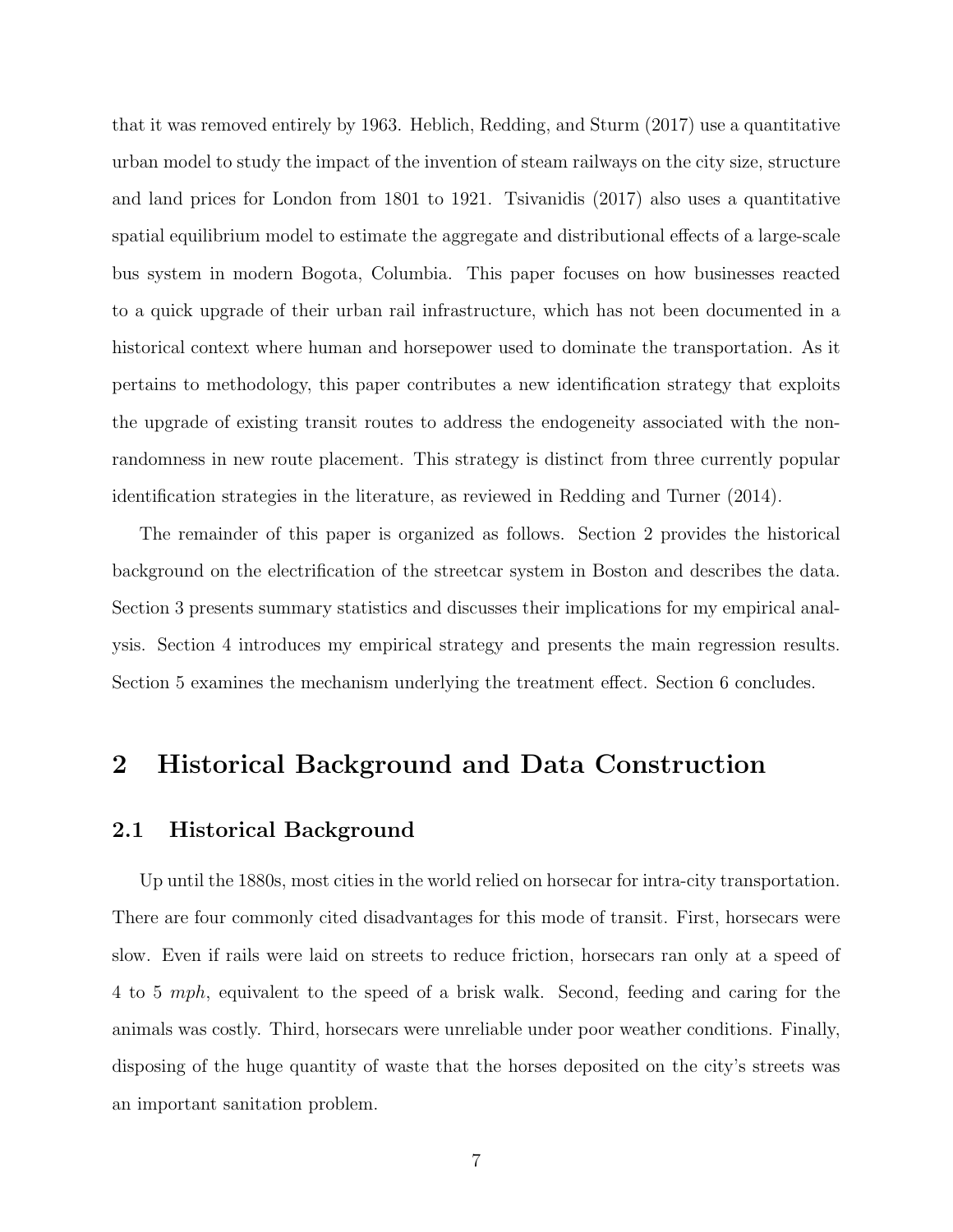Because of these disadvantages of horsecars, in the late-nineteenth century, almost every major American city put efforts into modernizing intra-city transit systems. However, Boston was the winner of this race, in the sense that it was the first to build a large-scale city-wide electric streetcar system. There are two driving factors to Boston's success. The first is the narrow, winding streets of Boston that discouraged the use of cable-cars. In the 1880s, the cable-car system had been set up in several US cities despite the high expense and complex maintenance and operation. However, the difficulty in implementation of cable-cars in Boston invigorated the development of a more efficient system, which culminated in the significant advancement of electric streetcars. The second driving force is the role played by the great entrepreneur and president of the West End Street Railway Company, Henry Whitney (Most, 2014). In 1888, after consolidating Boston's horse-drawn street railway companies under one company, Whitney was ready to modernize the horsecar system. Right before he decided to adopt a cable system, Whitney was invited by an engineer, Frank Sprague, to see a demonstration of an electric street rail in Richmond, Virginia. Whitney was very impressed and quickly abandoned the cable car idea. The West End Street Railway Company then pioneered in meeting the engineering challenge. They made rapid progress in designing and constructing an advanced electric power system for Boston's rapid transit, which attracted the attention of electrical engineers from all across the country. As one major electric journal put it at the time:

The West End Street Railway company of Boston is making rapid progress in the equipment of its line with the Thomson-Houston system and work this winter. The permanent power plant will be a model of its kind, and when completed the largest and best equipped in the world.  $\cdots$  before long the electric car will be a familiar sight in the heart of the city.

The fast pace of this work can also be seen from the percent of mileage that was run as an electric system, presented in the Annual Report of the West End Street Railway Company. The left subfigure of Figure [1](#page-33-0) documents this statistic annually in my study period, from 1885 to 1905. Starting from an entirely horse-drawn system in 1888, the company completely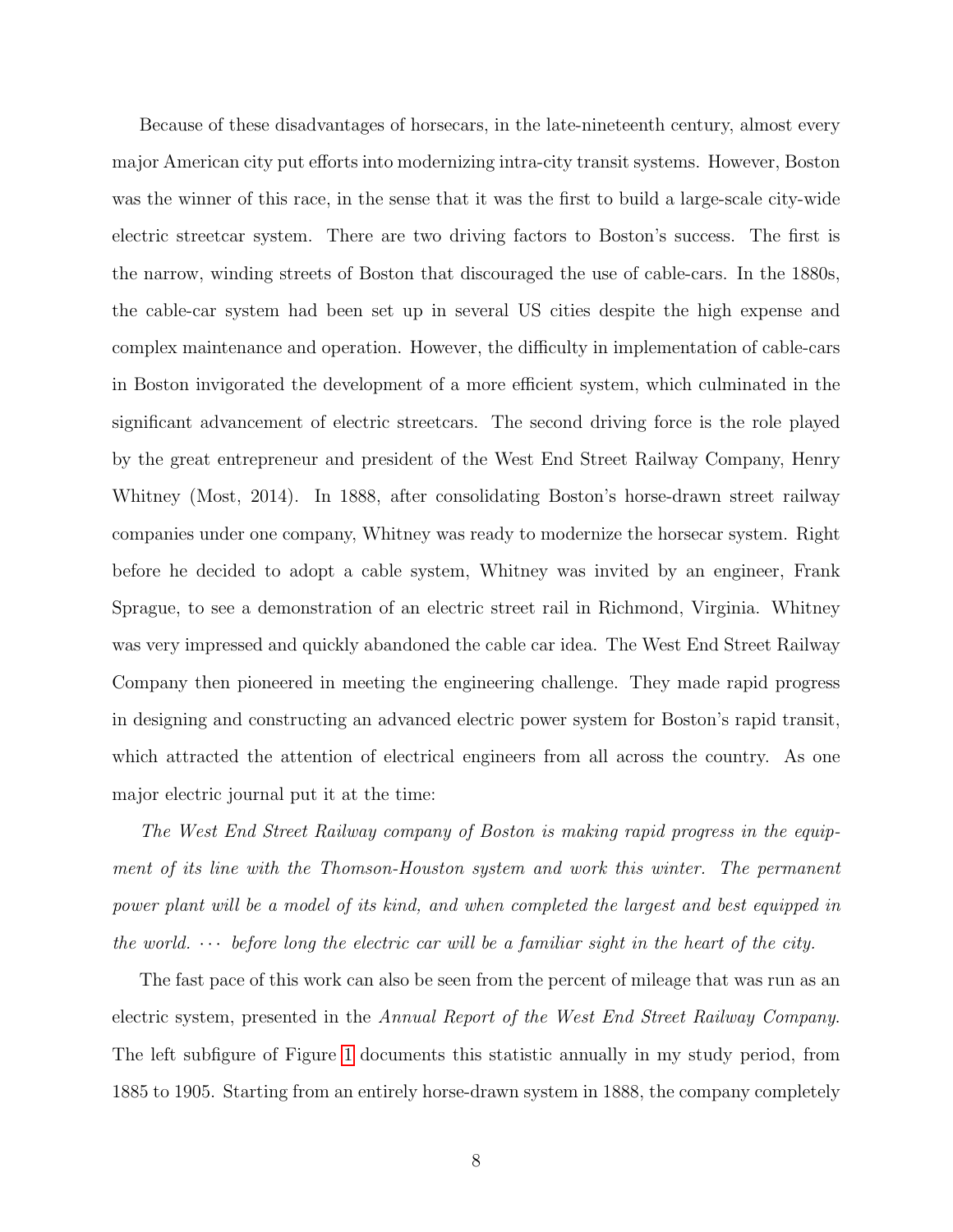electrified the system over the next eight years. Another indicator of this fast pace is the transportation-horse population in Boston, which dropped from 7,684 in 1888 to 487 by 1897, as shown in the right subfigure of Figure [1.](#page-33-0)

Compared to the horse-drawn system, the new electricity powered streetcar system had a number of advantages: First, electric cars ran much faster–8 to 10 miles per hour compared to [4](#page-0-0) to 5 miles per hour for horse-powered vehicles.<sup>4</sup> Second, the electric system was much more reliable in bad weather. Third, the carrying capacity tripled compared to that of horsecars. Fourth, the city was able to avoid the pollution generated by animals, making the streets much cleaner than before. Fifth, the marginal costs of the services were lower, so that the fares were reduced by at least one half (Warner, 1962). Compared to the cable car system of other cities, the electric streetcar system was cheaper, more practical, and safer. By 1905, as a consequence of Boston's success, most cable car systems in other US cities were replaced by the electric system. (Vuchic, 2007).

#### 2.2 Data on Streetcar Routes

I obtained digital city maps of Boston in 1888 and 1901 from the online David Rumsey Historical Map Collection, which contained streetcar routes and legible street names. I then georeferenced the two maps such that the points of each of the two city maps were geographically aligned with a common 1930 street centerline shapefile, which I retrieved from the Historical Urban Ecological data set, created by the Center for Population Economics.

Figure [2](#page-34-0) shows the streetcar routes in Boston at the two points of time: 1888 in blue, which is one year before the electrification, and hence, using an entirely horse powered system; and 1901 in blue and red, which is four years after complete electrification. Not surprisingly, the technology upgrade was associated with the substantial expansions of previous streetcar lines. For identification, I use the preexisting routes before the electrification as the basis for calculating proximity to the rails. We see that the 1888 routes were already

<sup>&</sup>lt;sup>4</sup>The speed takes into account average traffic conditions.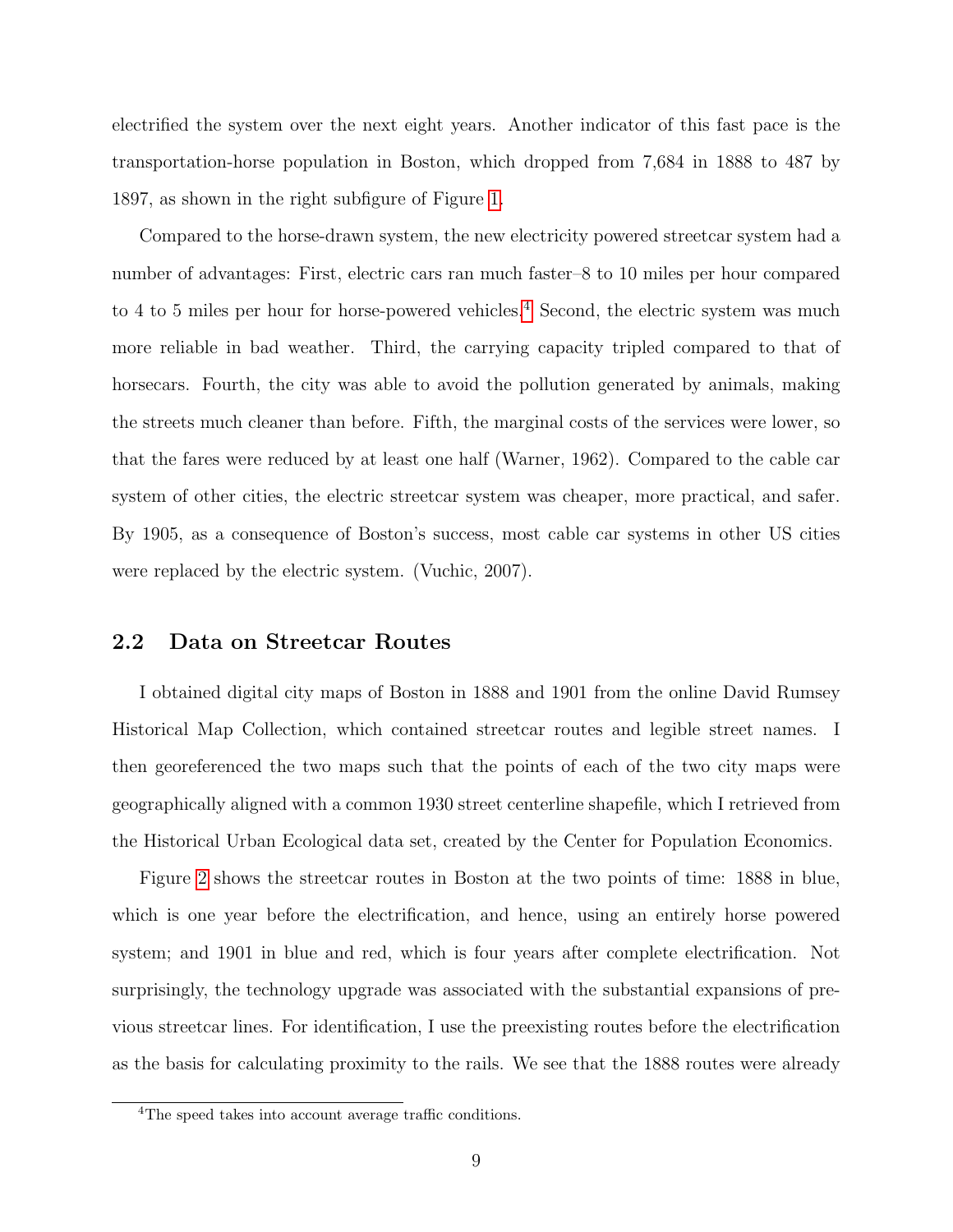extensive and that they covered the core areas of Boston. The new lines put in between 1888 and 1901 were primarily placed in suburban residential areas. I lose only 0.4% of business establishment observations by excluding those near the newly expanded lines.

#### 2.3 Data on Firms

I digitized the primary data source for the firms from the *Boston Directories* published by the Sampson, Murdock, & Company, and printed annually. Each of these volumes consists of two main sections. The first section lists the names of the inhabitants and firms, their occupations/products, and the places of the business and dwelling houses. Generally, the inhabitants in the directories were in the labor force.<sup>[5](#page-0-0)</sup> For firms, the names of partners are typically listed. The second main section of each volume is the business directory. It uses only the firms from the first section, categorizing them according to product/occupation (e.g., lawyers, grocers, bakers, dry goods, etc.), and then providing street addresses for each. A small portion of the firms (4%) have multiple addresses/establishments. I constructed most of the variables in my empirical analysis using the establishments instead of the firms. I obtained scanned images of the full directories for the years 1885, 1890, 1895, 1900, and 1905 from the genealogy website Ancestry.com. I digitized all of the establishments for the 25 most frequent retail/wholesale products from the business directory section. These 25 products are listed in Table 1 in the online appendix. When I matched individuals from the Boston Directories with other data sources, I directly worked with the scanned images.

From the names of the establishments in the *Boston Directories*, we can distinguish three legal forms of establishments: (1) sole proprietorships, identified as those listings showing names of individuals rather than business names; (2) partnerships, defined as the names in the format of A & B (e.g., Whitcher & Emery), A Bros (e.g., Abbott Bros), or A & Sons (e.g., Reynolds S. H. & Sons ); and (3) companies (corporations), identified as those with

<sup>&</sup>lt;sup>5</sup>In the 1789 Boston Directory, the first issue, the cover shows that it contained "a list of the merchants, mechanics, traders, and others, of the town of Boston; in order to enable strangers to find the residence of any person."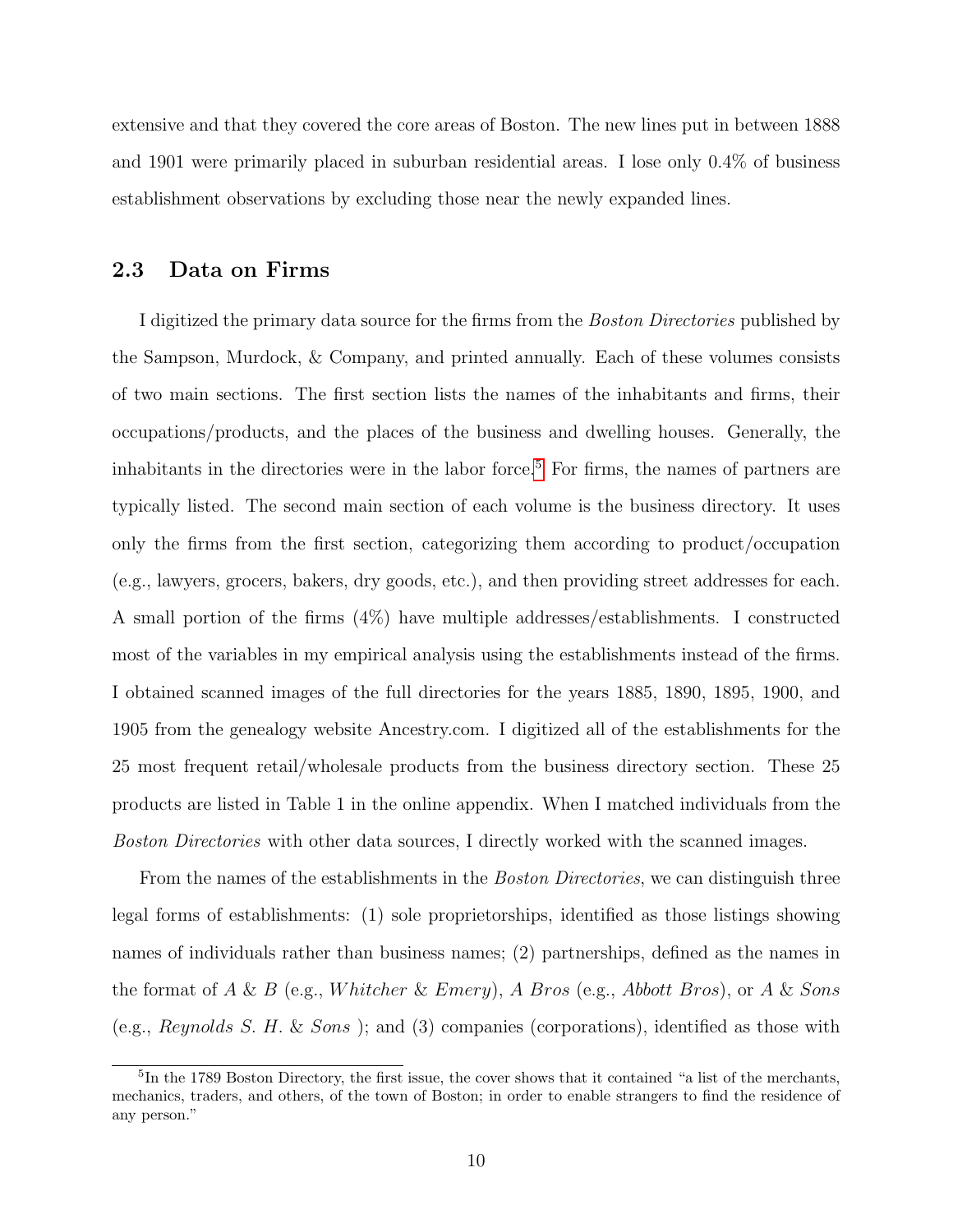the word "Company (Corporation)" in their names (e.g.,  $Gilchrist\;Co$ ). I use a sole proprietorship dummy to proxy for establishment size, and correspond these establishments to "mom-and-pop" stores.

To verify that the sole proprietorship status is a good proxy for firm size, I collected and digitized a supplementary dataset for the firms–R.G. Dun & Co's Mercantile Agency Reference Books. These books cover a wide range of businesses in the United States and Canada, containing their names, main product lines, estimated net worth (pecuniary strengths, grouped into 17 size categories), and credit ratings (8 classes). I digitized the Boston sections of these books for 1885 and 1899. I then manually matched 1,736 firms between the Boston Directories and the credit rating reference books, which allowed me to compare the estimated net worth by the legal form of establishment.<sup>[6](#page-0-0)</sup> The details of this dataset and the matching are described in the online appendix.

The mean, 25th-, 50th-, and 75th percentiles of the estimated net worth are shown in Table [1.](#page-43-0) We can see that there was a very sharp contrast in the estimated net worth between the sole proprietorships and the other two legal forms: the median net worth of the sole proprietorships was only one tenth of the median net worth of the second smallest legal form, partnerships, but there was no significant difference between the companies (corporations) and the partnerships. The net worth of a median sole proprietorship was \$1, 500, or 5.5 times of the gross domestic product (GDP) per capita in 1900. These facts lend creditability for treating sole proprietorships as a qualitatively different business form.

Finally, because the *Boston Directories* contain a more comprehensive list of firms than the credit rating reference books, and the credit rating reference books are missing for the years 1889-1898, I used the Boston Directories as the main data source in the empirical analysis.

 $6$ Using the rating key (shown in Figure 5 in the online appendix), I converted the letter ratings into numeric values. I assigned the mean of the value range for each letter rating of pecuniary strength. For example, the letter K stands for estimated pecuniary strength of \$1000 − \$2000. I assigned \$1500 to every K rating.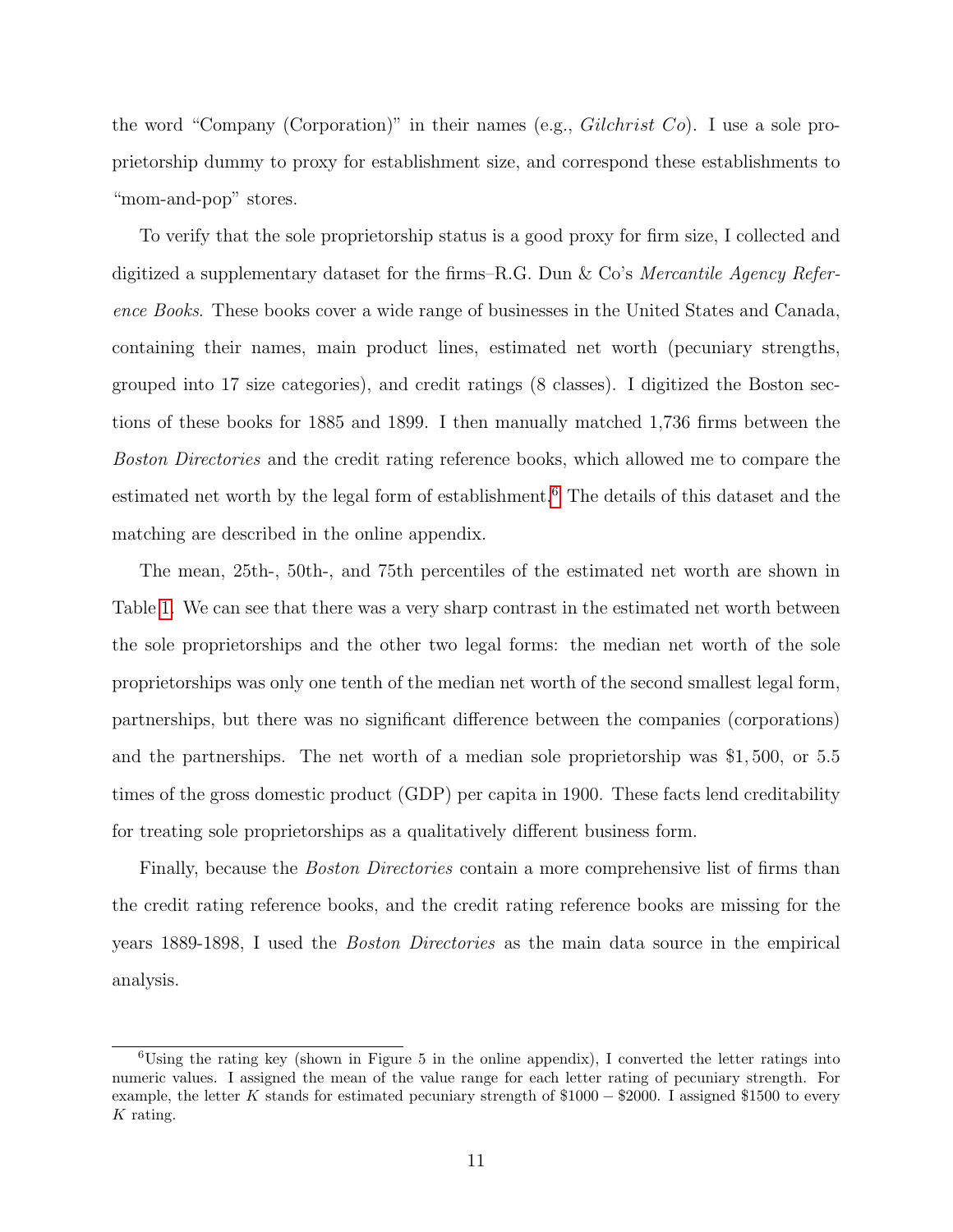### 2.4 Plot-Level City Maps

The key to combining the digitized streetcar routes data and the establishment-level data is to geocode the addresses of the establishments using contemporaneous city maps. I georeferenced 1,660 plot-level Sanborn Fire Insurance Maps of Boston published during the period 1895-1900, which, altogether, covered the entire Boston area. I then manually extracted the street name and number of every building on the maps to a GIS shapefile, generating a point shapefile of 100,743 buildings (Figure 6 in the online appendix shows a sample map). The geographic coordinates of each building were calculated in ArcGIS and then matched to the addresses in the *Boston Directories* by street name and number.<sup>[7](#page-0-0)</sup> For all of the establishments in this study, 95% of them could be geocoded.

The empirical analysis benefited from geocoding the addresses in the *Boston Directories* in three specific ways. First, I was able to calculate the distance of each establishment to the nearest streetcar route. This distance allowed me to define whether an establishment was treated or not. Second, I was able to create a panel data set of fixed geographic locations over time. These fixed geographic locations served as the units of the regressions. Third, the exact location information allowed me to control for the fixed effects of a larger geographic area and adjust for spatial and serial correlations in the error term.

# 3 Descriptive Statistics

#### 3.1 Statistics on Streetcar Network

Table [2](#page-44-0) presents statistics about the spatial distribution of the streetcar routes and the business establishments (for the 25 products). The first row of the table shows the average distance between evenly distributed points (every 50 meters) and the nearest streetcar route. This statistics indicates the density of the streetcar network. We see that the density varied

<sup>7</sup>For special addresses, such as "Street A corner Street B," I manually located them on the georeferenced maps.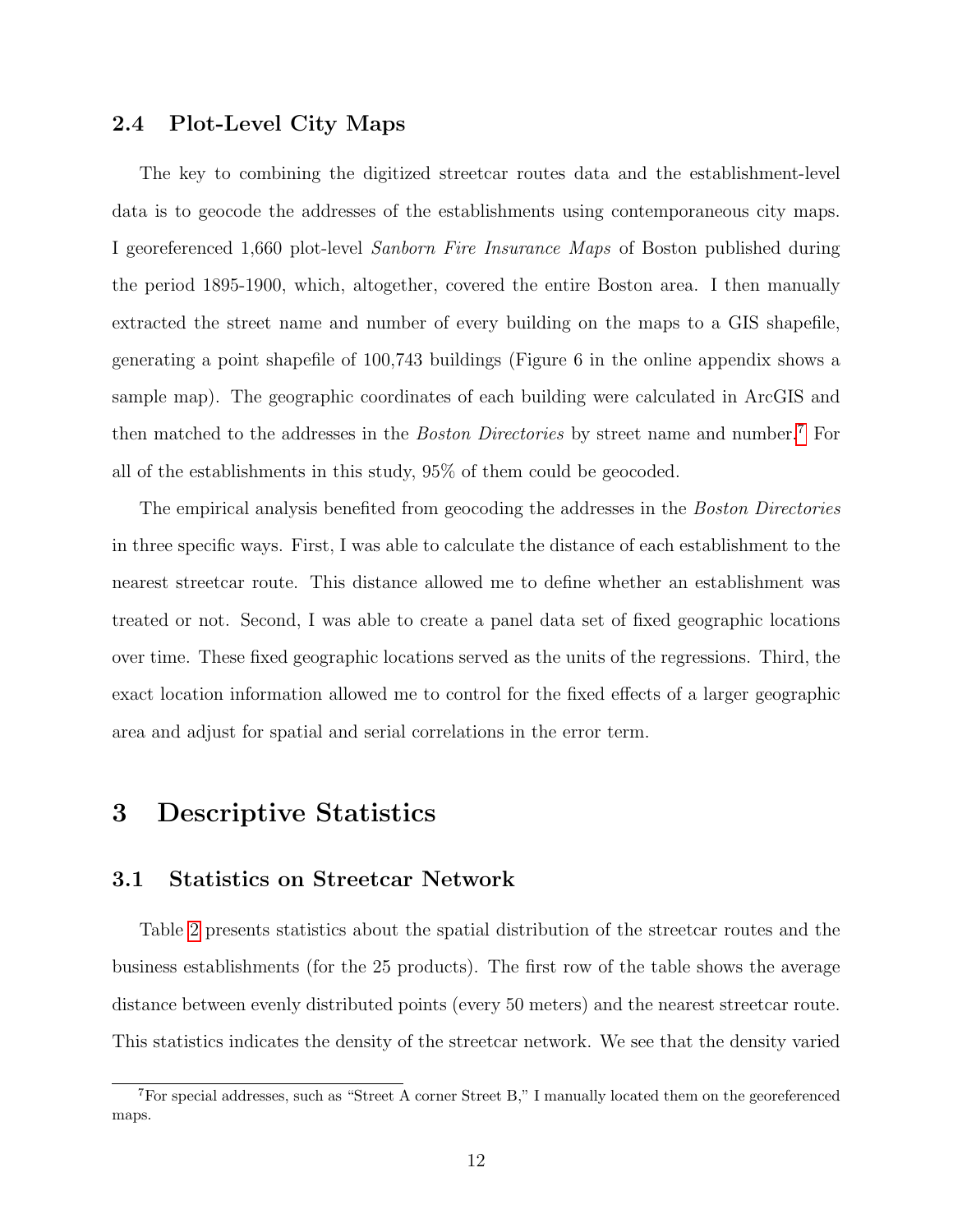a lot by distance to the city center (City Hall). Within 1 km of City Hall where businesses were concentrated, a random point in this area was only 281 meters away from the nearest streetcar route. In contrast, in the areas 2 kilometers farther away from City Hall, a random point is 4,369 meters away from the nearest streetcar route. The second to fourth rows of the table show that the actual spatial distribution of the business establishments gravitated highly toward the streetcar rails. From the second row, third column of the table, we can see that even in the areas 2 kilometers farther away from City Hall, a typical establishment was just 101 meters away from the nearest route. In the whole city, 51% of the establishments were located within 25 meters of the streetcar rails, and 81% of the establishments were located within 100 meters of the streetcar rails. Therefore, in most of the empirical exercises in this study, I use the narrowest possible threshold–25 meters–to define the treatment locations,<sup>[8](#page-0-0)</sup> and define the areas between 25 meters and approximately 100 meters of the rails as the control locations.<sup>[9](#page-0-0)</sup>

Such narrow bandwidths for defining the treatment and control locations have implications for the mechanisms of the impact of this event. Because the treatment and control locations are about 75 meters apart from each other, if we observe a treatment effect, it is unlikely due to differential access of the firms to the labor market: an additional 75 meter walking distance is almost negligible to workers.<sup>[10](#page-0-0)</sup> On the other hand, access to consumers is a more plausible mechanism, especially for products whose consumers are sensitive to commuting costs.

### 3.2 Statistics on Products and Empirical Implications

Guided by the empirical findings in the previous subsection, I build a simple model to analyze the impact of the streetcar electrification on firm size. The details of the model

<sup>8</sup>25 meters is the average distance between the centerlines of the streetcar routes and the edge of the rail-connected streets.

<sup>&</sup>lt;sup>9</sup>In this study, "control" locations are also affected by the treatment, but to a lesser degree.

 $10$ The median commuting distance of the workers in this period is 3 kilometers, calculated from the place of work and place of residence information in the Boston Directories.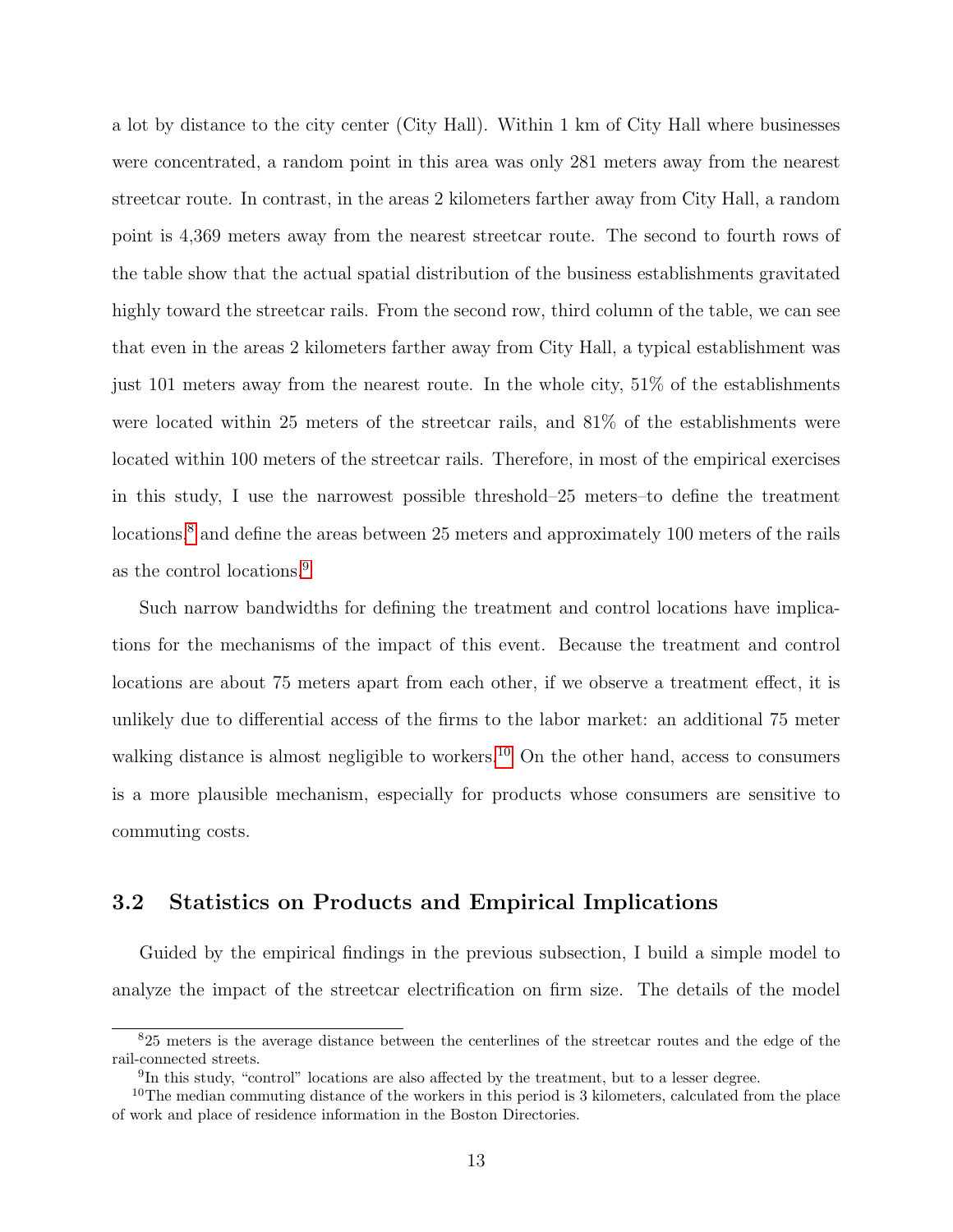are provided in the online appendix. Here I describe a sketch. In my model, population is exogenous. Locations differ by market access to consumers. Firms differ by productivity. Firms sort according to market access. In equilibrium, better market access is reflected in higher land rent. The electrification of the streetcar system is modeled as a reduction in commuting cost along the streetcar rails. This shock results in a resorting between firms and market access and changes in firm size. The treatment effect is defined as changes in the firm size differences between along-rail locations and nearby off-rail locations after the shock.

Two product characteristics turn out to be critical to the magnitude of the treatment effect. The first characteristic is consumers' sensitivity to commuting cost, measured by the ratio of the cost of commuting to the cost of goods, which I call  $\tau$  hereafter. I expect a stronger treatment effect among high  $\tau$  products. The second key parameter is related to the firm size distribution. An upgrade of the transit system will improve the market access in the along-rail locations. Complementarity between firm size and market access implies that large firms can better take advantage of market access and outbid small firms in land rent in these locations. If there is a large fraction of small firms in an industry/a product, (or more generally, a thick left tail in the firm size distribution,) then we will see a large decrease in the share of small firms in the along-rail locations for this industry/product.

In this subsection, I show evidence that food products exhibit both a higher  $\tau$  and a thicker left tail in the firm size distribution compared to the other retail/wholesale products. First, I impute  $\tau$ -the cost of commuting to the cost of goods ratio–for each product using contemporary consumer expenditure data. Specifically, I use the 1996 Consumer Expendi-ture Survey and match its products to the 25 products in my Boston data.<sup>[11](#page-0-0)</sup> The details of this match are provided in the online appendix. The data allow me to calculate four statistics related to  $\tau$ : the costs per item, the number of items purchased per week, the number of trips consumers took each week to purchase any item of this product, and the number of

 $111996$  is the first year for which this survey is publicly available.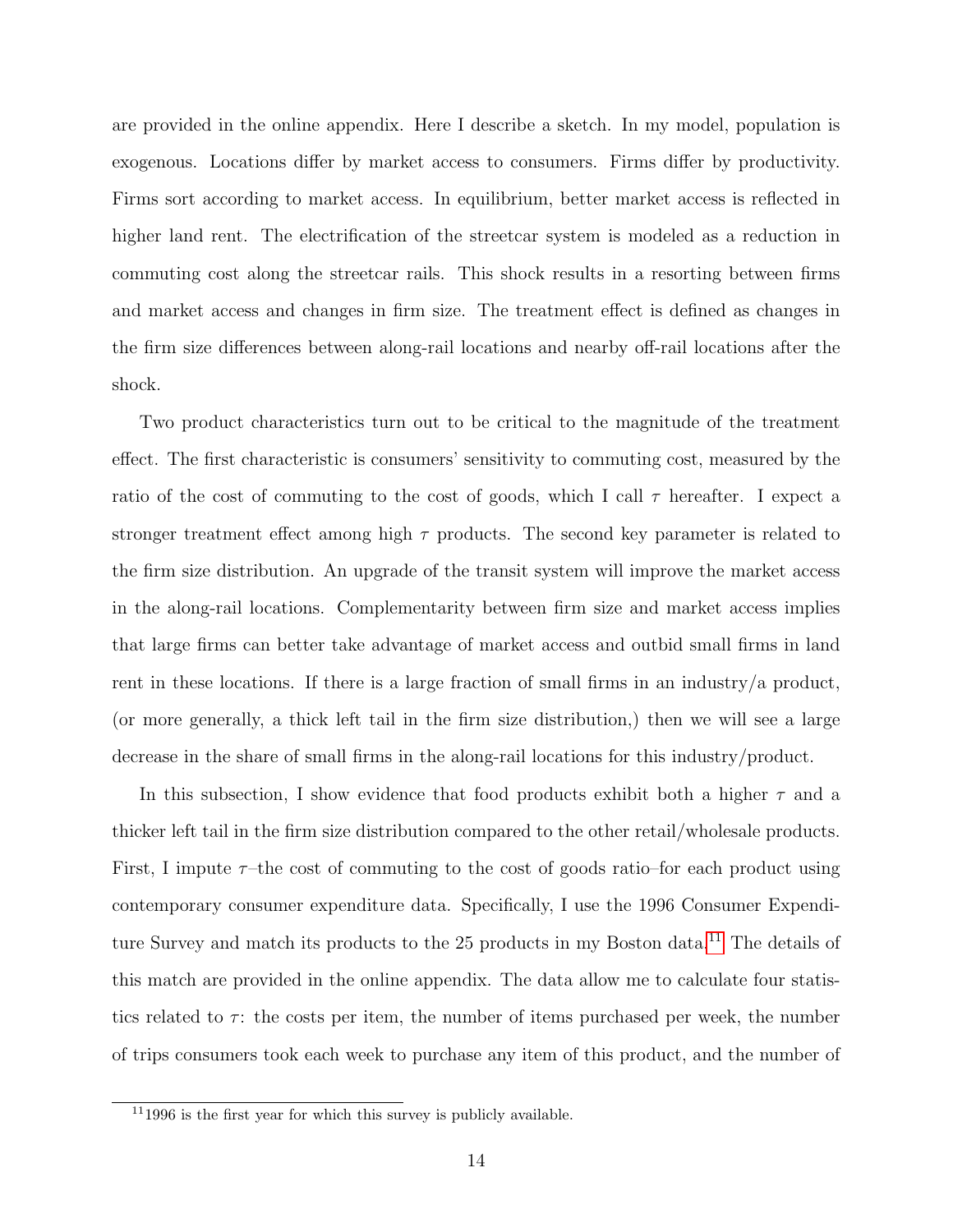trips the consumers made for purchasing every \$100 of this product. I take the last variable as the most relevant measure of  $\tau$ , and thus order the products by this measure in Table [3,](#page-45-0) from highest to lowest.

I find that food-related products feature a low value per item, a high purchase frequency, and more trips made by consumers for every \$100 purchase. These patterns suggest that  $\tau$  is higher for food for consumers today. In my study period, there was no domestic refrigerator, and food stores were more specialized than they are today. Thus, the purchase frequency for food at that time could have been even higher.

Second, I compare the firm size distribution between food products and the other products. I use net worth as the measure of firm size, which is available from the credit rating reference books. The firm data sample is the 1,736 firms matched between the Boston Directories and the credit rating reference books, described in Section 2.3. The firm size distributions for each type of product are plotted in Figure [3.](#page-35-0) It can be clearly seen that the food firms have a much thicker left tail in their size distribution.

Therefore, because of these two characteristics, according to the model, if there is any treatment effect, we should expect that the effect will be stronger among food-related products. In the subsequent empirical exercises, I divide the sample into food-related products and nonfood products, and report results using these two subsamples, respectively.

# 4 Empirical Strategy and Results

### 4.1 Econometric Specifications

I use fixed geographic locations as the units of the regressions, which I call *plots* hereafter. The outcome variable is the share of establishments that were the sole proprietorships in each plot. The main empirical analysis compares the changes in plots with direct rail connections (treatment) to the changes in neighboring unconnected plots (control).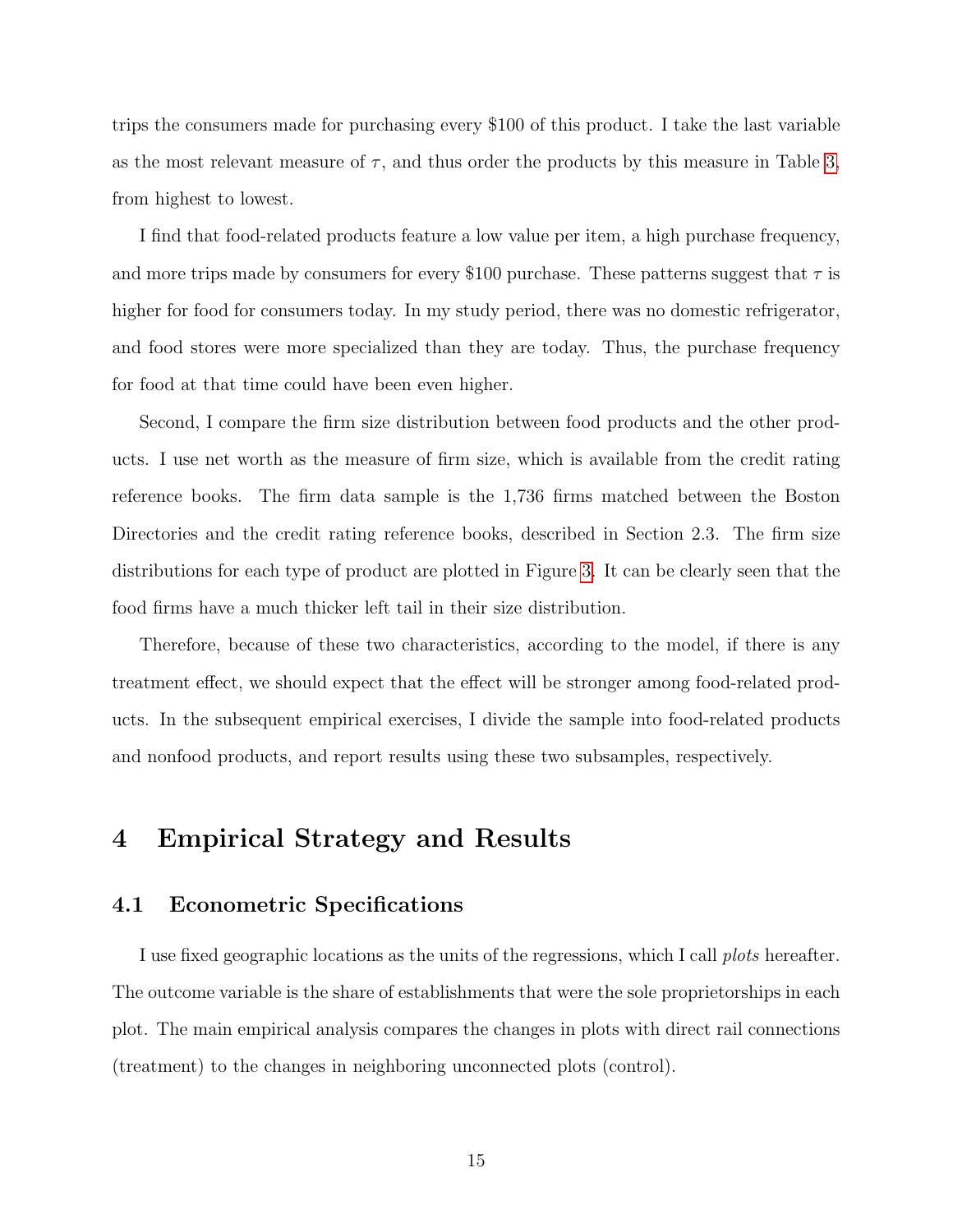I use Figure [4](#page-36-0) to illustrate my construction of a *plot*. Here, I first divide the entire Boston area into  $200m \times 200m$  blocks.<sup>[12](#page-0-0)</sup> I then drop the blocks that do not intersect with any portion of the 1888 streetcar rails. For example, I drop Block 3 in Figure [4.](#page-36-0) The rest of the blocks are then separated by the rails into two plots: the first plot is a bin enclosing all of the establishments on the rail-connected streets, indicated by the purple areas. The second plot is the remainder of the areas within the block, indicated by the light blue areas. I define the first type of plots as the treatment locations, and the second type of plots as the control locations.

To estimate the causal effects of the upgrade of the transportation infrastructure on the share of sole proprietorships, I estimate the following econometric specification

<span id="page-15-0"></span>
$$
Sole_{ijt} = \beta_0 Post_t + \beta_1 T_i + \beta_2 Post_t \times T_i(+\gamma_j \times \theta_t) + \epsilon_{ijt}
$$
\n(1)

where i denotes the plots, j denotes the blocks, t denotes the years, and  $Sole$  is the share of establishments that were sole proprietorships.  $T_i$  is the treatment dummy:  $T_i = 1$  indicates that i is a connected plot, and  $T_i = 0$  indicates that i is a neighboring unconnected plot.  $Post<sub>t</sub> = 1$  indicates a post-electrification period, and  $Post<sub>t</sub> = 0$  otherwise.  $\gamma_j \times \theta_t$  are block-by-year fixed effects. When these fixed effects are controlled for, the identification assumption is that the pair of plots within each block would have undergone similar time trends in the absence of the electrification of the streetcar system. Finally,  $\beta_1$  measures the average difference in outcome between the connected plots and unconnected plots before the treatment.  $\beta_2$  is the coefficient of interest, which measures how much more the outcome changed between the connected plots and unconnected plots after the treatment.

I estimate equation [\(1\)](#page-15-0) using only the 1885 and 1905 data to capture the cumulative impact of the streetcar electrification. I do not use intermediate years because the 1890 data

 $12A$  small block size increases the number of observations and the significance of the statistical inferences, but the number of establishments in some blocks could fall to zero, which would result in an unbalanced panel data set. I choose 200 m as the block size to balance the trade-off. In robustness checks, I also try block sizes of 300 m and 400 m.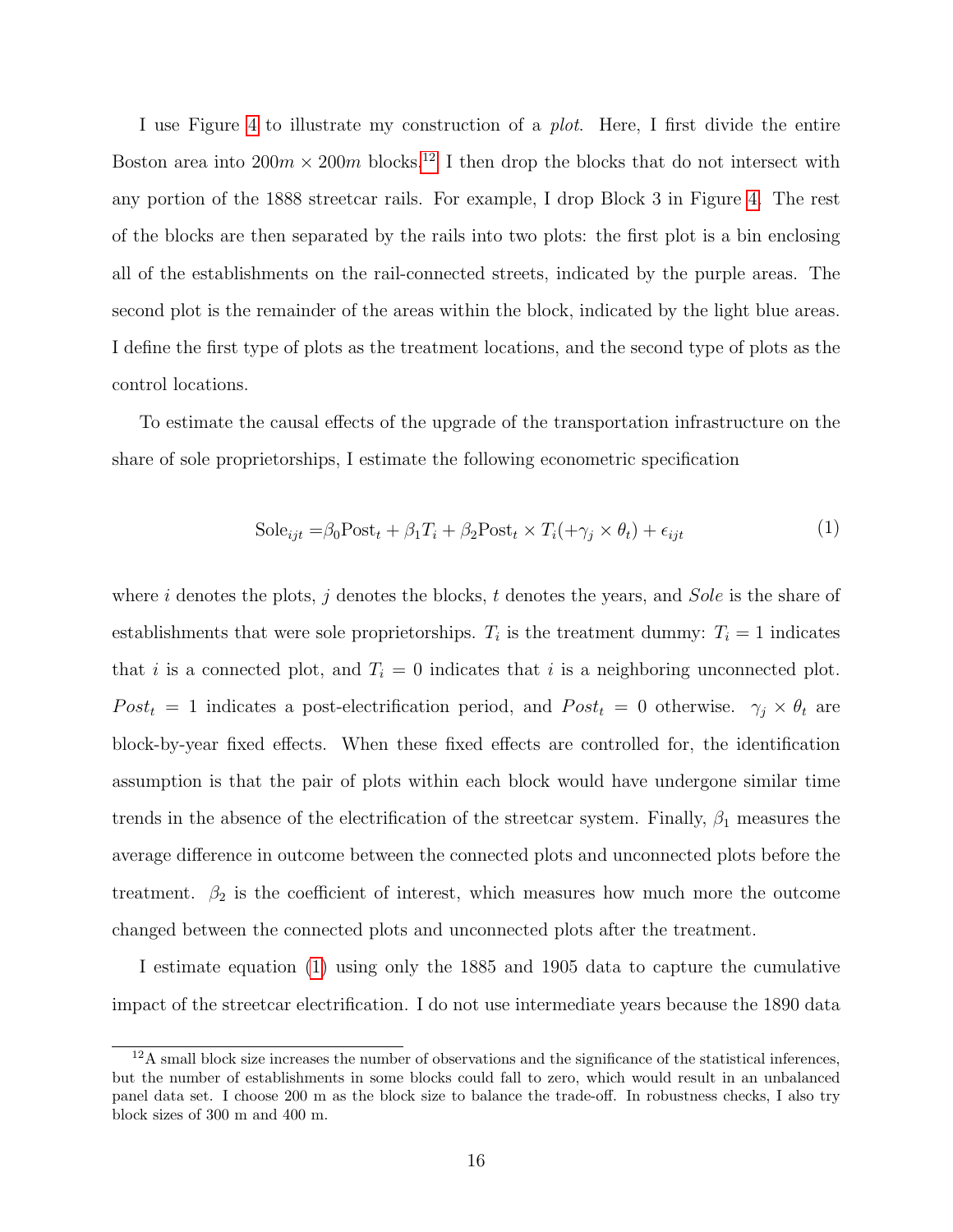could reflect people's expectations about the progress of the streetcar electrification. (This project was announced in 1888.) In all specifications, the standard errors are clustered by block to adjust for serial correlation and within-block spatial correlation. The regressions weight each plot by the number of establishments in 1885.

### 4.2 Evolution of Outcomes

I illustrate my main findings in Figures [5](#page-37-0) and [6.](#page-38-0) Figure [5](#page-37-0) depicts the time trends in the weighted average of the share of sole proprietorships across rail-connected plots and unconnected plots in dashed lines and solid lines, respectively, only for food establishments. The two vertical dashed lines indicate the time window when the electrification took place. By visual inspection, we see that both the levels and trends in outcome were very similar between the two groups of plots before the completion of the electrification. In Table 2 in the online appendix, I confirm that the differences in the levels and trends in outcome are indeed close to zero and statistically insignificant. Figure [6](#page-38-0) depicts the same time trends, restricting the sample to nonfood establishments. We observe that the pre-trends were parallel between the two groups of plots until 1890. There was a 3.5-percentage point difference in outcome in 1885, but this difference was statistically insignificant, as shown in the third column of Panel B in Table 2 in the online appendix. Overall, the evidence supports my assumption that the rail-connected plots and the unconnected plots would have changed similarly in the absence of the streetcar electrification.

The model predicts that average establishment size will diverge between rail-connected plots and unconnected plots after the electrification for food establishments, while the impact on nonfood establishments is ambiguous. The trends in Figures [5](#page-37-0) and [6](#page-38-0) are consistent with this prediction. In Figure [5,](#page-37-0) we can see that prior to the electrification, the gap in the outcome between the two groups of locations was almost 0. At the end of the study period, this gap had widened to 8.8-percentage points. Considering that the rail-connected plots were, on average, within 25 meters of the rails, while the unconnected plots were, on average, between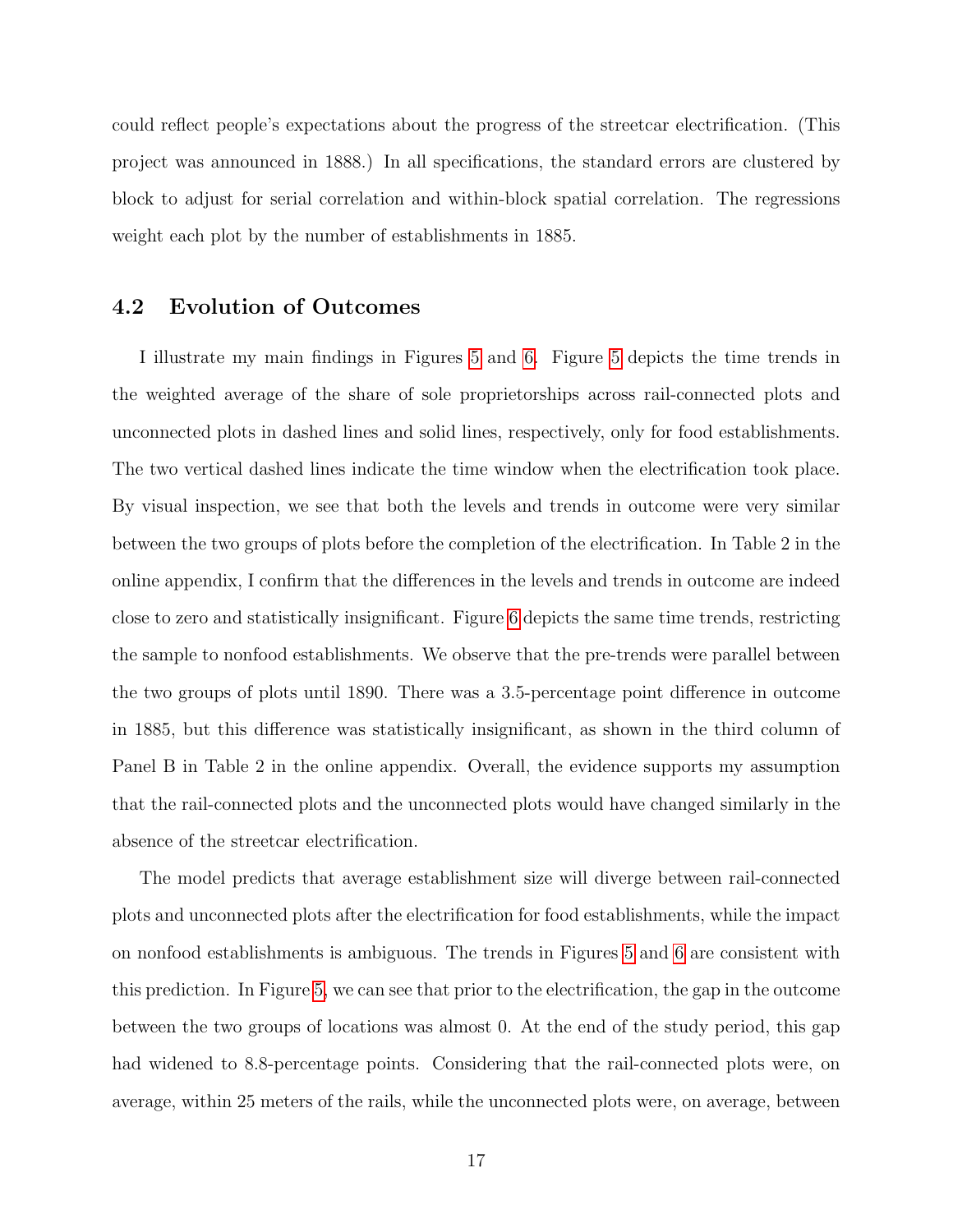25 meters and 100 meters away from the rails, this magnitude of relative drop implies that the commuting costs for consumers to purchase food must have been very significant. In Figure [6,](#page-38-0) the time trends suggest no treatment effect on nonfood establishments. The gap in outcome between the two groups of locations had narrowed from 3.5-percentage points to 0. At the aggregate level, which is not shown in the figures, the share of sole proprietorships in the whole city had declined from 82.5% in 1885 to 66.7% in 1905 among food establishments, and had declined from 54.6% in 1885 to 48.7% in 1905 among nonfood establishments.

#### 4.3 Benchmark Regressions

Table [4](#page-46-0) reports estimated impacts on the plot-level share of sole proprietorships in the rail-connected areas relative to the plots in the unconnected areas under specification (1). Columns (1) and (2) report estimates for food establishments, and columns (3) and (4) report estimates for nonfood establishments. Columns (1) and (3) do not include controls, and columns (2) and (4) include block-by-year fixed effects. I examine estimated coefficients column by column.

In column  $(1)$ , the coefficient on *Treatment* is 0.007, suggesting that the average shares of sole proprietorships in 1885 were almost identical between the rail-connected plots and the unconnected plots. The coefficient for *Post* reflects that over the 20 years, there was an 11.1percentage point overall drop in outcome in the control. The coefficient on  $Treatment * Post$ is -0.088, which shows that the share of sole proprietorships in the treatment experienced an 8.8-percentage point relative drop, or an  $11.1 + 8.8 = 20$ -percentage point overall drop between 1885 and 1905. Column (2) includes block-by-year fixed effects to capture differential time trends in each block. Under this preferred specification, the estimated coefficient on Treatment  $* Post$  is -0.121, meaning a 12.1-percentage point relative drop in the treatment. All the coefficients for *Post* and  $Treatment * Post$  in columns (1) and (2) are significant at the 1% level. Overall, these results suggest that there exists a strong treatment effect among food establishments.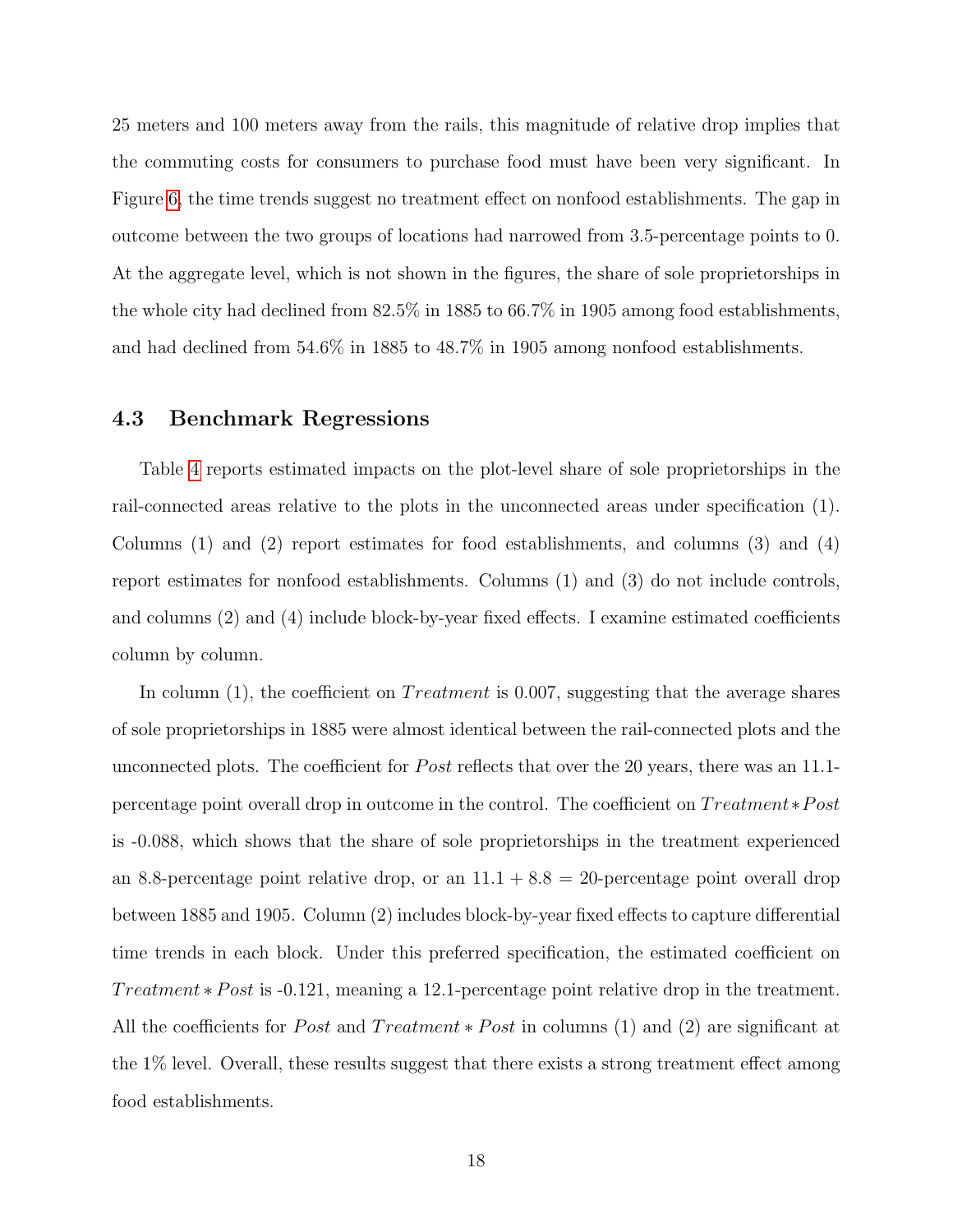Columns (3) and (4) repeat the same estimates for nonfood establishments. In column (3), the coefficient on *Treatment* suggests that the rail-connected plots have a 3.5-percentage point higher share of sole proprietorships in 1885. Between 1885 and 1905, the share of sole proprietorships experienced a 3.7-percentage point drop in the unconnected plots, and a  $3.7 + 3.6 = 7.3$  percentage point drop in the rail-connected plots, as suggested by the coefficients on *Post* and  $Treatment * Post$ . In the end of this period, the gap in outcome between the rail-connected and unconnected plots become close to zero, confirming the patterns in Figure [6.](#page-38-0) In column  $(4)$ , we observe that the coefficient for Treatment exhibits the opposite sign as in column (3), and the coefficient on  $Treatment*Post$  has the same sign and a similar magnitude as in column (3). However, none of these coefficients is precisely estimated. In summary, there is no evidence suggesting a treatment effect of the streetcar electrification on the presence of sole proprietorships among nonfood establishments.

#### 4.4 Robustness to Block Size and Treatment Threshold

Table [5](#page-47-0) examines the robustness of the benchmark results to different block sizes and distance thresholds to define the treatment group. From columns  $(1)$  to  $(4)$ , I vary the size of blocks between 200, 300, and 400 meters. In column (4), I include two bins of treatment in the regressions–the first bin is between 0 and 25 meters of the rails, and the second bin is between 25 meters and 100 meters of the rails. I include these two bins only when the block sizes are  $400m \times 400m$  in order to allow enough establishment observations in the area 100 meters or farther away from the rails.

In the upper panel of Table [5,](#page-47-0) which reports results for food establishments, I find that the key coefficients of interest, those on  $Treatment(0-25m)$ , are consistently negative and significant at the  $1\%$  or  $5\%$  level. From columns (1) to (3), the magnitude of these coefficients ranges from 0.108 to 0.121 as the block sizes increase from 200 to 400 meters. The results in column (4) reveal the spatial decay rate of the treatment effect: compared to the area 100 meters or farther away from the rails, the area within 25 meters of the rails experienced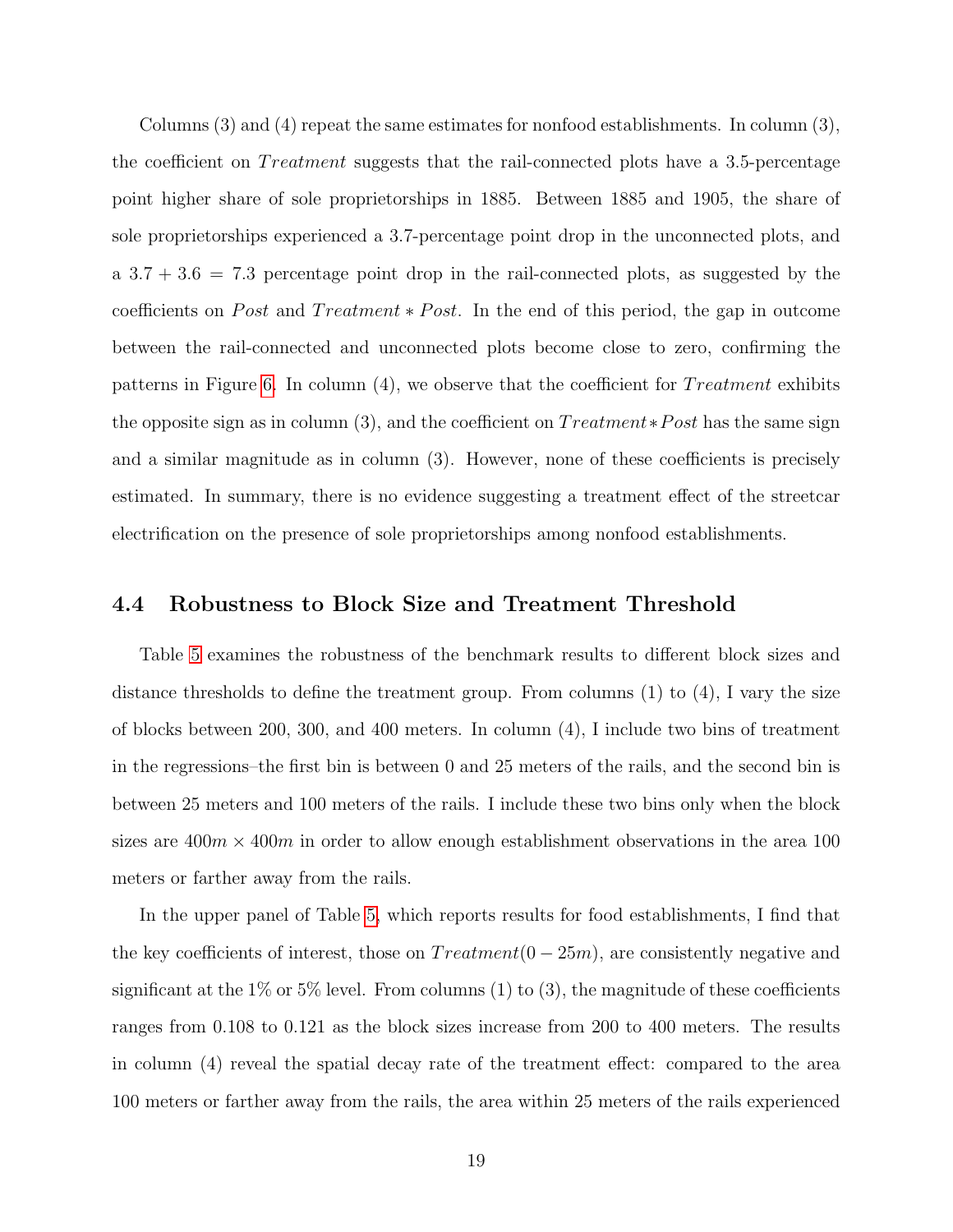a 13.5-percentage point relative drop in outcome, while the area between 25 meters and 100 meters away from the rails experienced only a 2.8-percentage point relative drop. This suggests a very fast spatial decay rate of the treatment effect for food establishments. On the other hand, the results in the lower panel of the table indicate that when we vary the block sizes and distance thresholds of the treatment, the coefficients are consistently imprecisely estimated and smaller in magnitude.

To best visualize the results, I plot the average changes in the share of sole proprietorships by product and geography in Figure [7.](#page-39-0) The vertical axis represents percentage point changes in outcome. The horizontal axis represents distance from the city center. The bars in different colors indicate different distances from the streetcar rails. The left subfigure of Figure [7](#page-39-0) again reveals a fast spatial decay rate of the treatment effect: the decline is sharpest within 25 meters of the rails, and then becomes much smaller between 25 and 100 meters away from the rails. Moreover, the treatment effect for food takes place at every distance from the city center. In contrast, in the right subfigure, we find that the patterns for nonfood products are mixed. This explains why we have imprecisely estimated treatment effect for nonfood products in the regressions in Tables [4](#page-46-0) and [5.](#page-47-0)

Taken together, Tables [4](#page-46-0) and [5](#page-47-0) and Figure [7](#page-39-0) suggest that there exists a strong treatment effect of the streetcar electrification on the presence of sole proprietorships for food retail/wholesale establishments, which decays fast as one moves away from the streetcar rails. On the other hand, there is no evidence for the existence of treatment effect among nonfood retail/wholesale establishments.

## 5 Mechanisms

In this section, I examine the mechanism behind the treatment effect. In Section 5.1, I examine explanations for the heterogeneous treatment effects by product. In Section 5.2, I provide further evidence for the market segmentation hypothesis.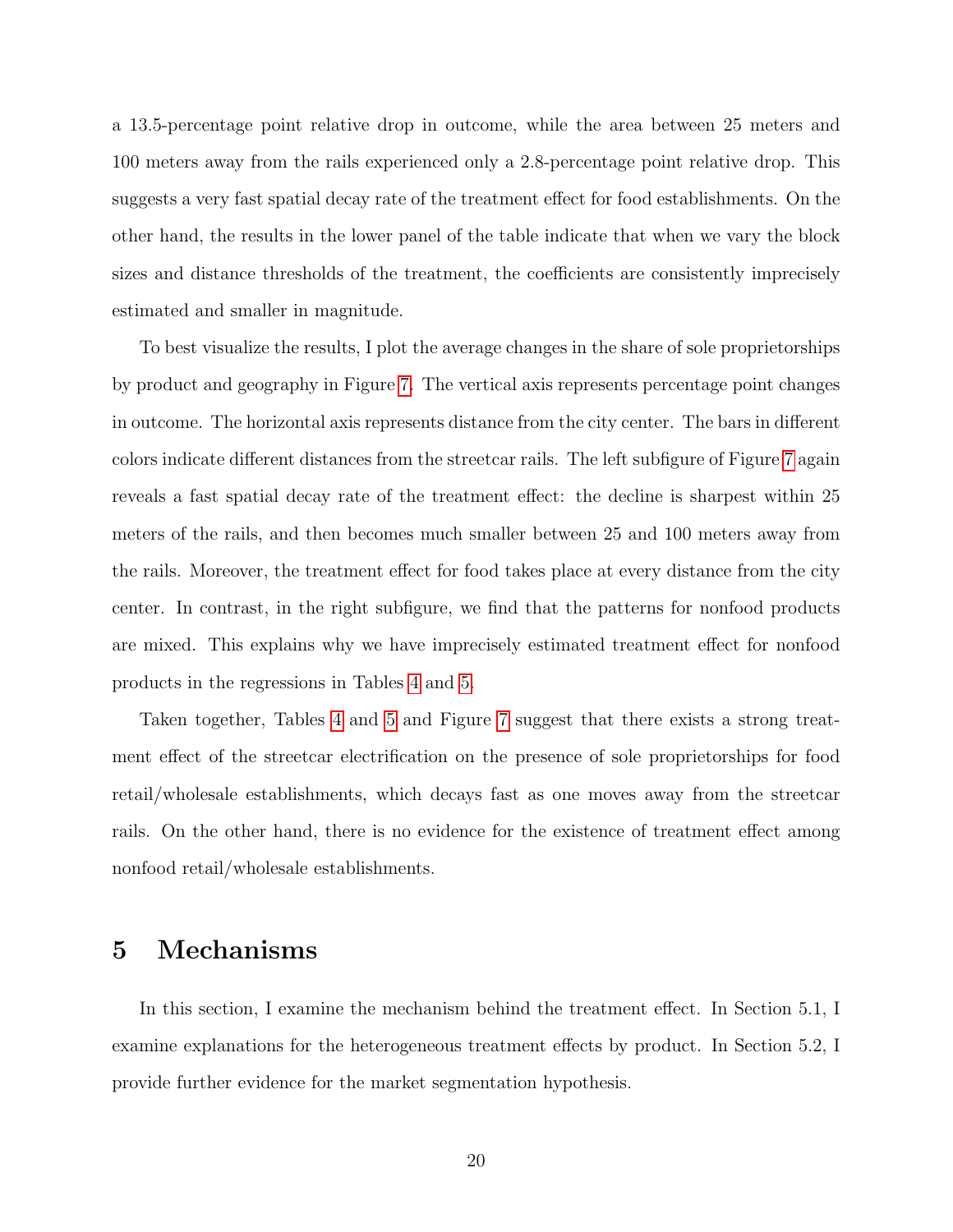# 5.1 Explanations for the Heterogeneous Treatment Effects by Product

In Section 3.2, I mentioned two reasons why we expect to see a stronger treatment effect among food products. In this subsection, I provide evidence which supports both reasons. The first reason is that consumers are more sensitive to commuting costs to shop for food. I used  $\tau$ -the number of trips the consumers made for purchasing every \$100 of a product– to measure this sensitivity at the product level. In Table [3,](#page-45-0) I showed that food products feature a high  $\tau$  compared to the other products. While there is a high correlation between  $\tau$  and the food/nonfood status, such a mapping is not one-to-one. To lend further support to this hypothesis, I reclassify the products into two groups according to  $\tau$  instead of the food/nonfood status, and rerun the benchmark regressions in Table [4.](#page-46-0)

The regression results by  $\tau$  are reported in Table [6.](#page-48-0) Columns (1) and (2) report estimates for high  $\tau$  products, and columns (3) and (4) report estimates for low  $\tau$  products. Columns (1) and (3) do not include controls, and columns (2) and (4) include block-by-year fixed effects. Columns (1) and (2) show that the coefficients on the interaction term are -0.111 and -0.122, respectively. The magnitude of both coefficients is greater than their counterparts in Table [4.](#page-46-0)  $(0.111 \text{ v.s. } 0.088 \text{ in column } (1), \text{ and } 0.122 \text{ v.s. } 0.121 \text{ in column } (2).)$  In columns (3) and (4), the coefficients on the interaction term are smaller and imprecisely estimated. These results suggest that  $\tau$  is an important product characteristic that determines the magnitude of the treatment effect.

I also visualize the average changes in the share of sole proprietorships by  $\tau$  and geography in Figure [8.](#page-40-0) The left subfigure plots the outcome among high  $\tau$  products. We see that there is a strong treatment effect within 25 meters of the rails and it decays rapidly with distance from the streetcar rails. This is consistent with the explanation that consumers are sensitive to commuting costs to shop for high  $\tau$  products. For low  $\tau$  products, the right subfigure shows very heterogeneous changes in outcome across different distances to the rails. A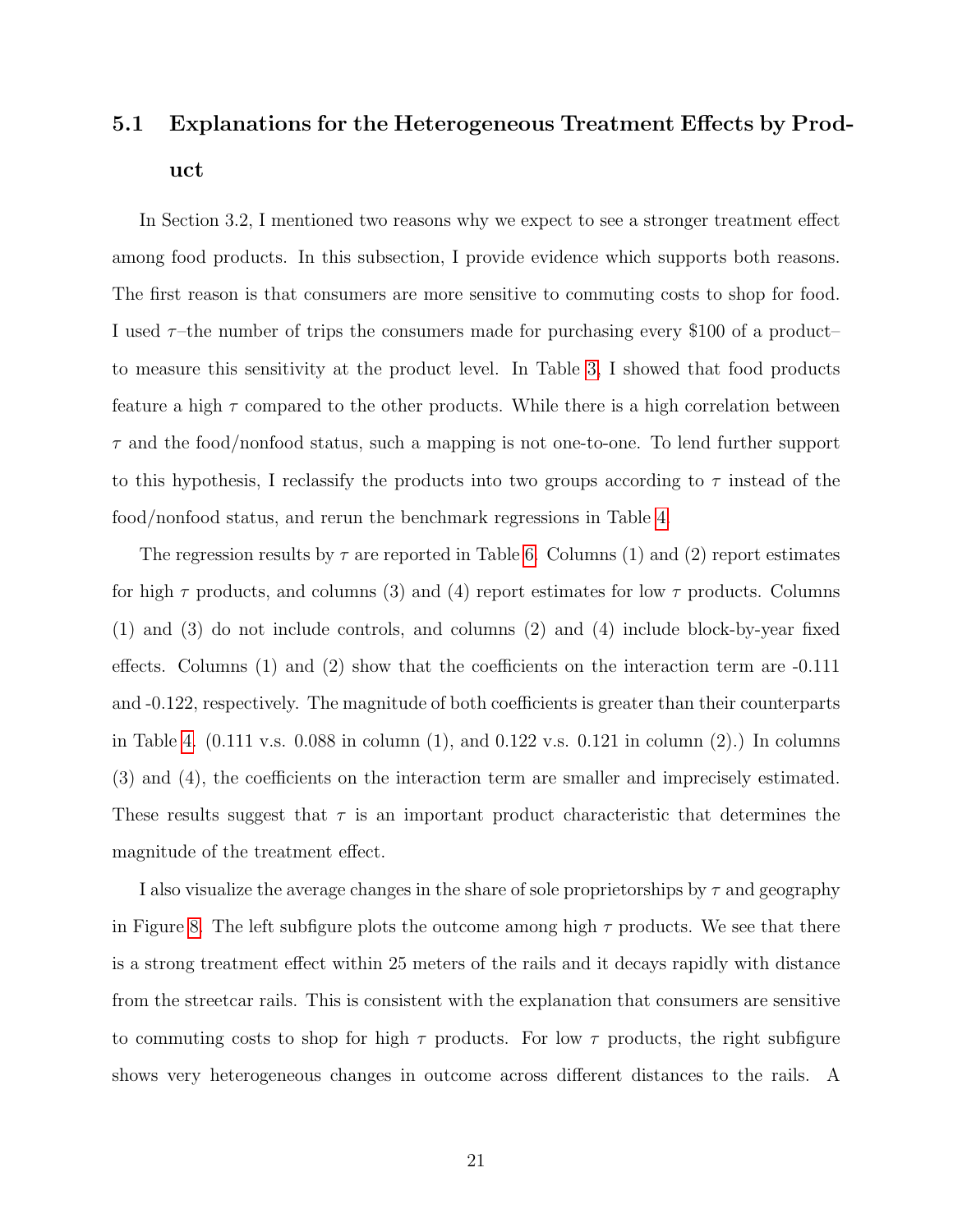possible interpretation of this result is that consumers are insensitive to commuting costs to shop for low  $\tau$  products, so distance from the rails does not matter.

The second possible reason why there is a stronger treatment effect among food is that food firms had a thicker left tail in their size distribution. As land rents rose in response to the upgrade in the transit system, small businesses were more likely to be priced out of the rail-connected areas. To test this hypothesis, I divide the benchmark regression data into two samples of locations. The first sample has an 1885 share of sole proprietorships above the median, and the second sample has a share below the median.[13](#page-0-0) The first sample is supposed to contain a larger share of small firms. If this mechanism is at work, we expect to see a stronger treatment effect in the first sample.

Table [7](#page-49-0) presents results of this exercise both for food products (the upper panel) and for nonfood products (the lower panel). Columns (1) and (2) use the sample of locations with the share of sole proprietorships in 1885 above the median, and columns (3) and (4) use the sample of locations below the median. Again, columns  $(2)$  and  $(4)$  include block-by-year fixed effects. Comparing the coefficients on  $Treatment \times Post$  in columns (1) (2) to those in columns (3) (4) respectively in the upper panel, we see that under both specifications, there is a much larger treatment effect in the first sample. This result indicates that the initial share of small businesses does matter for the magnitude of the treatment effect for food. Because Figure [3](#page-35-0) shows that food firms had a much thicker left tail in their size distribution, one might conjecture that the differences in treatment effect between food and nonfood could have been mainly explained by the differences in the firm size distribution. However, the lower panel of Table [7](#page-49-0) suggests this is unlikely to be the case. When I divide the locations into two samples according to the 1885 share of sole proprietorships in all nonfood businesses, the treatment effect does not show any substantial difference in these two samples. The nature of the product appears to be important in the first place.

<sup>&</sup>lt;sup>13</sup>Here the locations refer to the blocks.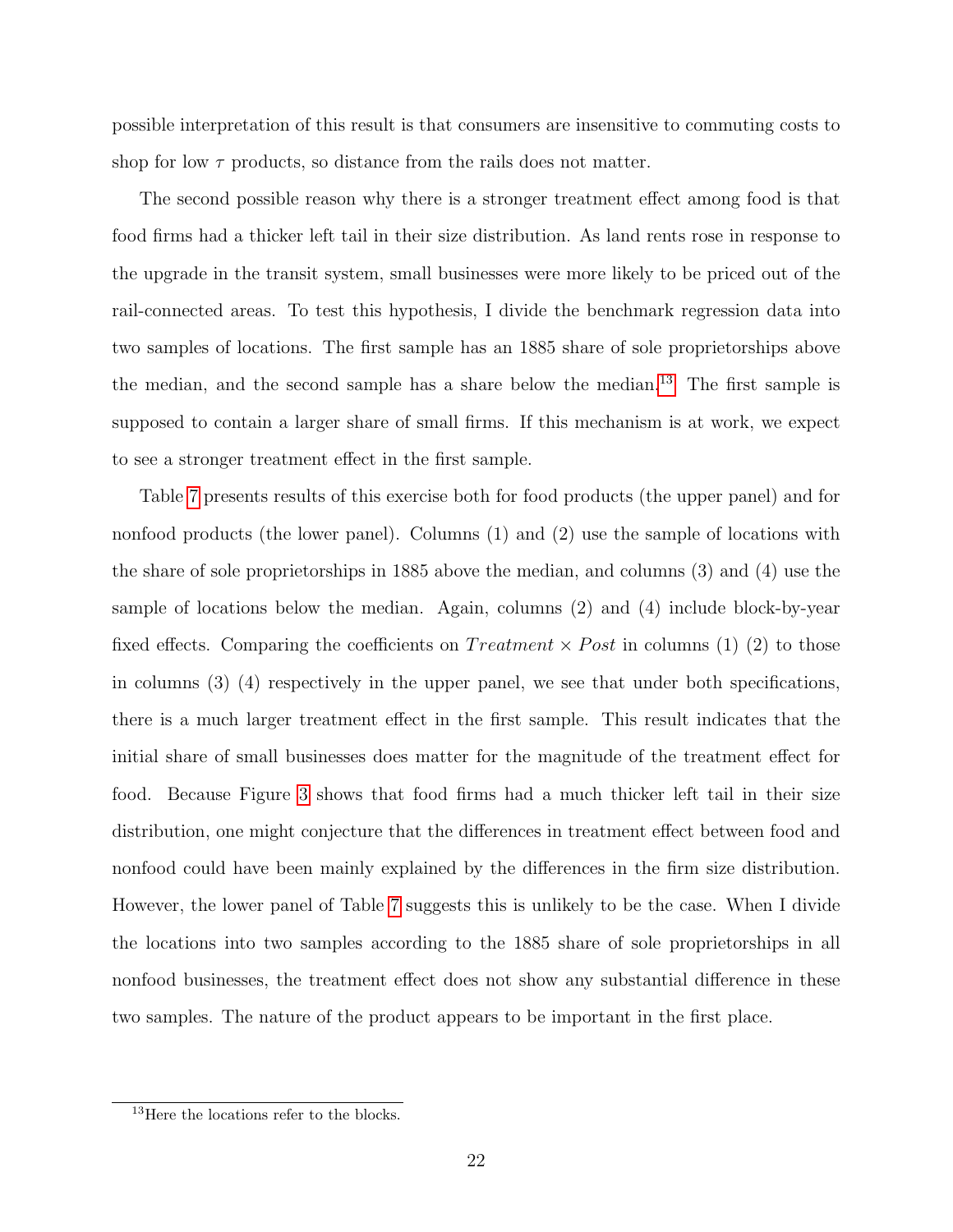In summary, the evidence in this subsection supports the two reasons why there is a stronger treatment effect among food: food products feature a higher  $\tau$ , and food firms had a thicker left tail in the size distribution. The first reason is plausibly more critical. Because if  $\tau$  is sufficiently large, then being located a short distance away from the rails made a significant difference in market access for firms. This difference in market access resulted in a firm sorting. Better market access coupled with higher firm productivity led to a larger average firm size in the rail-connected area. A thick left tail in the firm size distribution potentially magnified the treatment effect because small firms were more affected by the sorting process. On the other hand, if  $\tau$  is very small, then distance from the rails did not matter for market access. Firm sorting would not occur. Consequently, we do not observe any treatment effect for this type of product.

#### 5.2 Further Evidence for the Market Segmentation Hypothesis

Market access has been the key factor to explain the estimated treatment effects. The previous analysis equalizes proximity to the streetcar rails to better market access for firms. Yet we know little about how proximity to the streetcar rails improved market access. There are two interpretations. The first interpretation is that the streetcar system allowed nearby firms to get access to consumers from nonlocal neighborhoods. After the upgrade in this system, previously segmented neighborhoods were better connected, and the firms in railconnected areas were able to reach more distant markets. A second possible interpretation is that wealthier residents highly gravitated toward the streetcar rails. If the consumption of retail goods was highly localized, proximity to the streetcar rails implied proximity to a wealthier local consumer base for firms. The electrification of the streetcar system could have caused gentrification near the rails, which would have enhanced such an advantage. The first interpretation of market access is more consistent with the market segmentation hypothesis described in the introduction.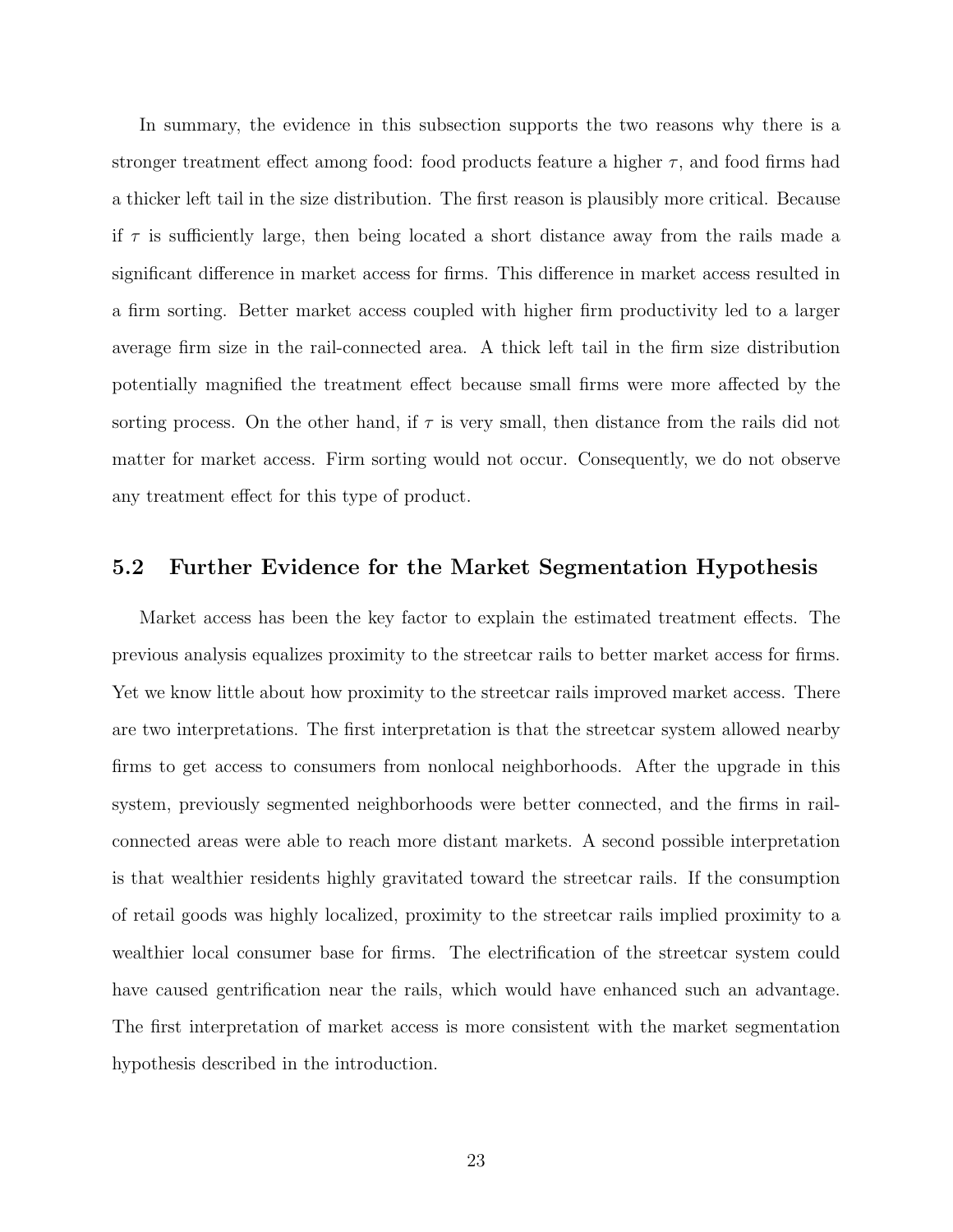The fundamental difference between these two interpretations lies in how localized the consumer markets were. The specific geography of Boston provides a useful case to tell which interpretation is more likely to be true. In Boston, there are only two peninsulas, Charlestown and East Boston. (Their precise locations are shown in Figure [2.](#page-34-0)) These two peninsulas were similar in population size, geographic area, and distance to the city center. Since the late-eighteenth century, Charlestown was connected to central Boston by bridges,  $14$ and the streetcar electrification included the portion of the streetcar rails on the bridges. However, East Boston was not connected to central Boston by any walkable roads until the opening of the East Boston (streetcar) Tunnel in 1904. Thus, the streetcar electrification in the early 1890s shortened the distance between Charlestown and central Boston, while East Boston remained largely isolated from the city center. Therefore, we expect that the treatment effect of the streetcar electrification should be stronger in Charlestown than in East Boston.

Figure [9](#page-41-0) shows the overall trends in the share of sole proprietorships in these two neighborhoods. Between 1885 and 1905, this share declined by 12.5-percentage points in Charlestown, while there was only a 3.5-percentage point drop in East Boston. Taking the share of sole proprietorships as an inverse measure of average establishment size, it suggests that the average establishment size grew much more in Charlestown than it did in East Boston.

Next, I rerun the benchmark regressions for food in Table [4,](#page-46-0) dividing the sample into three areas: Charlestown, East Boston, and central Boston. I show the results for each area in Table [8,](#page-50-0) respectively. Again, the regression results reveal a stark contrast between Charlestown and East Boston. Comparing column (1) to column (3), and column (2) to column (4), the coefficients on  $Treatment * Post$  are much larger in Charlestown than in East Boston. (0.182 v.s. 0.039 without fixed effects, and 0.204 v.s. 0.052 with fixed effects). Quite plausibly, the bridges enabled Charlestown businesses to reach consumers from central Boston, and rail connections were particularly important to reach such a consumer base. For

<sup>&</sup>lt;sup>14</sup>The first bridge in this area was the old Charles River Bridge, chartered in 1785 and opened on June 17, 1786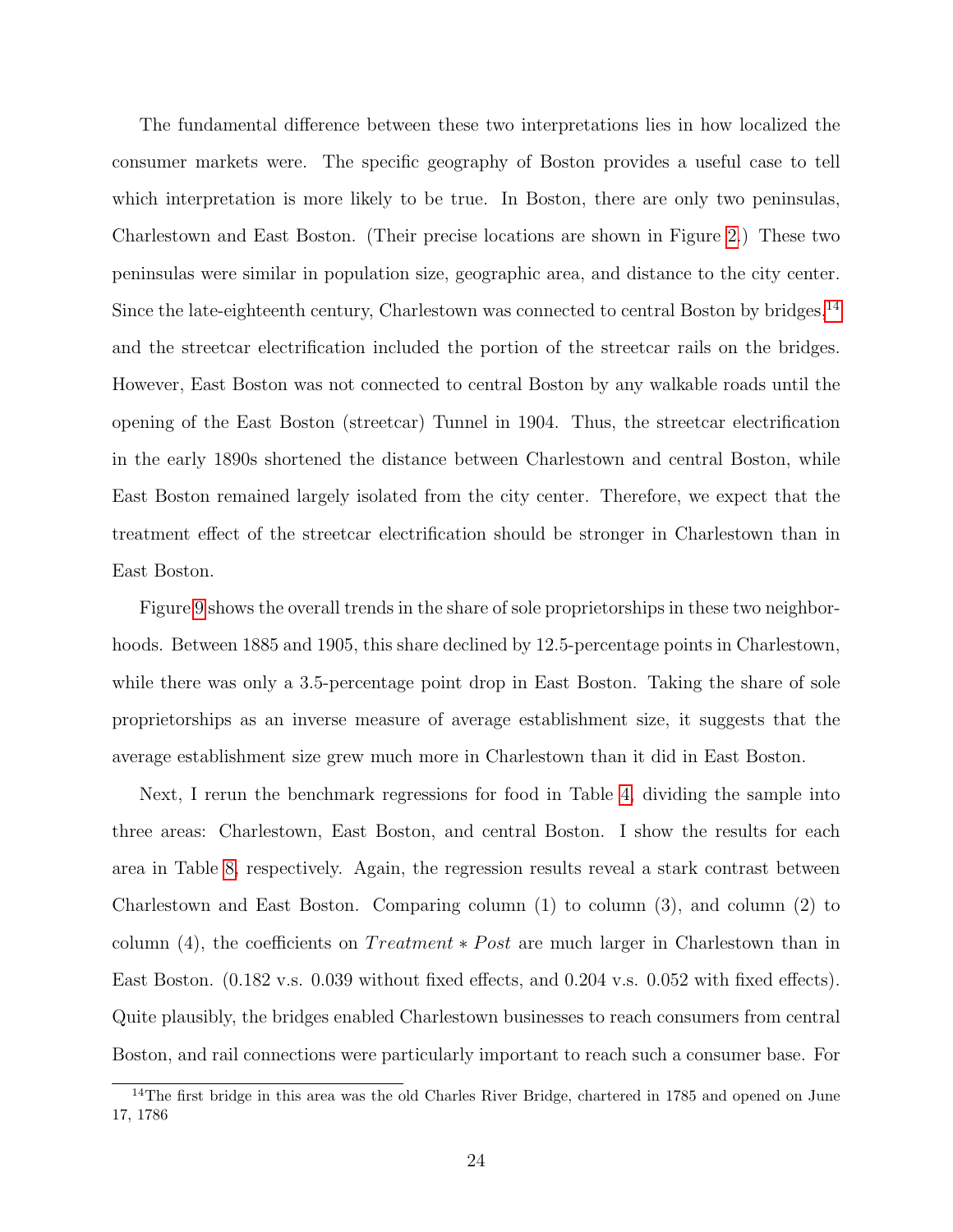businesses located in East Boston, the streetcar rails could not reach nonlocal markets, and thus, they were less important there.

So far I have shown evidence consistent with the first interpretation of market access. In the rest of this subsection, I also show that there is evidence inconsistent with the assumption of the second interpretation, that is, I show the upgrade of the streetcar system did not cause gentrification along the streetcar rails. Therefore, proximity to the rails was not associated with access to a wealthier consumer base.

To determine whether gentrification occurred, I constructed a small panel data of individuals with information on their residence and income. Because the Boston Directories do not contain information on income, I merged a random sample of individuals from the 1900 census micro data to the 1900 Boston Directory.[15](#page-0-0) These individuals' occupation income score from the census data was used as the proxy for income.[16](#page-0-0) Then, from these matched individuals in 1900, I traced them back to the 1887 Boston Directory, obtaining their residence in that year.<sup>[17](#page-0-0)</sup> I chose 1887 as the beginning year because at that time, the electrification of the streetcar system was almost unpredictable, and therefore we can avoid the possibility that people might have sorted in anticipation of this event. The final data product is a panel of 471 individuals who lived in Boston both in 1887 and 1900, with information on their exact locations of residence, occupations, and occupation income scores.

In Figure [10,](#page-42-0) I examine whether gentrification occurred along the streetcar rails. Each dot in the figure represents an individual. The horizontal axis stands for distance between the individuals' residences and the streetcar rails in 1887, and the vertical axis stands for this distance in 1900. The left subfigure contains the individuals whose occupation income score was above the median, and the right subfigure contain those whose occupation income score was below the median. If gentrification occurred along the rails, we should observe that the dots in the left subfigure concentrate to the lower-right of the 45 degree line–indicating that

<sup>&</sup>lt;sup>15</sup>These individuals were male, household heads, aged between 30 and 50 in 1900 in Boston. I merged individuals in these two data sources by name, occupation, and residence. The matching rate is 65%

 $^{16}$ See Abramitsky et al. (2014) for a discussion of this variable as a proxy for personal income.

<sup>&</sup>lt;sup>17</sup>The overtime matching rate is around  $50\%$ .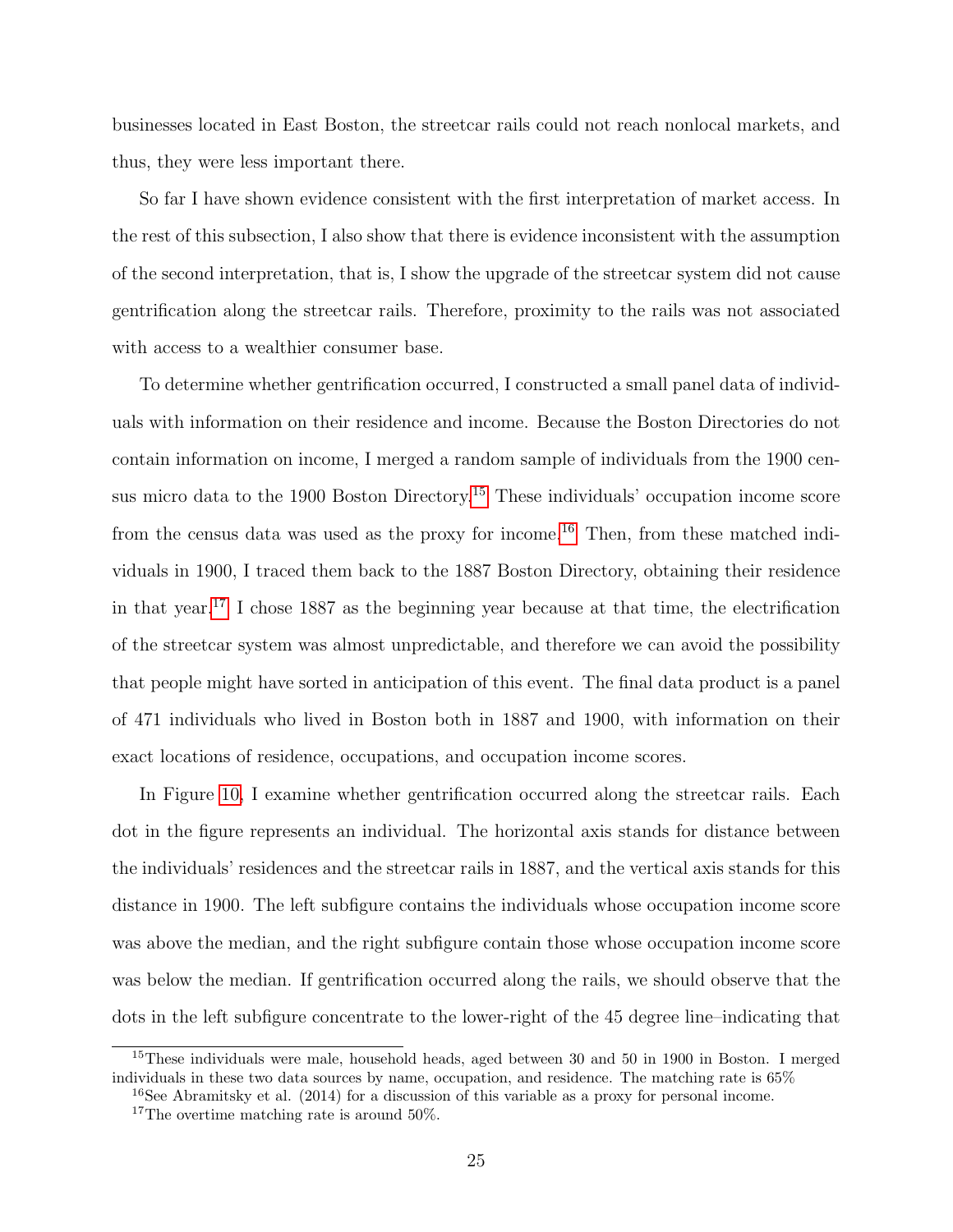the relatively rich individuals moved toward the rails, and the dots in the right subfigure concentrate to the upper-left of the 45 degree line or scatter over the figure–indicating that the relatively poor individuals moved farther away from the rails or moved randomly in terms of distance from the rails. In fact, visual inspection suggests that the dots scatter very randomly in both subfigures. Using a regression line to fit each scatter plot, we see that in both subfigures the fitted lines have a slope of slightly less than 45 degrees. Moreover, the fitted line in the right subfigure is farther away from 45 degrees. These patterns imply that both the rich and the poor moved a little closer to the streetcar rails after the upgrade, and on average, the poor moved even closer to the rails. Therefore, there was no gentrification along the rails. [18](#page-0-0)

# 6 Conclusion

In this paper, I use a natural experiment–the electrification of the streetcar system in Boston between 1889 and 1896–to provide the first causal evidence that an upgrade of transport infrastructure leads to a decrease in the share of sole proprietorships. To do so, I digitized and geocoded business data for the universe of the top 25 retail/wholesale products, as well as the city transit network data in Boston between 1885 and 1905. The identification strategy exploits the fact that the new electric system was quickly upgraded, while keeping the preexisting horse-drawn streetcar routes almost unchanged.

Using a difference-in-differences estimator, I find that rail-connected locations experienced a sharp relative decline in the share of sole proprietorships among food establishments after the electrification, and this effect did not exist for nonfood establishments. The magnitude of the treatment effect among food is big and decays quickly as one moves away from the rails–compared to the area 100 meters or farther away from the rails, the area within 25

<sup>&</sup>lt;sup>18</sup>In Figure 7 in the online appendix, I also show residential sorting patterns in terms of distance from the city center. I find that both the rich and the poor moved farther away from the city center after the streetcar electrification. However, there was no substantial difference between the two income groups. Therefore, gentrification did not occur in the "suburbs" either.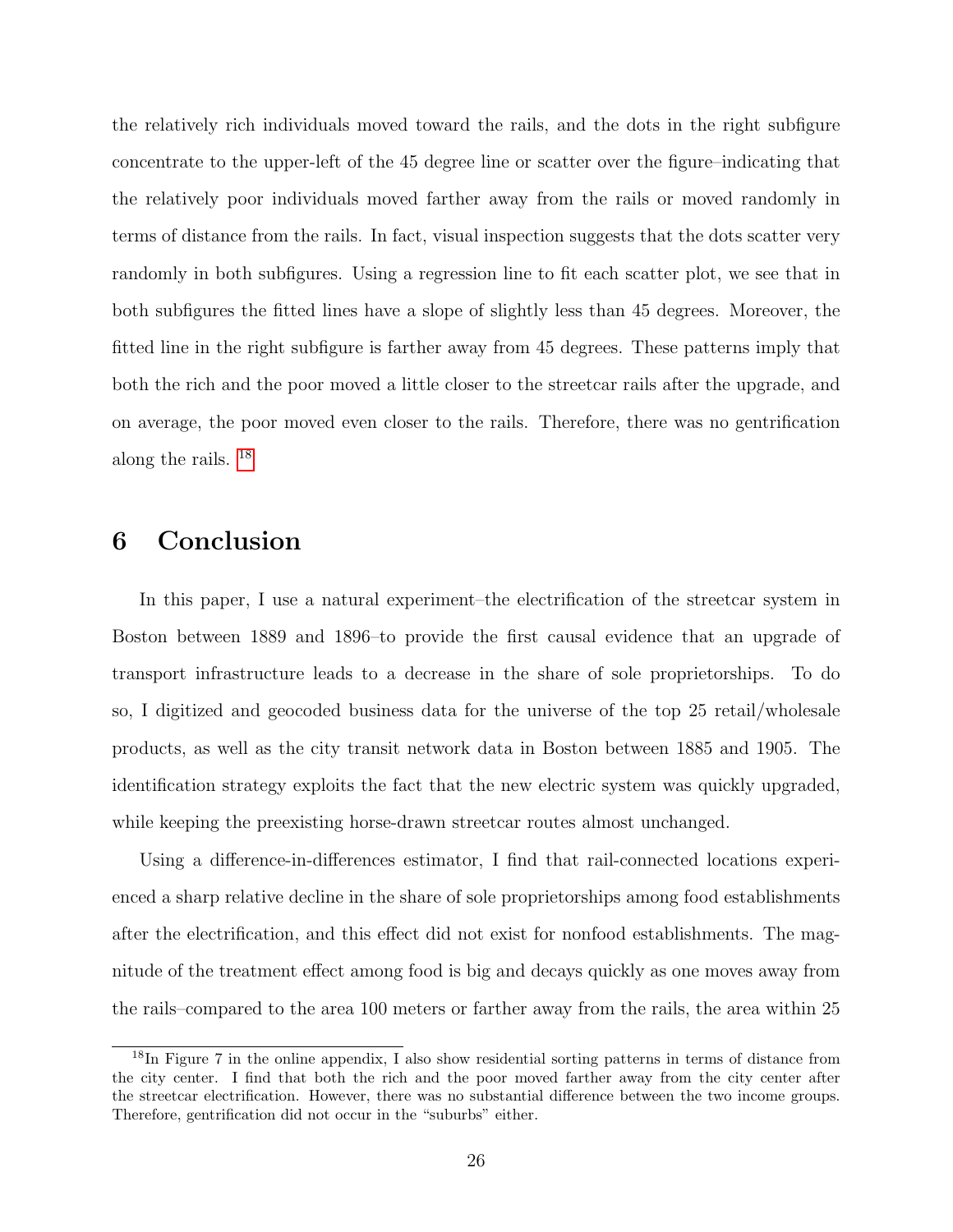meters of the rails experienced a 13.5-percentage point relative drop in outcome, while the area between 25 meters and 100 meters away from the rails experienced only a 2.8-percentage relative drop. Further analysis reveals that this treatment effect for food can be understood as a combination of two effects. The first is that the consumers of food are sensitive to commuting costs. The second is that the streetcar system enabled the establishments to get access to a large consumer base from nonlocal neighborhoods. Because of the combination of these two effects, being located a short distance away from the rails made a significant difference in market access for firms.

The results of this paper have implications for the theories of the firm size distribution. Existing explanations for the prevalence of micro and small enterprises in the process of economic development emphasize regulatory and institutional barriers, which distort the firm size distributions by disfavoring either small or large firms. In my study context– historical Boston between 1885 and 1905–institutions had been quite stable, but we still observe a quick shift in the firm size distribution. The evidence in this paper points to the important role played by transport infrastructure improvements, which lends support to Chandler (1977) and Lagakos (2016).

The results of this paper also have implications on resource (mis)allocation across firms. Hsieh and Klenow (2009) document that there exists a higher degree of resource misallocation across firms in China and India than in the US. This paper suggests a potential source of misallocation at a low level of economic development: the geographic segregation of markets, which enables a large number of low-productivity entrepreneurs to stay away from competition with more productive, larger firms. An improvement in transport infrastructure could improve the resource allocation across firms by inducing more productive firms to move into more advantageous locations, which would enlarge their market shares.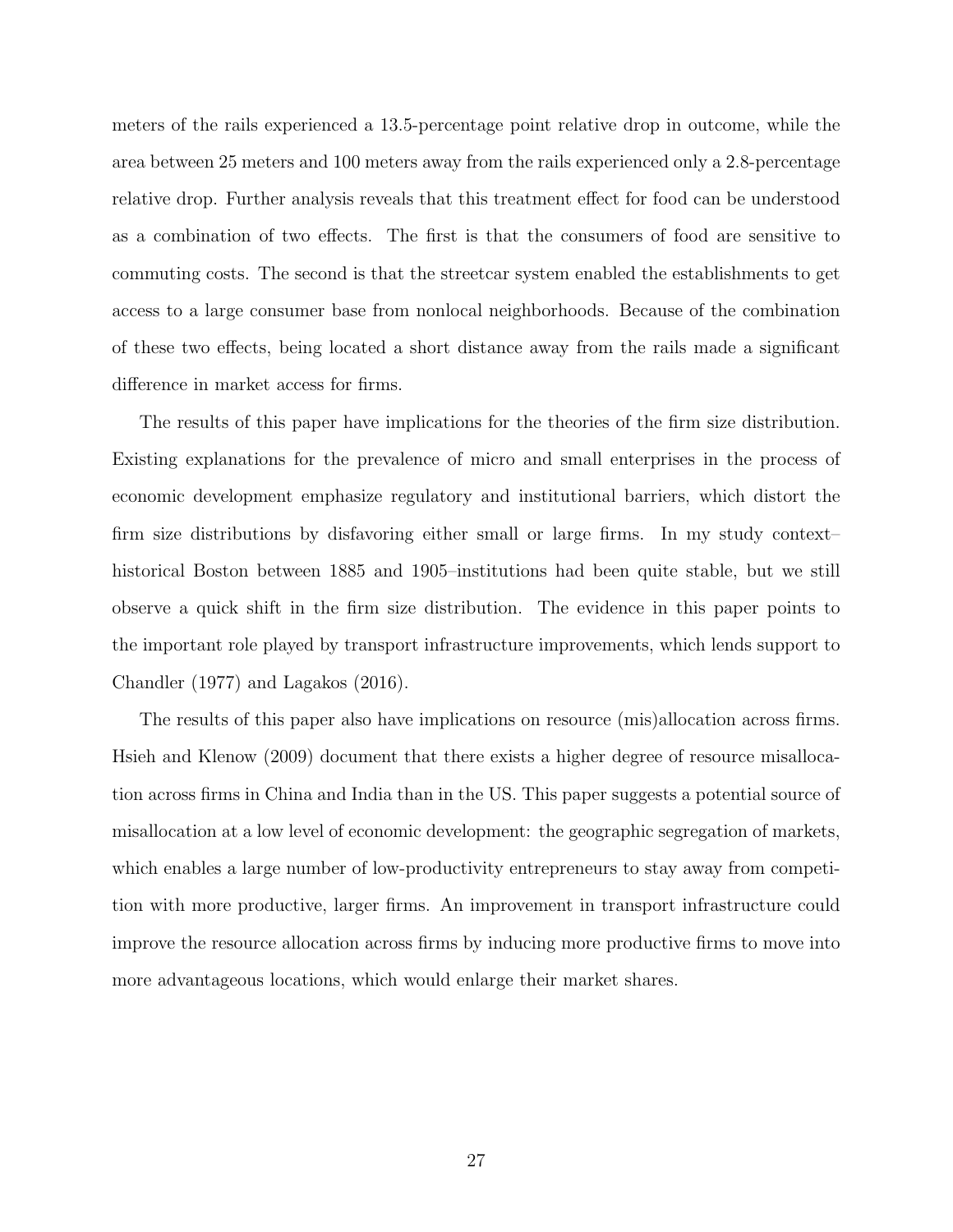# References

- Abramitzky, Ran, Leah Platt Boustan, and Katherine Eriksson, "A Nation of Immigrants: Assimilation and Economic Outcomes in the Age of Mass Migration," Journal of Political Economy, June 2014, 122 (3), 467–506.
- Ahlfeldt, Gabriel M., Stephen J. Redding, Daniel M. Sturm, and Nikolaus Wolf, "The Economics of Density: Evidence From the Berlin Wall," *Econometrica*, November 2015, 83 (6), 2127–2189.
- Atack, Jeremy, "Returns to Scale in Antebellum United States Manufacturing," Explorations in Economic History, November 1977, 14 (4), 337–359.
- $\Box$ , "Industrial Structure and the Emergence of the Modern Industrial Corporation," *Explo*rations in Economic History, January 1985, 22 (1), 29–52.
- , "Firm Size and Industrial Structure in the United States During the Nineteenth Century," The Journal of Economic History, June 1986, 46 (02), 463–475.
- , Fred Bateman, and Robert A. Margo, "Steam power, Establishment Size, and Labor Productivity Growth in Nineteenth Century American Manufacturing," Explorations in Economic History, April 2008, 45 (2), 185–198.
- , Matthew Jaremski, and Peter L. Rousseau, "American Banking and the Transportation Revolution before the Civil War," The Journal of Economic History, December 2014, 74 (04), 943–986.
- Barr, Jason and Troy Tassier, "The Dynamics of Subcenter Formation: Midtown Manhattan, 1861-1906," *Journal of Regional Science*, 2016.
- Bernard, Andrew B., Jonathan Eaton, J. Bradford Jensen, and Samuel Kortum, "Plants and Productivity in International Trade," The American Economic Review, September 2003, 93 (4), 1268–1290.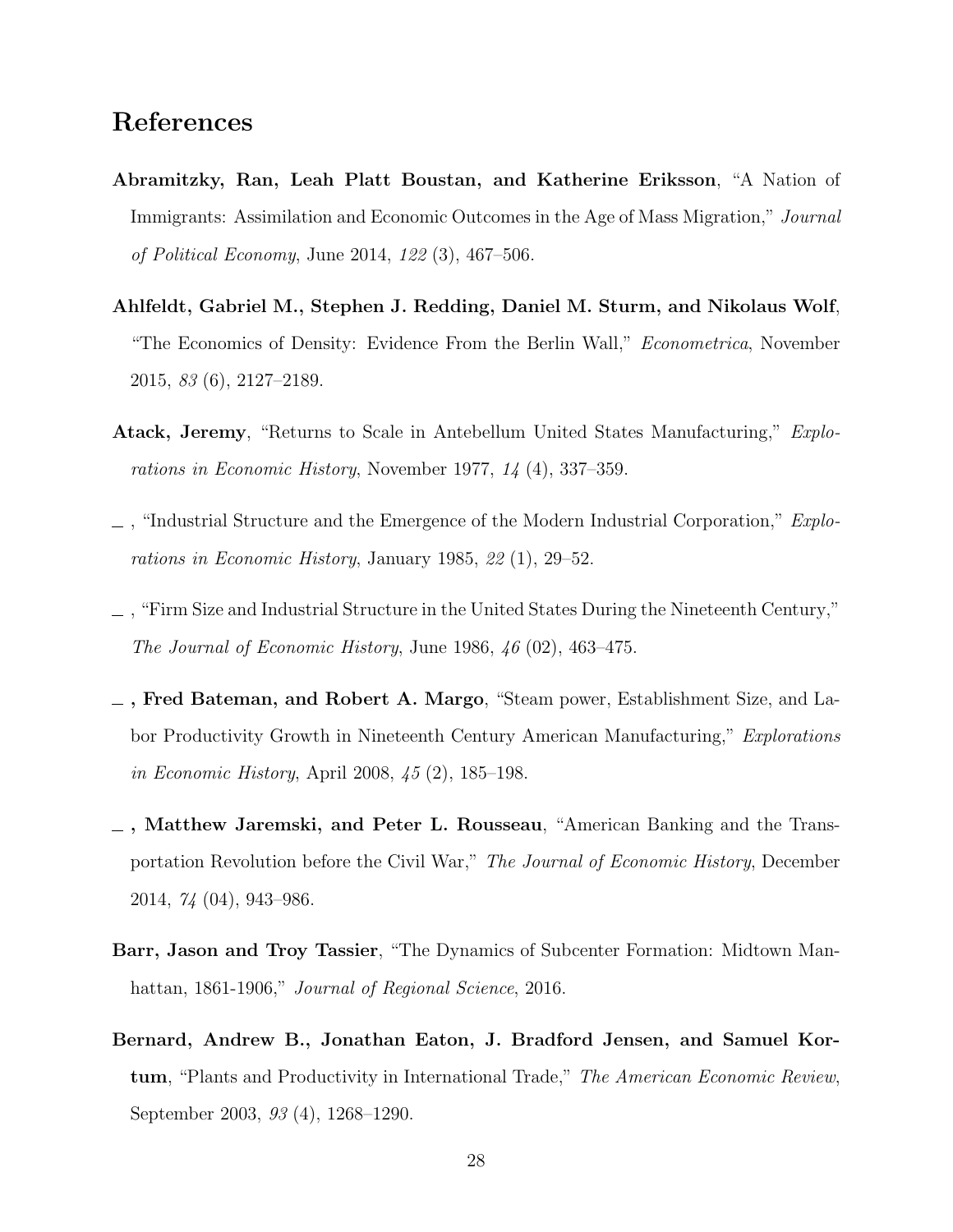- **Billings, Stephen B.**, "Estimating the Value of a New Transit Option," Regional Science and Urban Economics, November 2011, 41 (6), 525–536.
- Bowes, David R. and Keith R. Ihlanfeldt, "Identifying the Impacts of Rail Transit Stations on Residential Property Values," Journal of Urban Economics, July 2001, 50 (1), 1–25.
- Brooks, Leah and Byron Lutz, "Vestiges of Transit: Urban Persistence at a Micro Scale," Working Paper, 2016.
- Chandler, Alfred D., The Visible Hand: The Managerial Revolution in American Business, Harvard University Press, 1977.
- $\Box$  and Takashi Hikino, *Scale and Scope: The Dynamics of Industrial Capitalism*, Belknap Press, January 1990.
- DeSoto, Hernando, The Other Path: the Invisible Revolution in the Third World, Harper & Row, 1989.
- Donaldson, Dave and Richard Hornbeck, "Railroads and American Economic Growth: A "Market Access" Approach," The Quarterly Journal of Economics, February 2016.
- Gibbons, Stephen and Stephen Machin, "Valuing Rail Access Using Transport Innovations," Journal of Urban Economics, January 2005, 57 (1), 148–169.
- Gollin, Douglas, "Nobody's Business but My Own: Self-Employment and Small Enterprise in Economic Development," Journal of Monetary Economics, March 2008, 55 (2), 219–233.
- Guerra, Erick, Robert Cervero, and Daniel Tischler, "Half-Mile Circle: Does It Best Represent Transit Station Catchments?," Transportation Research Record: Journal of the Transportation Research Board, December 2012, 2276, 101–109.
- Harris, John R. and Michael P. Todaro, "Migration, Unemployment and Development: A Two-Sector Analysis," The American Economic Review, 1970, 60 (1), 126–142.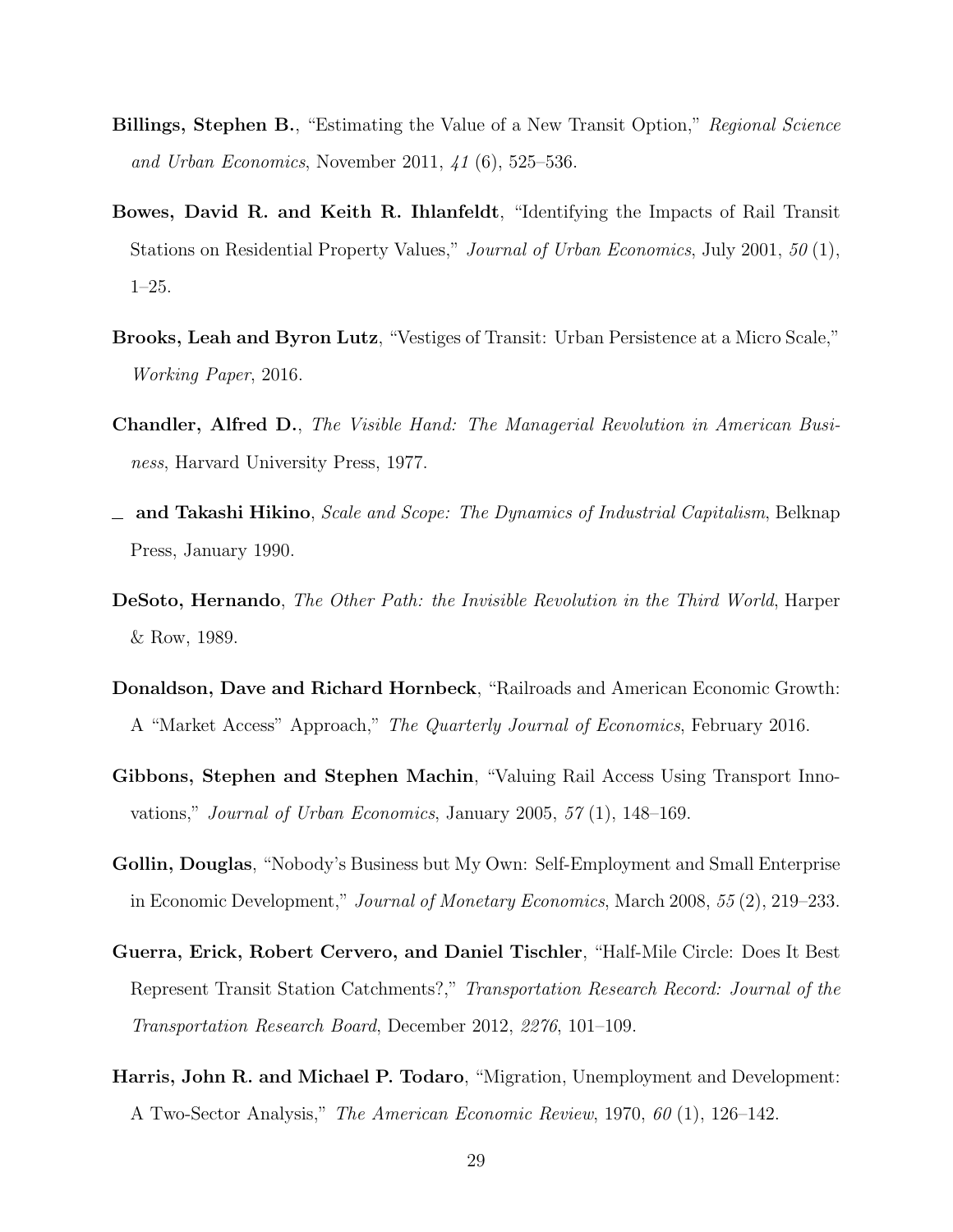- Hewitt, Christopher and W. E. Hewitt, "The Effect of Proximity to Urban Rail on Housing Prices in Ottawa," Journal of Public Transportation, December 2012, 15 (4).
- Holmes, Thomas J. and John J. Stevens, "An Alternative Theory of the Plant Size Distribution, with Geography and Intra- and International Trade," Journal of Political Economy, 2014, 122 (2), 369–421.
- Hornbeck, Richard, "Barbed Wire: Property Rights and Agricultural Development," The Quarterly Journal of Economics, May 2010, 125 (2), 767–810.
- and Daniel Keniston, "Creative Destruction: Barriers to Urban Growth and the Great Boston Fire of 1872," The American Economic Review, 2017, 107 (6).
- Hsieh, Chang-Tai and Benjamin A. Olken, "The Missing "Missing Middle"," The Journal of Economic Perspectives, July 2014, 28 (3), 89–108.
- and Peter J. Klenow, "Misallocation and Manufacturing TFP in China and India," The Quarterly Journal of Economics, November 2009, 124 (4), 1403–1448.
- and  $\Box$ , "The Life Cycle of Plants in India and Mexico," The Quarterly Journal of Economics, May 2014, p. qju014.
- **Jensen, Anders**, "Employment Structure and the Rise of the Modern Tax System," Working Paper, 2016.
- Kahn, Matthew E., "Gentrification Trends in New Transit-Oriented Communities: Evidence from 14 Cities That Expanded and Built Rail Transit Systems," Real Estate Economics, June 2007, 35 (2), 155–182.
- Ko, Kate and Xinyu Cao, "The Impact of Hiawatha Light Rail on Commercial and Industrial Property Values in Minneapolis," Journal of Public Transportation, March 2013, 16 (1).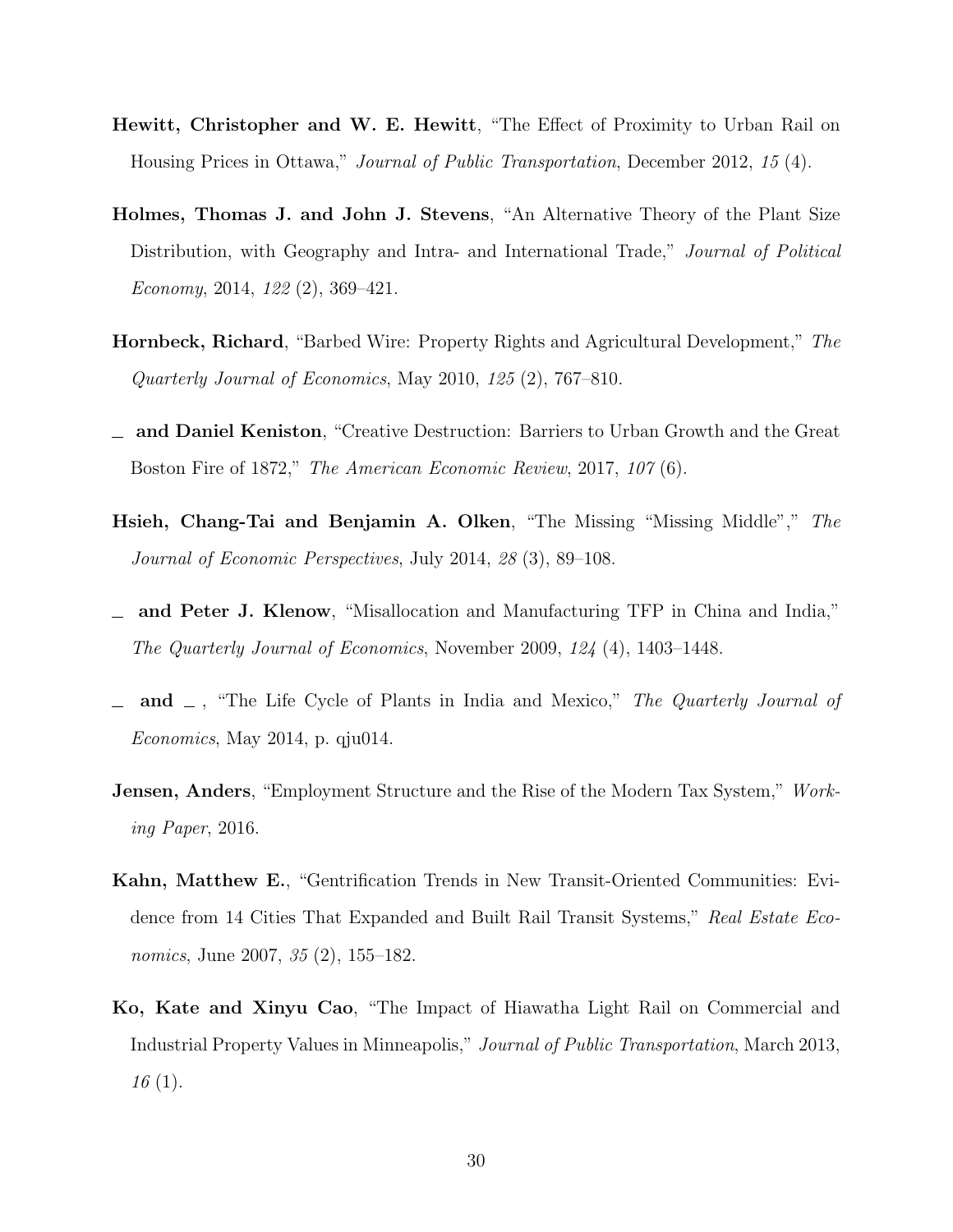- Krugman, Paul, "Increasing Returns and Economic Geography," Journal of Political Economy, June 1991, 99 (3), 483–499.
- Lagakos, David, "Explaining Cross-Country Productivity Differences in Retail Trade," Journal of Political Economy, March 2016, 124 (2), 579–620.
- LaPorta, Rafael and Andrei Shleifer, "The Unofficial Economy and Economic Development," Brookings Papers on Economic Activity, 2008, 2008, 275–352.
- and  $\Box$ , "Informality and Development," The Journal of Economic Perspectives, July 2014, 28 (3), 109–126.
- Levy, Santiago, Good Intentions, Bad Outcomes: Social Policy, Informality, and Economic Growth in Mexico, Brookings Institution Press, 2008.
- Lewis, W. Arthur, "Economic Development with Unlimited Supplies of Labour," The Manchester School, May 1954, 22 (2), 139–191.
- Lucas, Robert E., "On the Size Distribution of Business Firms," The Bell Journal of Economics, 1978, 9 (2), 508–523.
- Margo, Robert A., "Economies of Scale in Nineteenth Century American Manufacturing Revisited: A Resolution of the Entrepreneurial Labor Input Problem," NBER Working Paper, 2013.
- McCaig, Brian and Nina Pavcnik, "Informal Employment in a Growing and Globalizing Low-Income Country," The American Economic Review, May 2015, 105 (5), 545–550.
- McKenzie, David, "Identifying and Spurring High-Growth Entrepreneurship: Experimental Evidence from a Business Plan Competition," The American Economic Review, 2017, 107 (8).
- Melitz, Marc J., "The Impact of Trade on Intra-Industry Reallocations and Aggregate Industry Productivity," Econometrica, November 2003, 71 (6), 1695–1725.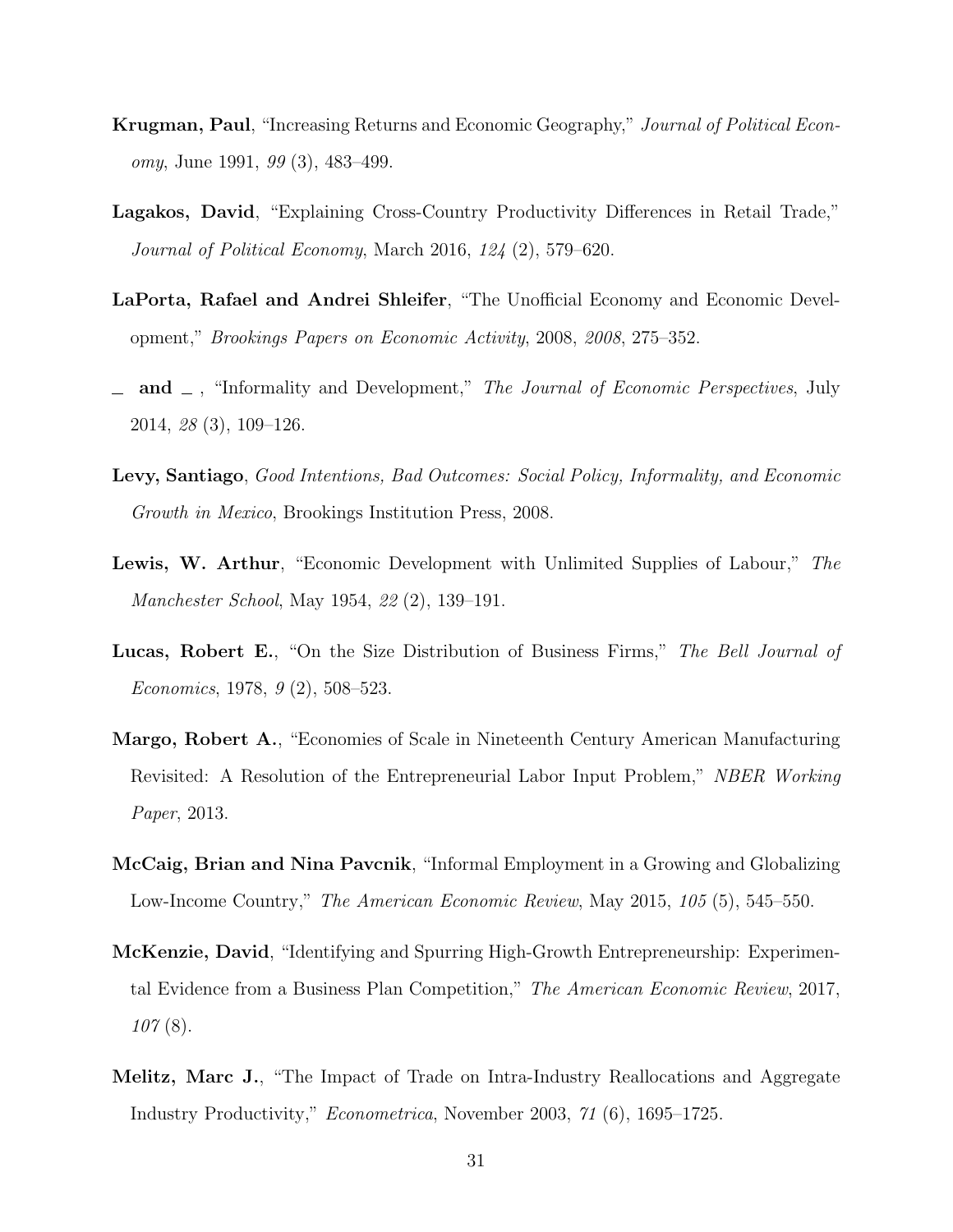- Michaels, Guy, "The Effect of Trade on the Demand for Skill: Evidence from the Interstate Highway System," Review of Economics and Statistics, October 2008, 90 (4), 683–701.
- Morris, Eric, "From Horse Power to Horsepower," Access, 2007.
- Most, Doug, The Race Underground: Boston, New York, and the Incredible Rivalry That Built America's First Subway, Macmillan, February 2014.
- Rauch, James E., "Modelling the Informal Sector Formally," Journal of Development Economics, January 1991, 35 (1), 33–47.
- Redding, Stephen J. and Matthew A. Turner, "Transportation Costs and the Spatial Organization of Economic Activity," NBER Working Paper, 2014.
- Sarada and Nicolas L. Ziebarth, "Distance and the Informativeness of Credit Ratings," Working Paper, 2015.
- Siodla, James, "Razing San Francisco: The 1906 Disaster as a Natural Experiment in Urban Redevelopment," Journal of Urban Economics, September 2015, 89, 48–61.
- Slemrod, Joel, "Cheating Ourselves: The Economics of Tax Evasion," Journal of Economic Perspectives, March 2007, 21 (1), 25–48.
- Sokoloff, Kenneth L., "Was the Transition from the Artisanal Shop to the Nonmechanized Factory Associated with Gains in Efficiency?: Evidence from the U.S. Manufacturing Censuses of 1820 and 1850," Explorations in Economic History, October 1984, 21 (4), 351–382.
- Tybout, James R., "Manufacturing Firms in Developing Countries: How Well Do They Do, and Why?," *Journal of Economic Literature*, 2000, 38 (1), 11–44.
- Vessali, Kaveh V., "Land Use Impacts of Rapid Transit: A Review of the Empirical Literature," *Berkeley Planning Journal*, January 1996, 11 (1).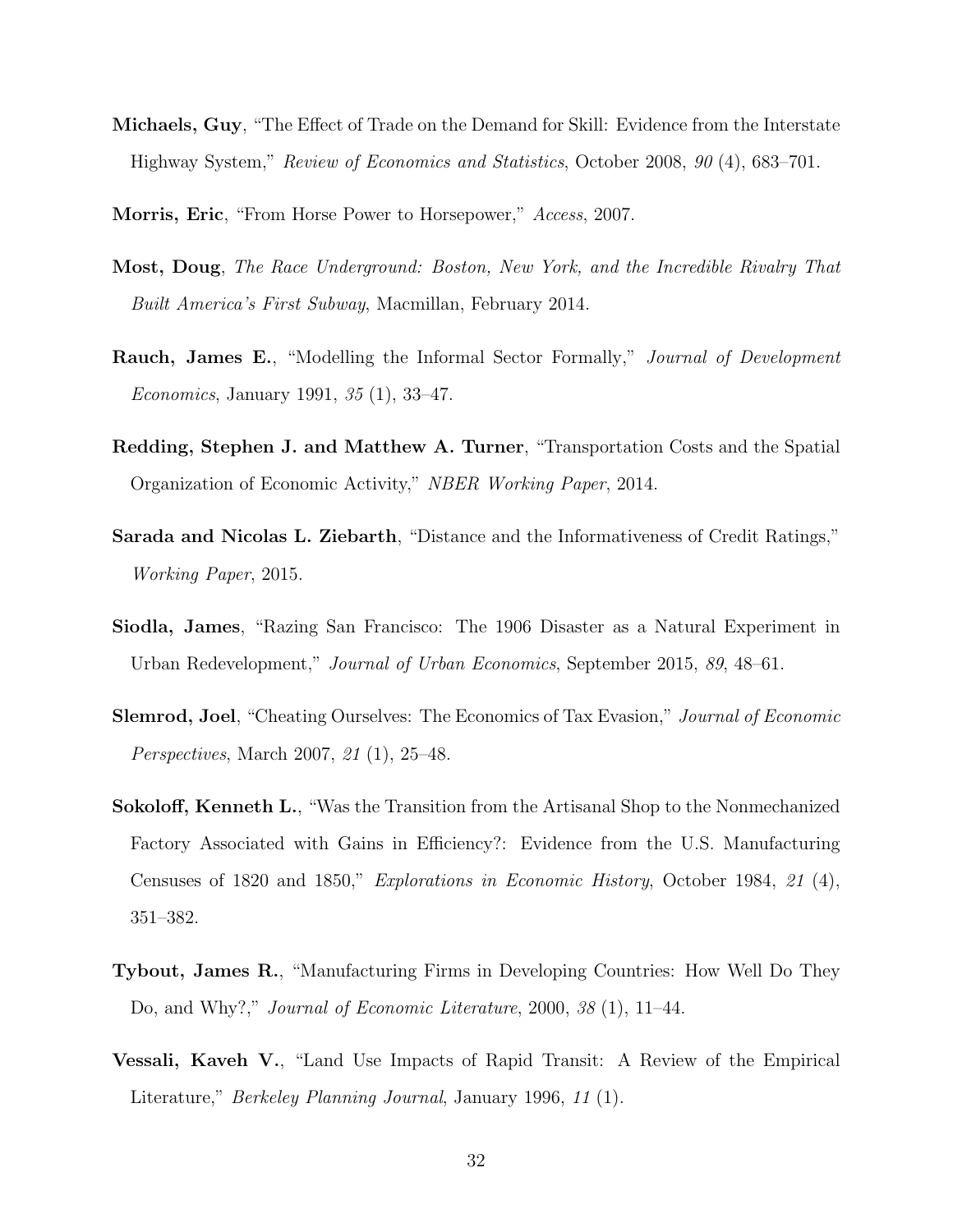- Vuchic, Vukan R., Urban Transit Systems and Technology, John Wiley & Sons, February 2007.
- Warner, Sam B., Streetcar Suburbs: the Process of Growth in Boston, 1870 1900, Harvard University Press and The M.I.T. Press, 1962.
- Ziv, Oren, "Geography in Reduced Form," Working Paper, 2017.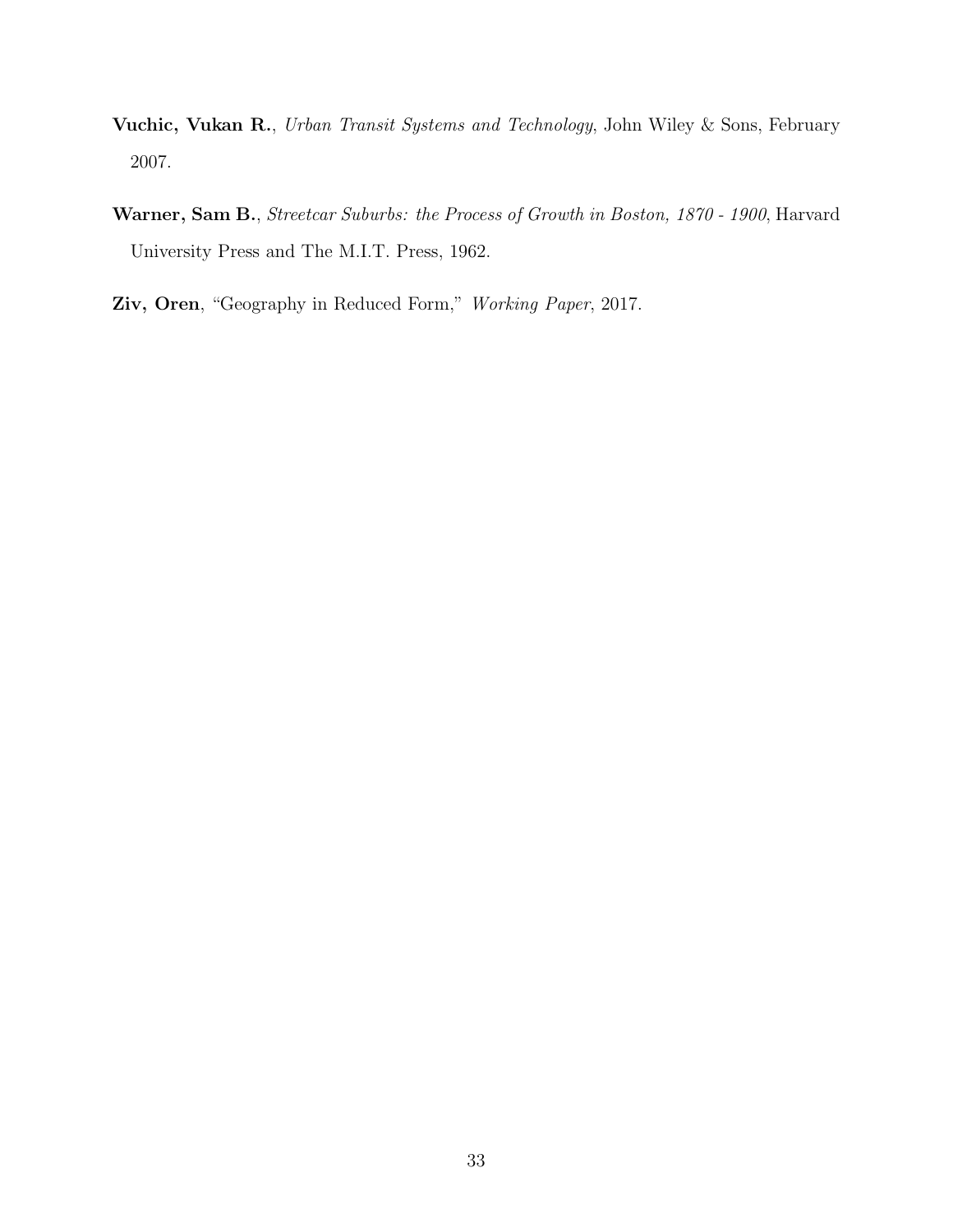<span id="page-33-0"></span>

Source: The Annual Reports of the West End Street Railroad Company.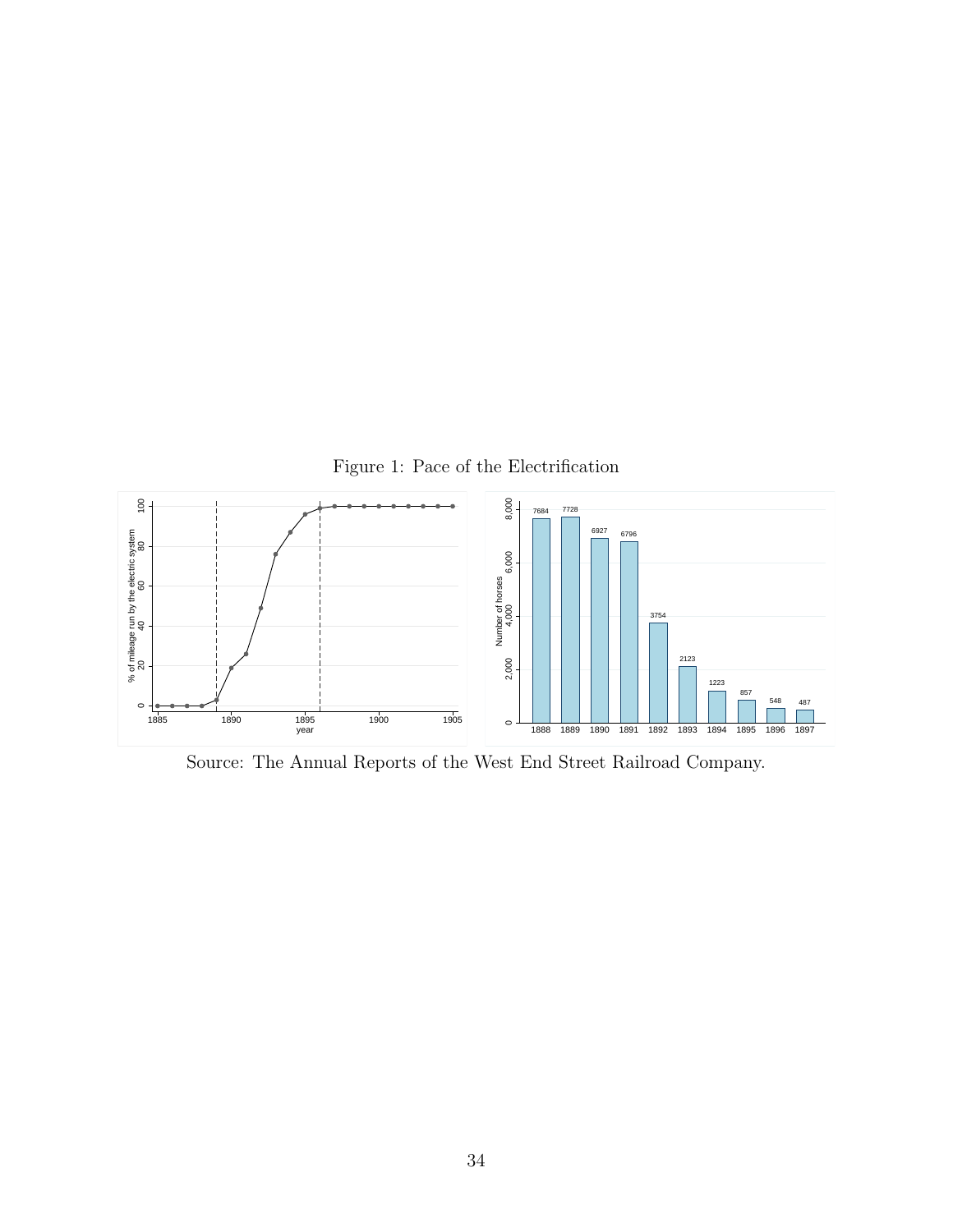

<span id="page-34-0"></span>Figure 2: The Streetcar Routes in 1888 and 1901

Source: Digitized Boston city maps.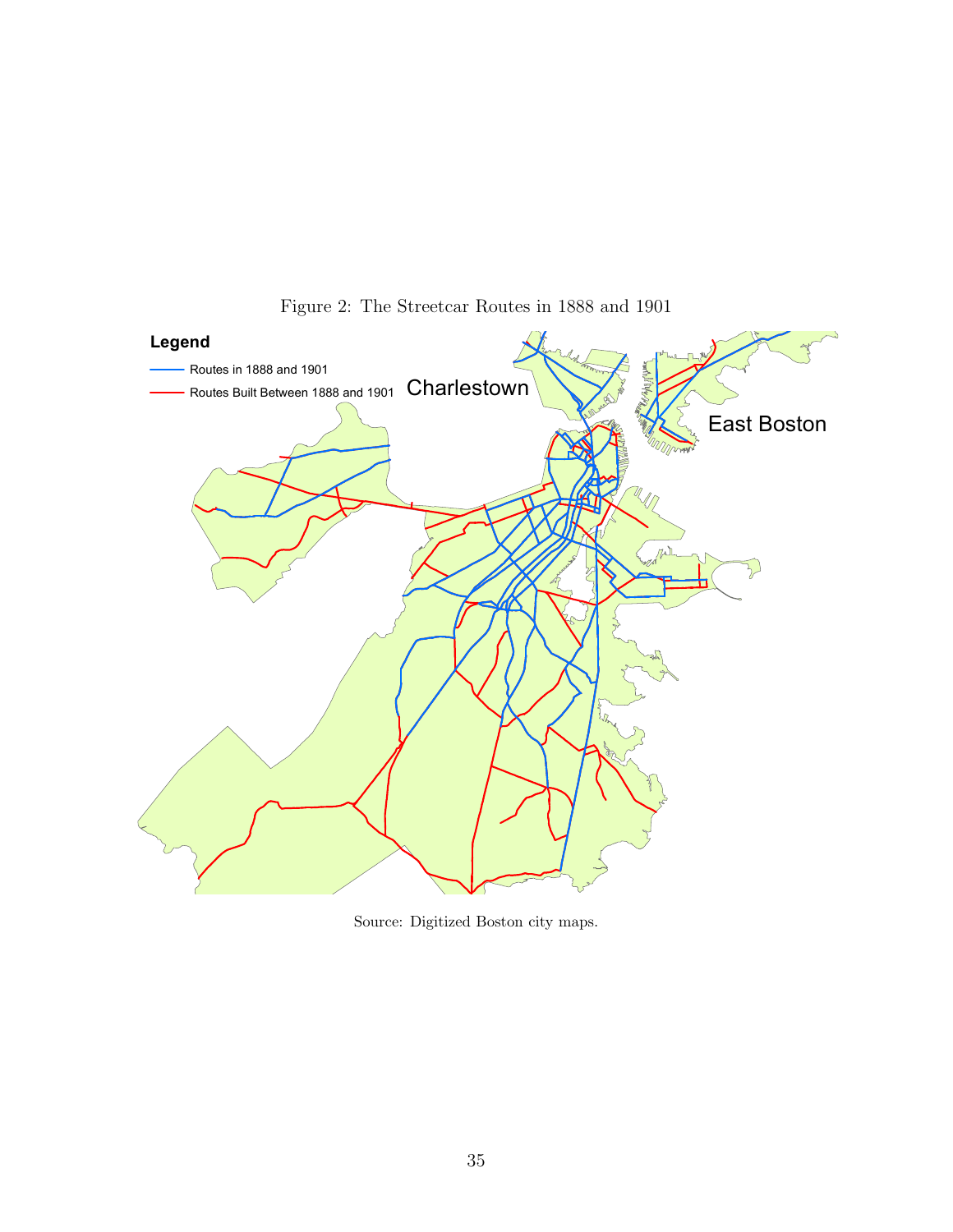

<span id="page-35-0"></span>Figure 3: Firm Size Distribution by Product

Sources: Matched firms between the 1885 and 1899 Boston Directories and R.G. Dun & Co's credit reference books. Firm size is measured by net worth (pecuniary strength) in dollars in the credit reference books.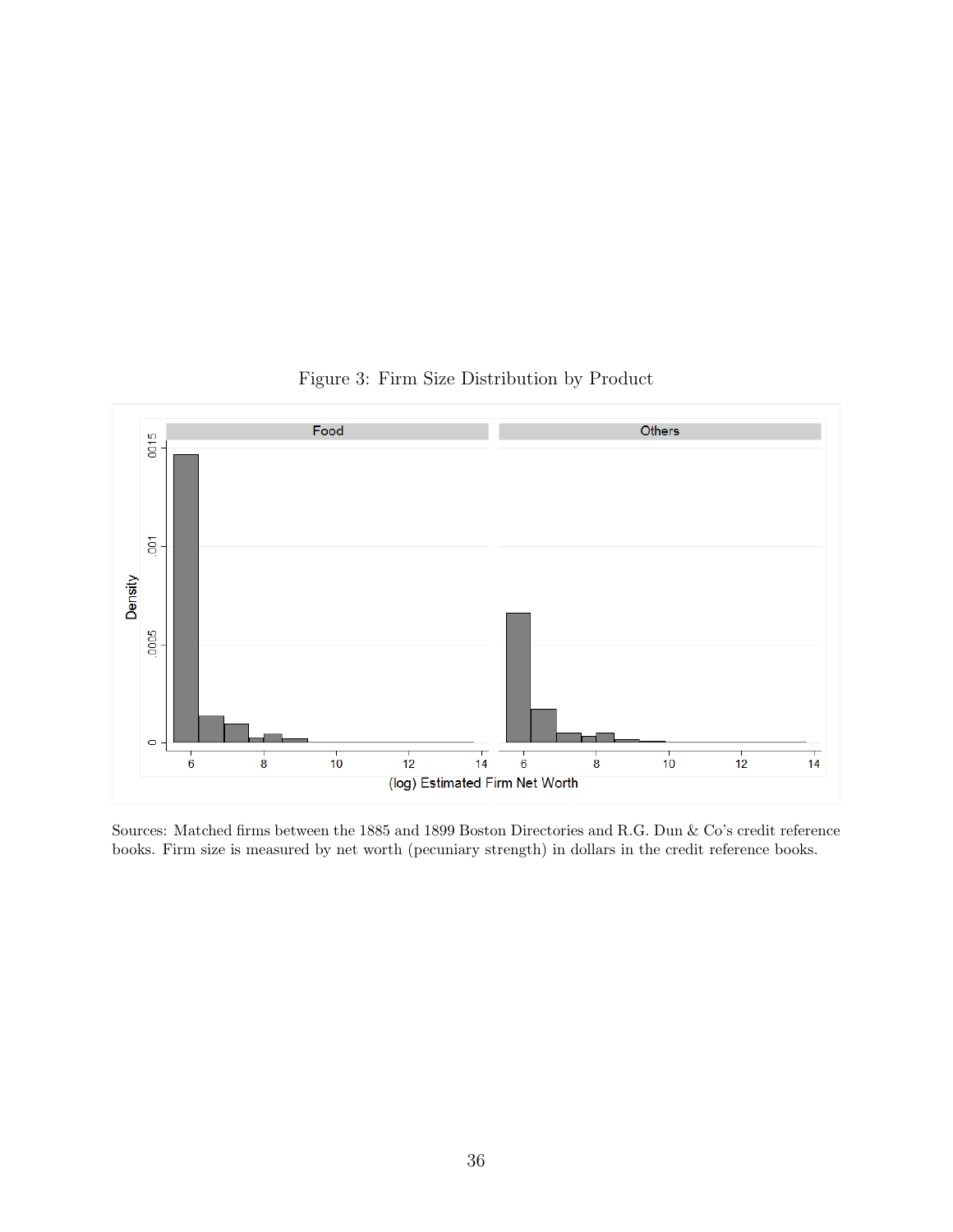

<span id="page-36-0"></span>Figure 4: Illustration of Treatment and Control "Plots", and "Blocks"

Notes: The above figure illustrates the definition of the treatment plots and control plots, as well as the blocks. The grids in this figure are  $200m \times 200m$ , called blocks. If a block is passed through by a streetcar rail, such as blocks 1, 2, and 4, it is then separated into two plots: the rail-connected plot, indicated by the purple areas, and the unconnected plot, indicated by the light blue areas. I define the rail-connected plots as the treatment locations, and the unconnected plots as the control locations. Block 3 is dropped from the regressions.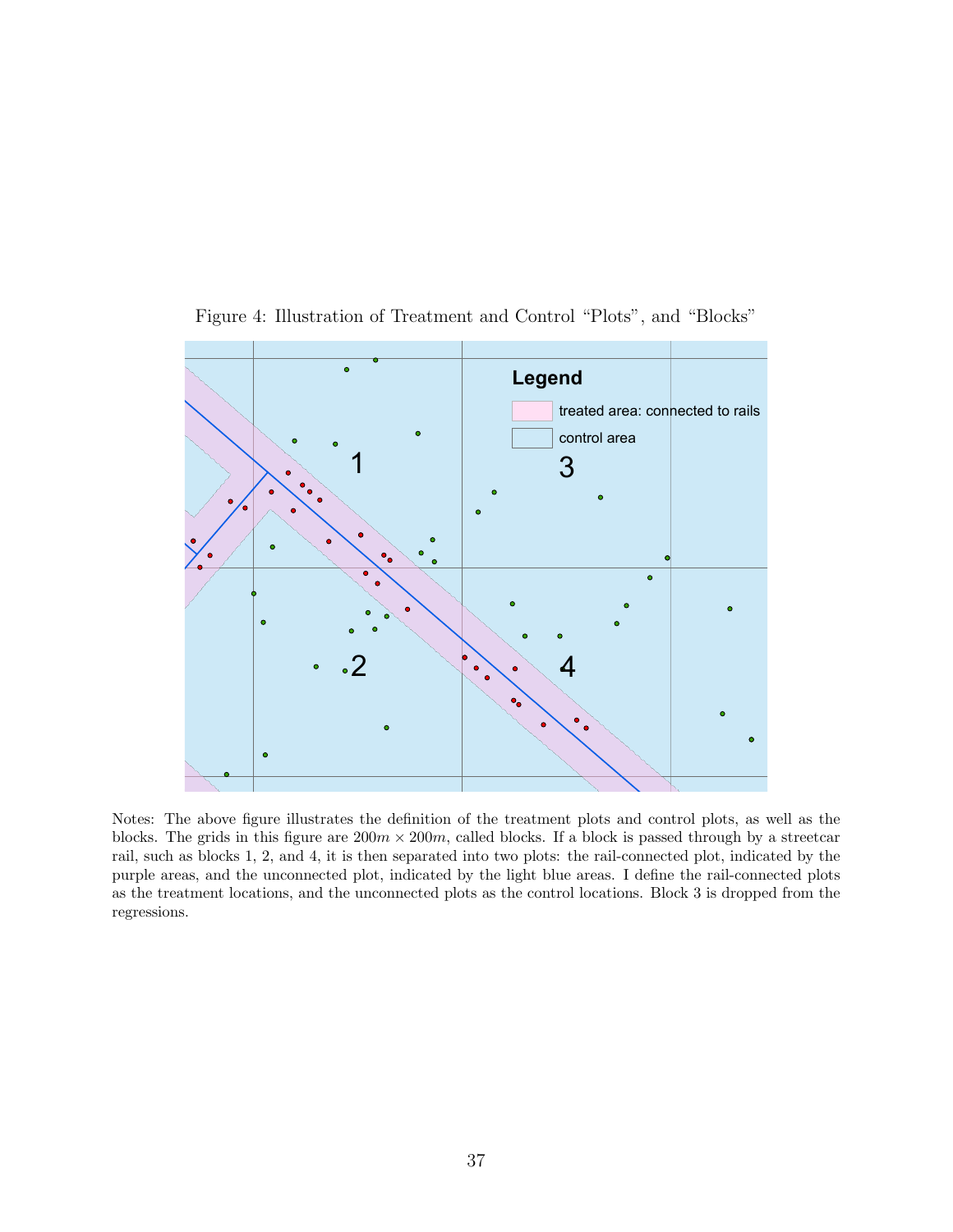<span id="page-37-0"></span>

Figure 5: Trends in Outcome between the Treatment and the Control Plots, Food Products

Notes: The time trends in the weighted average of the share of sole proprietorships across the rail-connected plots and the unconnected plots are plotted here in dashed lines and solid lines, respectively. The average for a group of plots is weighted by the number of establishments in 1885 in each plot. The vertical bins indicate the 95% confidence intervals. All statistics were calculated using food establishments only.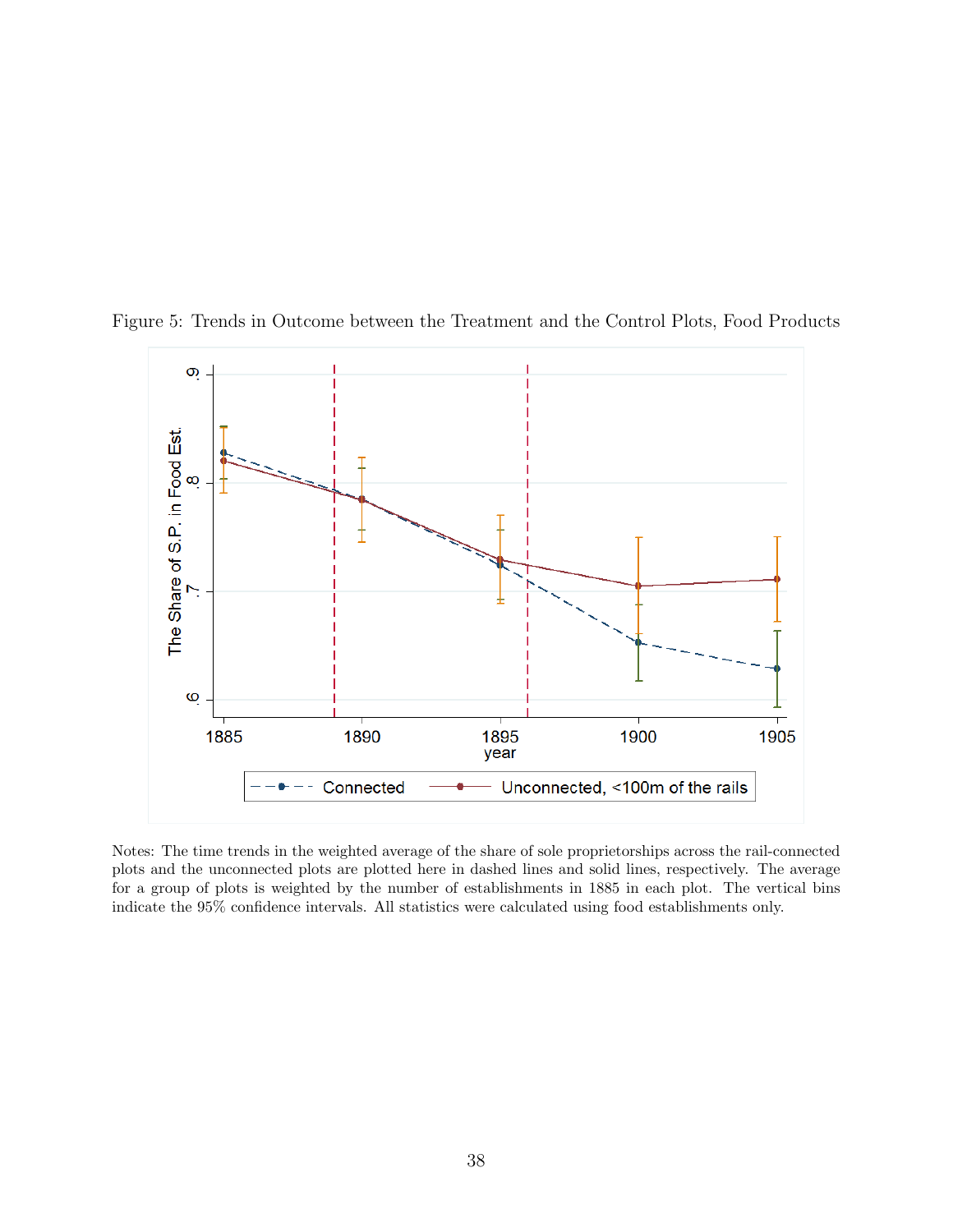<span id="page-38-0"></span>

Figure 6: Trends in Outcome between the Treatment and the Control Plots, Other Products

Notes: The time trends in the weighted average of the share of sole proprietorships across the rail-connected plots and the unconnected plots are plotted here in dashed lines and solid lines, respectively. The average for a group of plots is weighted by the number of establishments in 1885 in each plot. The vertical bins indicate the 95% confidence intervals. All statistics were calculated using nonfood establishments only.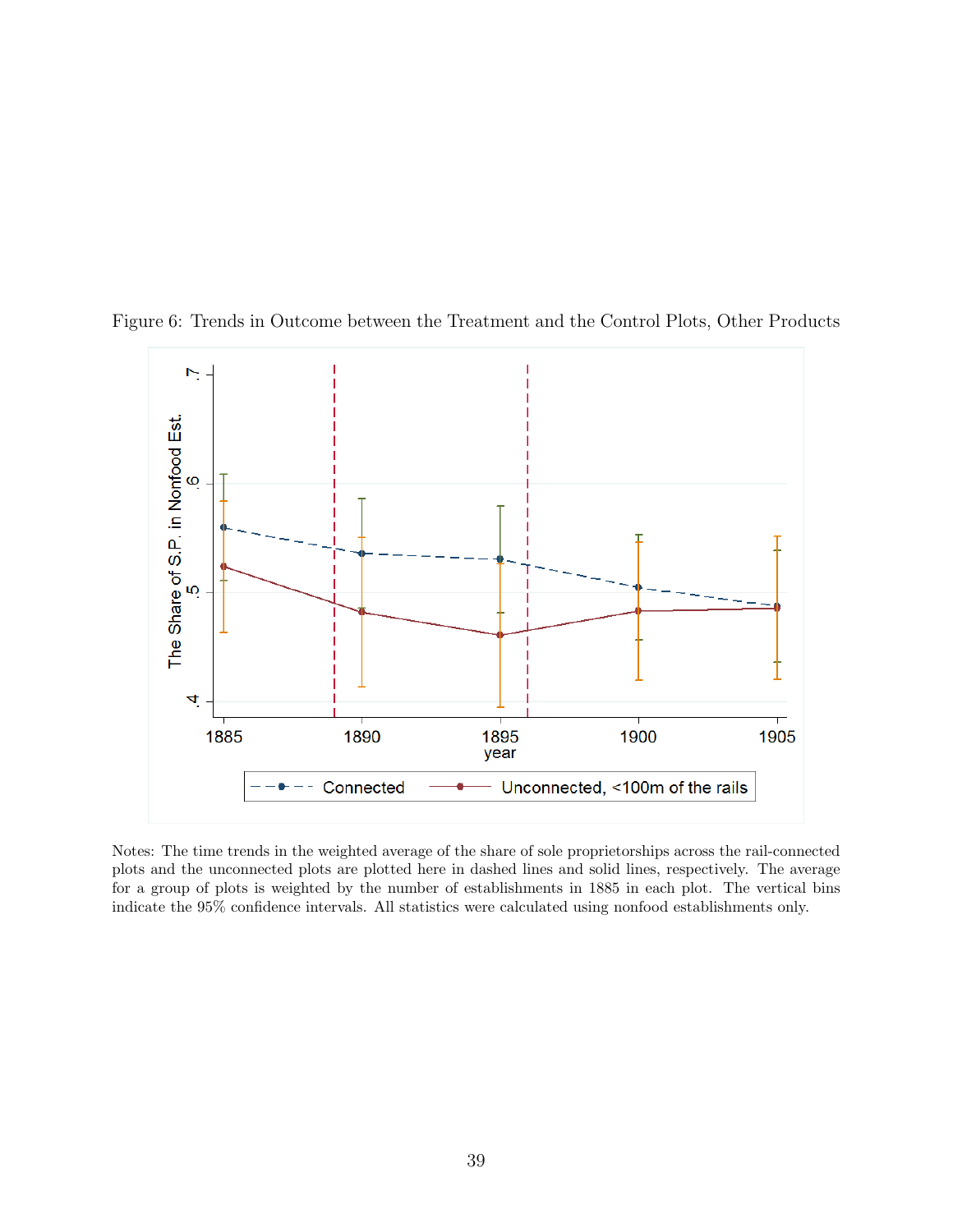

<span id="page-39-0"></span>Figure 7: 1885-1905 Changes in the Share of Sole Proprietorships by Product and Geography

Notes: The horizontal axis represents the distance from the city center (City Hall). The bars of different colors indicate different distances from the 1888 streetcar rails. The outcome is the percentage point changes in the share of sole proprietorships (S.P.) in the corresponding area between 1885 and 1905.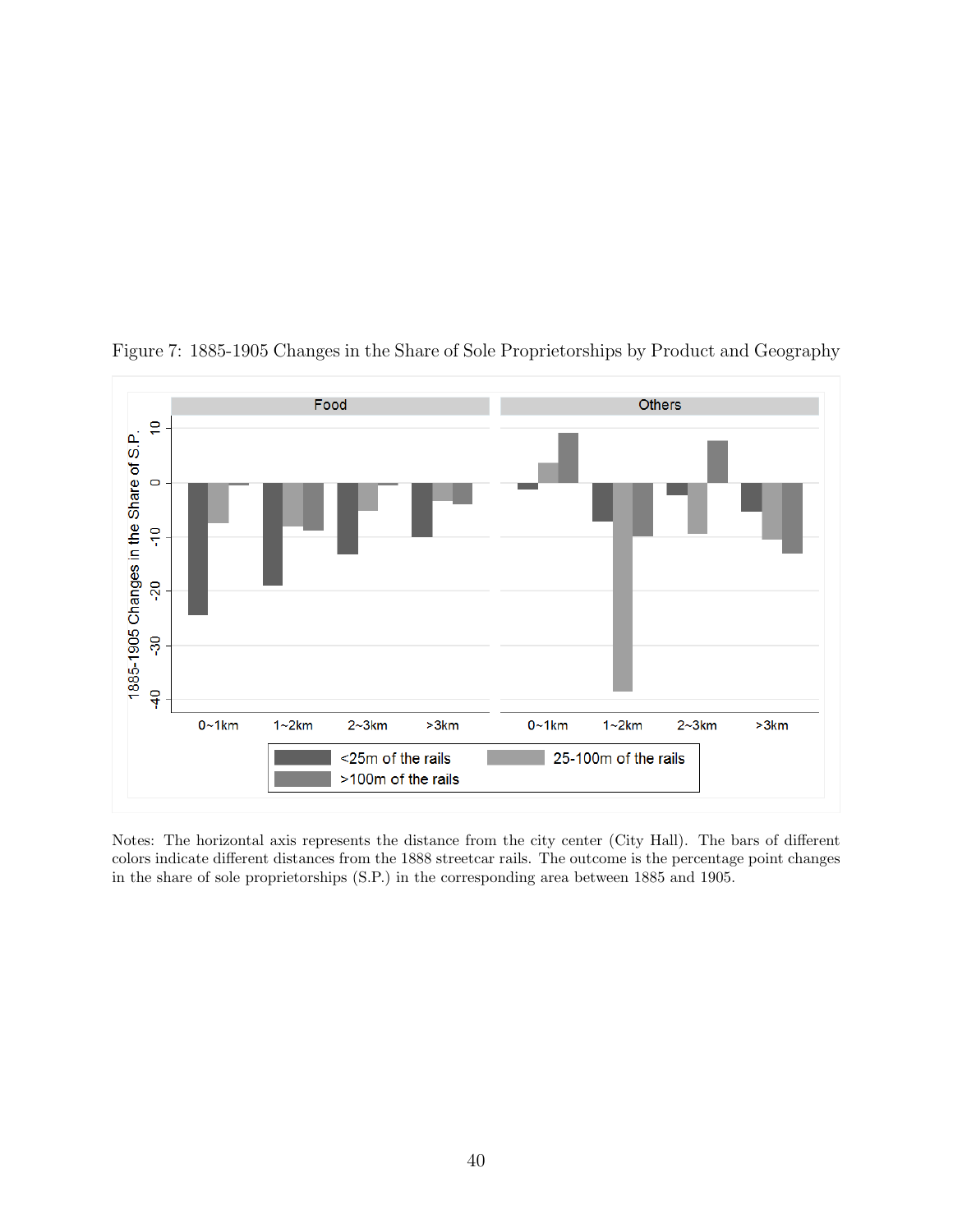

<span id="page-40-0"></span>Figure 8: 1885-1905 Changes in the Share of Sole Proprietorships by Product and Geography

Notes: The horizontal axis represents the distance from the city center (City Hall). The bars of different colors indicate different distances from the 1888 streetcar rails. The outcome is the percentage point changes in the share of sole proprietorships (S.P.) in the corresponding area between 1885 and 1905.  $\tau$  measures the sensitivity of consumers to commuting costs for each product. The left subfigure and the right subfigure report the outcome using the products (establishments) with a  $\tau$  above and below the median, respectively.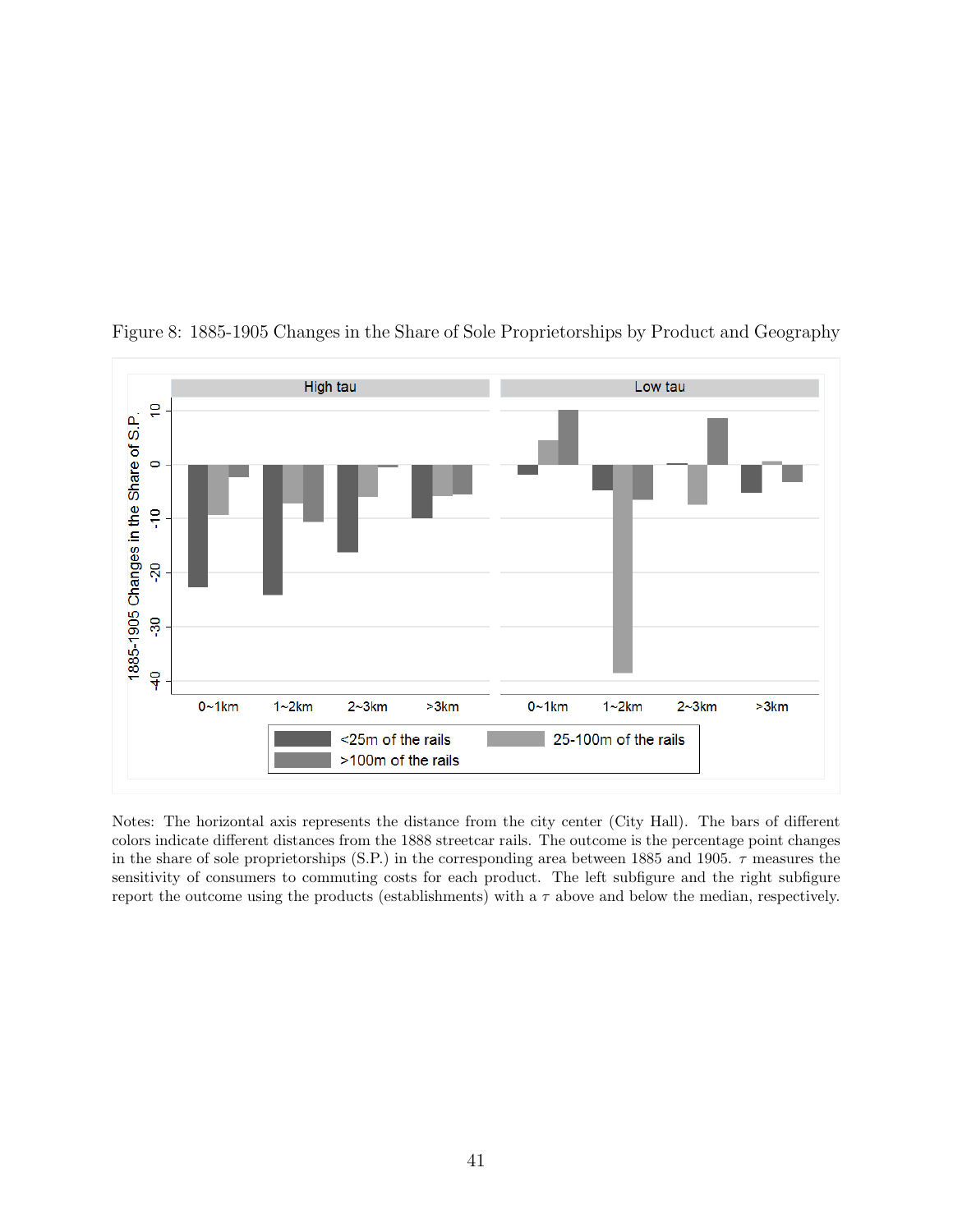

<span id="page-41-0"></span>Figure 9: Comparison of Charlestown and East Boston

Notes: Author's calculation from the Boston Directories. The sample includes both food and nonfood establishments.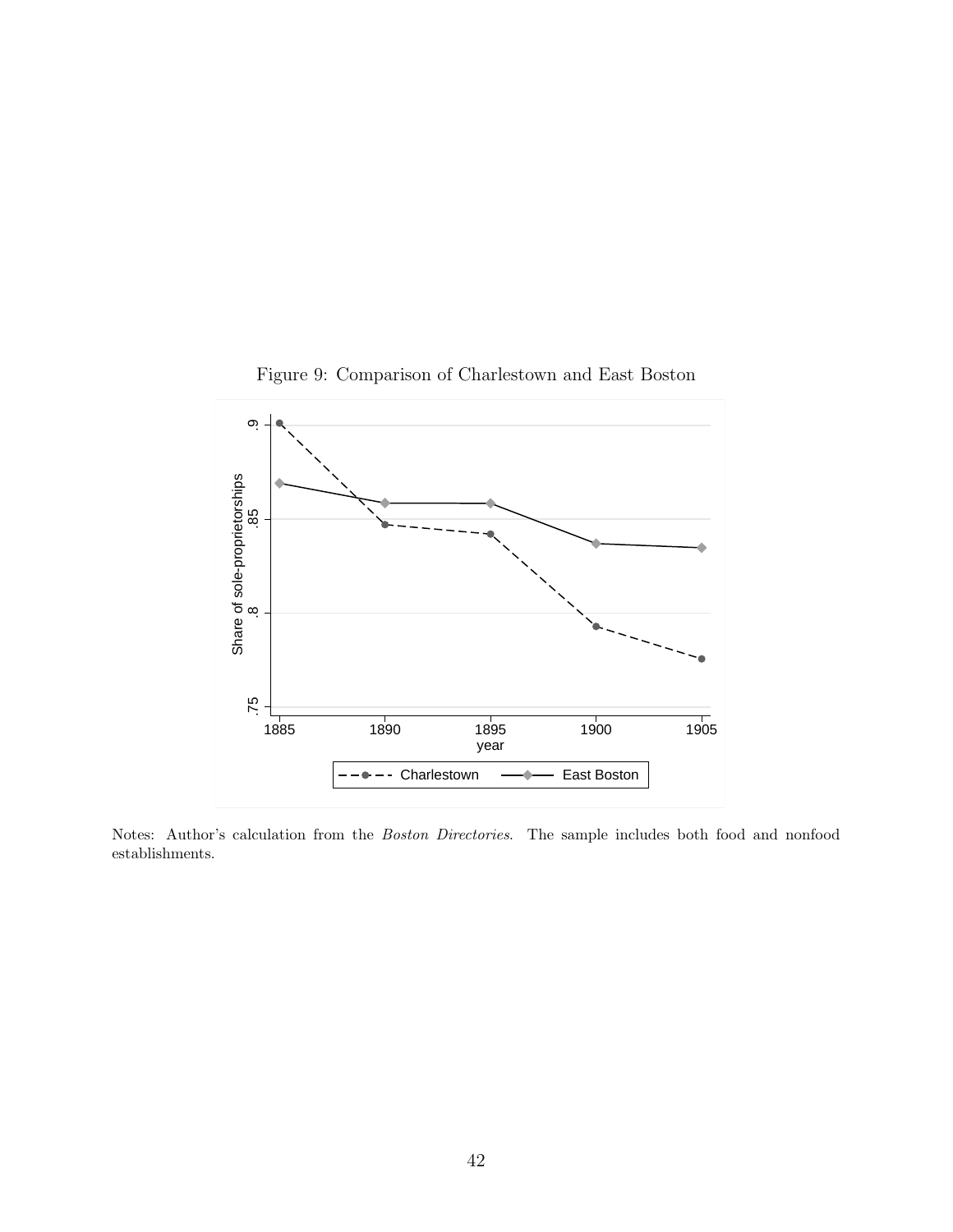

<span id="page-42-0"></span>Figure 10: Residential Sorting by Income

Sources: Matched 471 indiduals between the Boston Directories and census micro data. Notes: Each dot represents an individual. The solid lines are the 45 degree lines. The dashed lines are the linear fitted lines without the constant term. The shaded areas are the 95% confidence intervals of the linear fit.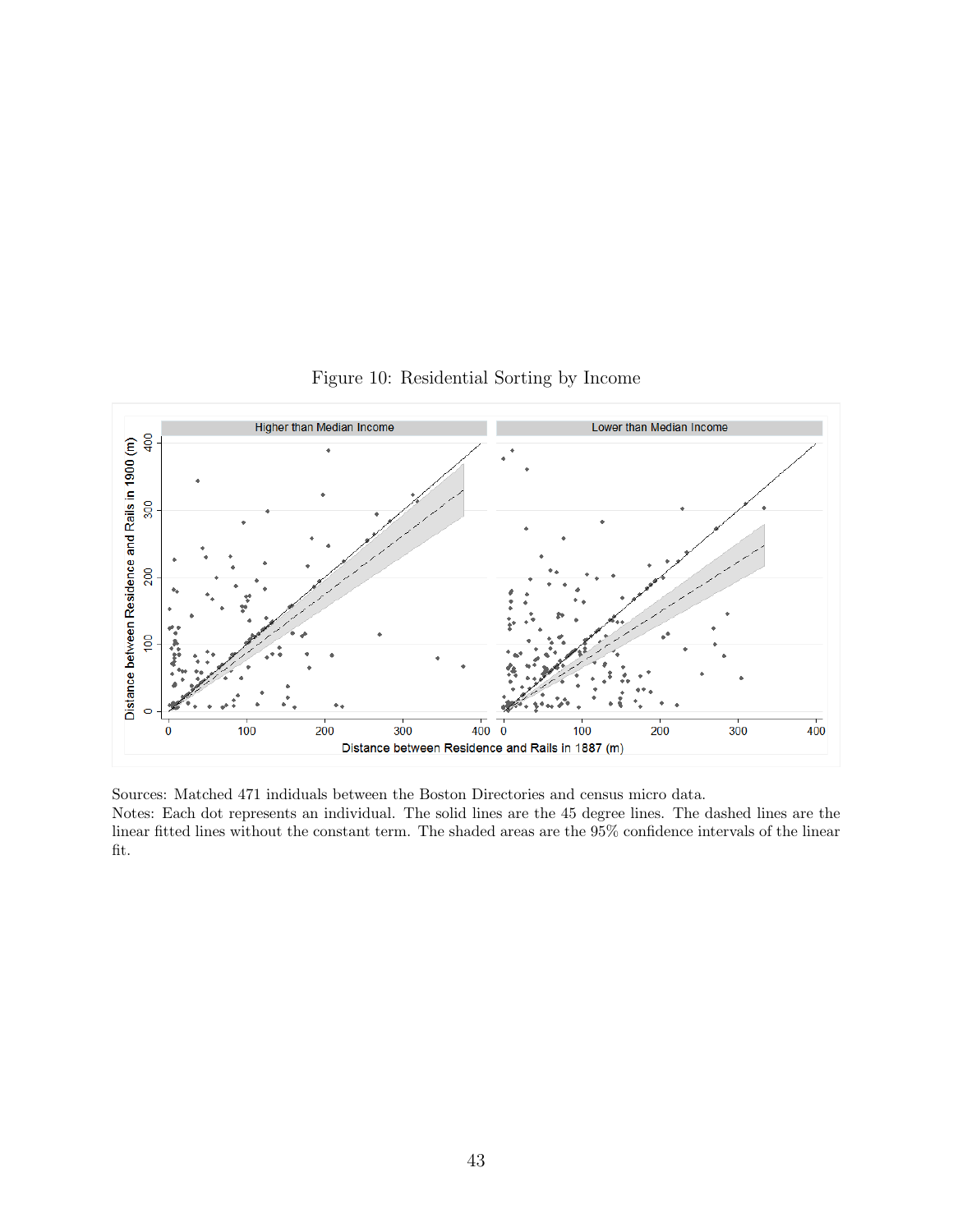| Type                   | mean                | p25   | D50    | D75     |
|------------------------|---------------------|-------|--------|---------|
| Companies/Corporations | 82,401 7,000 27,000 |       |        | 100,000 |
| Partnerships           | 78.031              | 4,000 | 15,000 | 60,000  |
| Sole Proprietorships   | 11,600              | 300   | 1.500  | 7,000   |

<span id="page-43-0"></span>Table 1: Estimated Net Worth by Type

Notes: The statistics were calculated using the 1,736 firms matched between the Boston Directories and the credit rating reference books. Year 1885 and year 1899 each account for half of the sample. The estimated net worth refers to the pecuniary strength in the credit rating reference books. The value is measured by current-price USD.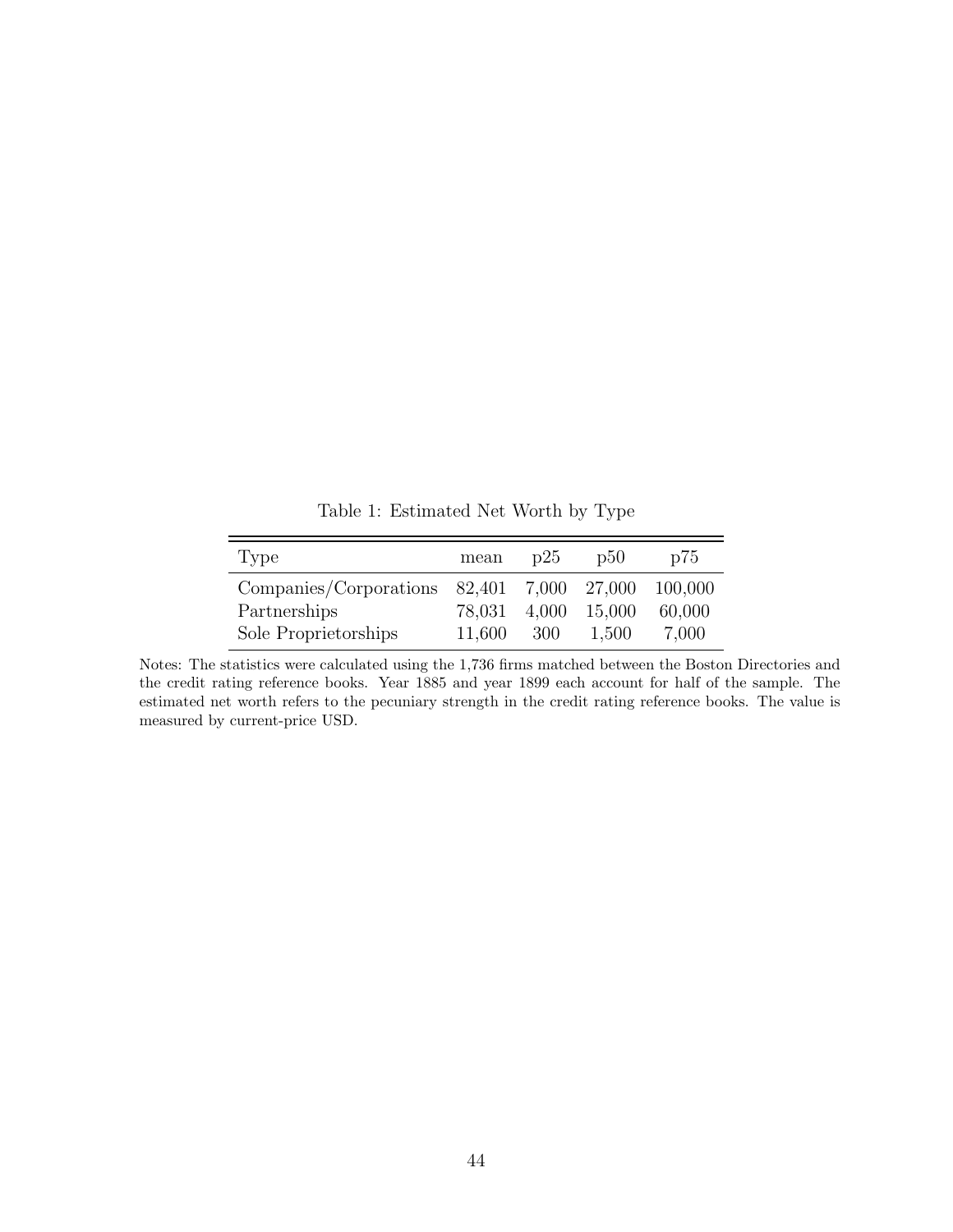Distance to City Hall  $0-1 \text{ km}$   $1-2 \text{ km}$   $>2 \text{ km}$  Whole City Distance to rails from random points  $(m)$  281  $710$  4369  $4075$ Distance to rails from firms  $(m)$  60  $32$  101 69 Share of firms within  $25m$  of rails  $(\%)$  40 63 60 51 Share of firms within 100m of rails  $(\%)$  79 92 77 81

<span id="page-44-0"></span>Table 2: Statistics on the Streetcar Network

Notes: Author's calculation from digitized streetcar network and firm data. The streetcar network is 1888. The firm data pool years from 1885 to 1905. To calculate distance to rails from random points, I created evenly distributed points within the boundary of Boston, each of which is 50 meters away from the closest point. I then calculated distance between each point to the nearest streetcar route. Each cell in the first row is the average of the distances between the rails and the points in that area. In the second row, I replaced the points by the locations of the firms, and repeated the exercise.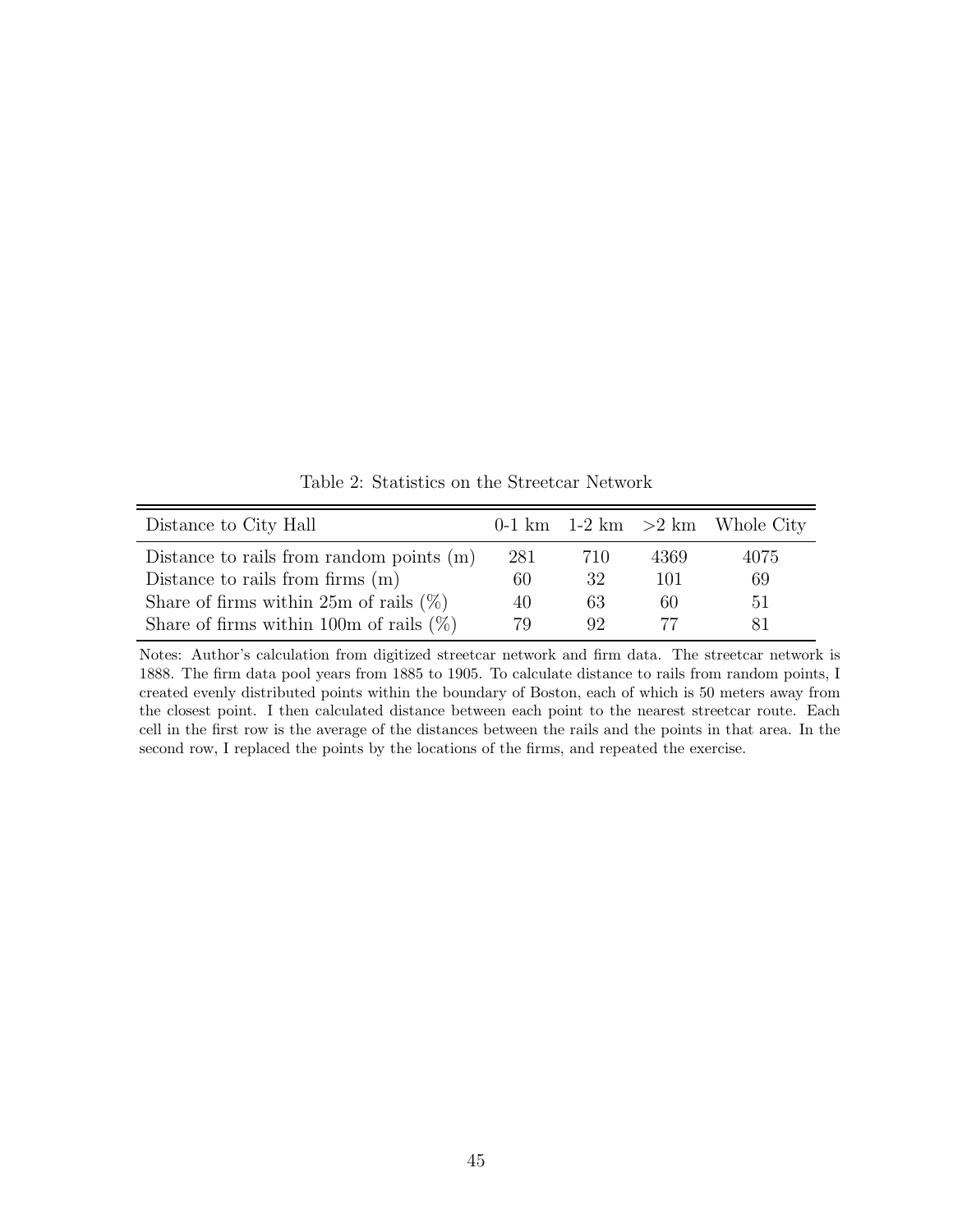| Pshr                     | $\cos\left(\frac{\theta}{\theta}\right)/\text{item}$ | items/week | trips/week | trips/ $$100$ |
|--------------------------|------------------------------------------------------|------------|------------|---------------|
| $\text{Confectioners}^F$ | 2.30                                                 | 1.02       | 0.68       | 28.74         |
| BakersF                  | 1.99                                                 | 2.87       | 1.28       | 22.45         |
| F                        | 1.72                                                 | 4.76       | 1.29       | 15.70         |
| FishF                    | 5.03                                                 | 0.36       | 0.28       | 15.38         |
| Cigars & Tabaccos        | 6.46                                                 | 0.61       | 0.54       | 13.78         |
| $\text{Produce}^F$       | 2.25                                                 | 5.32       | 1.56       | 13.06         |
| Books & Publishers       | 6.79                                                 | 0.58       | 0.46       | 11.72         |
| Liquors $F$              | 5.85                                                 | 0.97       | 0.48       | 8.44          |
| Restaurants <sup>F</sup> | 4.76                                                 | 6.09       | 2.44       | 8.43          |
| Provisions <sup>F</sup>  | 3.06                                                 | 8.84       | 1.77       | 6.56          |
| Hats, Caps, & Furs       | 14.45                                                | 0.06       | 0.05       | 5.83          |
| <b>Milliners</b>         | 17.52                                                | 0.08       | 0.07       | 4.81          |
| Apothecaries & Drugs     | 15.64                                                | 0.63       | 0.43       | 4.30          |
| Dry Goods                | 18.57                                                | 0.12       | 0.09       | 3.82          |
| Hardware                 | 19.52                                                | 0.18       | 0.11       | 3.20          |
| Boots & Shoes            | 34.52                                                | 0.18       | 0.14       | 2.29          |
| Clothing                 | 21.28                                                | 0.98       | 0.44       | 2.10          |
| Jewelry & Watches        | 48.66                                                | 0.07       | 0.06       | 1.62          |
| Leather                  | 70.99                                                | 0.04       | 0.03       | 1.20          |
| Furniture                | 191.40                                               | 0.04       | 0.03       | 0.38          |
| Piano                    | >93.43                                               | 0.00       | 0.00       | 1.07          |

<span id="page-45-0"></span>Table 3: Consumption Behavior Statistics

Source: 1996 Consumer Expenditure Survey from the Bureau of Labor Statistics.

Notes: Statistics on grocers, tailors, and men's furnishings are not reported because of the lack of correspondence in the product categories in 1996 Consumer Expenditure Survey. A superscript  $F$  indicates that this product is food-related. "trips/week" is defined as the number of trips consumers took each week to purchase any item of this product. "trips/\$100" is defined as the number of trips the consumers made for purchasing every \$100 of this product.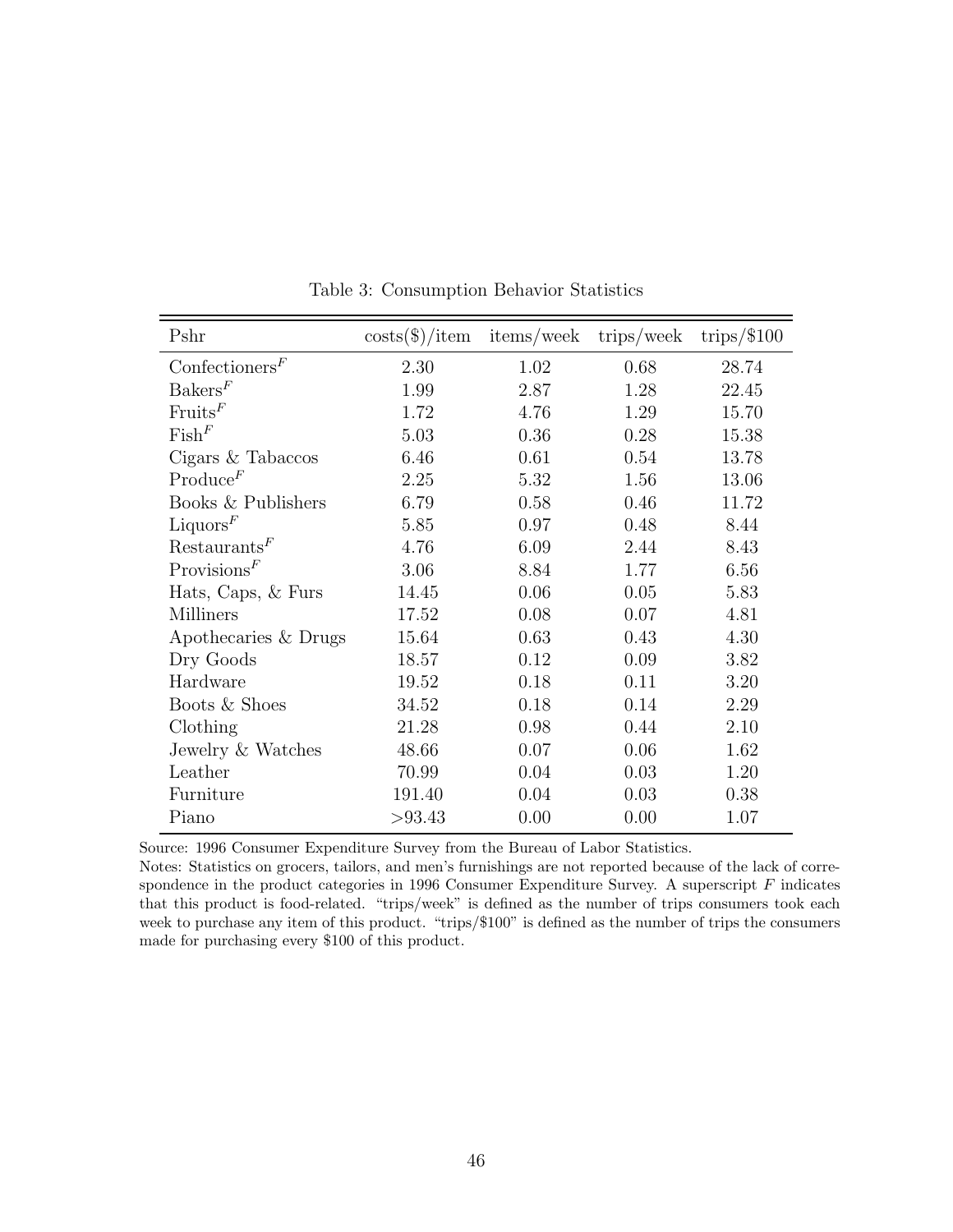| Dependent Variable:<br>Share of S.P. in total est. | $\left(2\right)$<br>$\left(1\right)$<br>Food Products |             | $\left(3\right)$ | 4)<br>Nonfood Products |  |
|----------------------------------------------------|-------------------------------------------------------|-------------|------------------|------------------------|--|
| Treatment                                          | 0.007                                                 | $-0.022$    | 0.035            | $-0.069$               |  |
|                                                    | (0.025)                                               | (0.026)     | (0.035)          | (0.043)                |  |
| Post                                               | $-0.111***$                                           |             | $-0.037$         |                        |  |
|                                                    | (0.022)                                               |             | (0.029)          |                        |  |
| Treatment*Post                                     | $-0.088***$                                           | $-0.121***$ | $-0.036$         | $-0.042$               |  |
|                                                    | (0.026)                                               | (0.040)     | (0.040)          | (0.057)                |  |
| $200m-Block*Year$ FE                               |                                                       | <b>YES</b>  |                  | YES                    |  |
| Observations                                       | 576                                                   | 576         | 276              | 276                    |  |
| R-squared                                          | 0.155                                                 | 0.776       | 0.019            | 0.908                  |  |

<span id="page-46-0"></span>Table 4: Benchmark

Notes: Each observation is a plot. For all specifications, the outcome variable is the share of sole proprietorship (S.P.) establishments of the plot. Every plot is weighted by its number of establishments in 1885. The regressions use only the 1885 and 1905 data. Post is a dummy for the post-electrification period, i.e. year 1905. The treatment and control plots and the blocks are defined in Figure [4.](#page-36-0) In columns (1) (2) and (3) (4), I calculated all the statistics using food and nonfood products (establishments), respectively. Standard errors clustered by block are reported in parentheses: \*\*\* indicates statistical significance at the 1% level, \*\* at the 5% level and \* at the 10% level.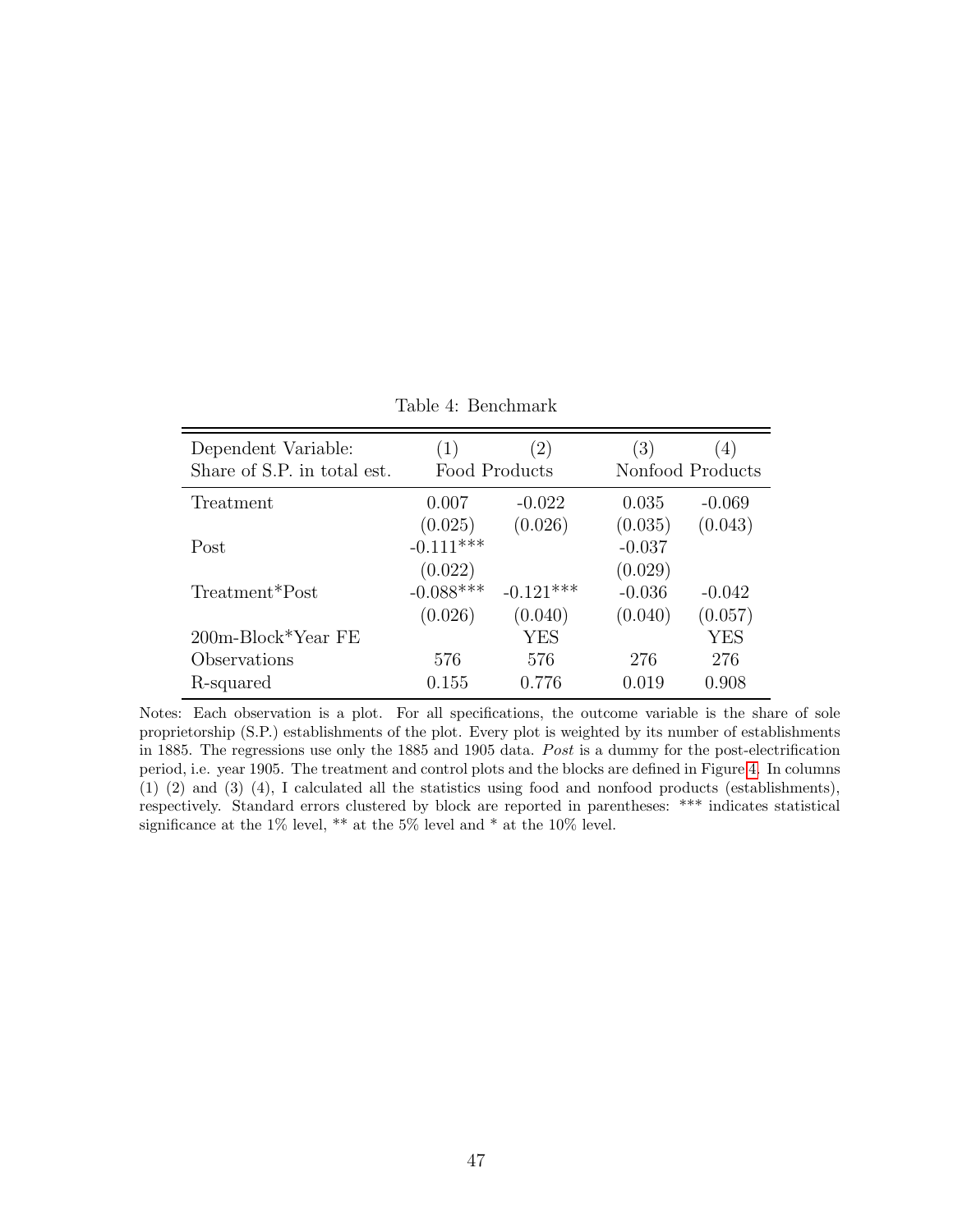| Dependent Variable:<br>Share of S.P. in total est. | (1)         | (2)              | (3)         | (4)        |
|----------------------------------------------------|-------------|------------------|-------------|------------|
| <b>Block Size:</b>                                 | 200m        | 300m             | 400m        | 400m       |
|                                                    |             |                  |             |            |
| Treatment, 0-25m                                   | $-0.022$    | $-0.009$         | $-0.011$    | 0.010      |
|                                                    | (0.026)     | (0.028)          | (0.028)     | (0.031)    |
| Treatment, 25-100m                                 |             |                  |             | 0.032      |
|                                                    |             |                  |             | (0.027)    |
| $Treatment(0-25m)*Post$                            | $-0.121***$ | $-0.108***$      | $-0.117***$ | $-0.135**$ |
|                                                    | (0.040)     | (0.037)          | (0.032)     | (0.052)    |
| $Treatment(25-100m)*Post$                          |             |                  |             | $-0.028$   |
|                                                    |             |                  |             | (0.063)    |
| Block*Year FE                                      | <b>YES</b>  | <b>YES</b>       | <b>YES</b>  | <b>YES</b> |
| Observations                                       | 576         | 436              | 356         | 318        |
| R-squared                                          | 0.776       | 0.843            | 0.857       | 0.787      |
|                                                    |             | Nonfood Products |             |            |
| Treatment, 0-25m                                   | $-0.069$    | $-0.050$         | $-0.043$    | 0.026      |
|                                                    | (0.043)     | (0.045)          | (0.045)     | (0.073)    |
| Treatment, 25-100m                                 |             |                  |             | 0.059      |
|                                                    |             |                  |             | (0.056)    |
| $Treatment(0-25m)*Post$                            | $-0.042$    | $-0.029$         | $-0.029$    | $-0.076$   |
|                                                    | (0.057)     | (0.048)          | (0.041)     | (0.066)    |
| $Treatment(25-100m)*Post$                          |             |                  |             | $-0.047$   |
|                                                    |             |                  |             | (0.054)    |
| 200m-Block*Year FE                                 | <b>YES</b>  | <b>YES</b>       | <b>YES</b>  | <b>YES</b> |
| Observations                                       | 276         | 232              | 188         | 126        |
| R-squared                                          | 0.908       | 0.906            | 0.930       | 0.886      |

<span id="page-47-0"></span>Table 5: Regressions by Different Block Size and Treatment Definitions

Notes: Each observation is a plot. For all specifications, the outcome variable is the share of sole proprietorship (S.P.) establishments of the plot. Every plot is weighted by its number of establishments in 1885. The regressions use only the 1885 and 1905 data. Post is a dummy for the post-electrification period, i.e. year 1905. The treatment and control plots and the blocks are defined in Figure [4.](#page-36-0) Standard errors clustered by block are reported in parentheses: \*\*\* indicates statistical significance at the 1% level, \*\* at the 5% level and \* at the 10% level.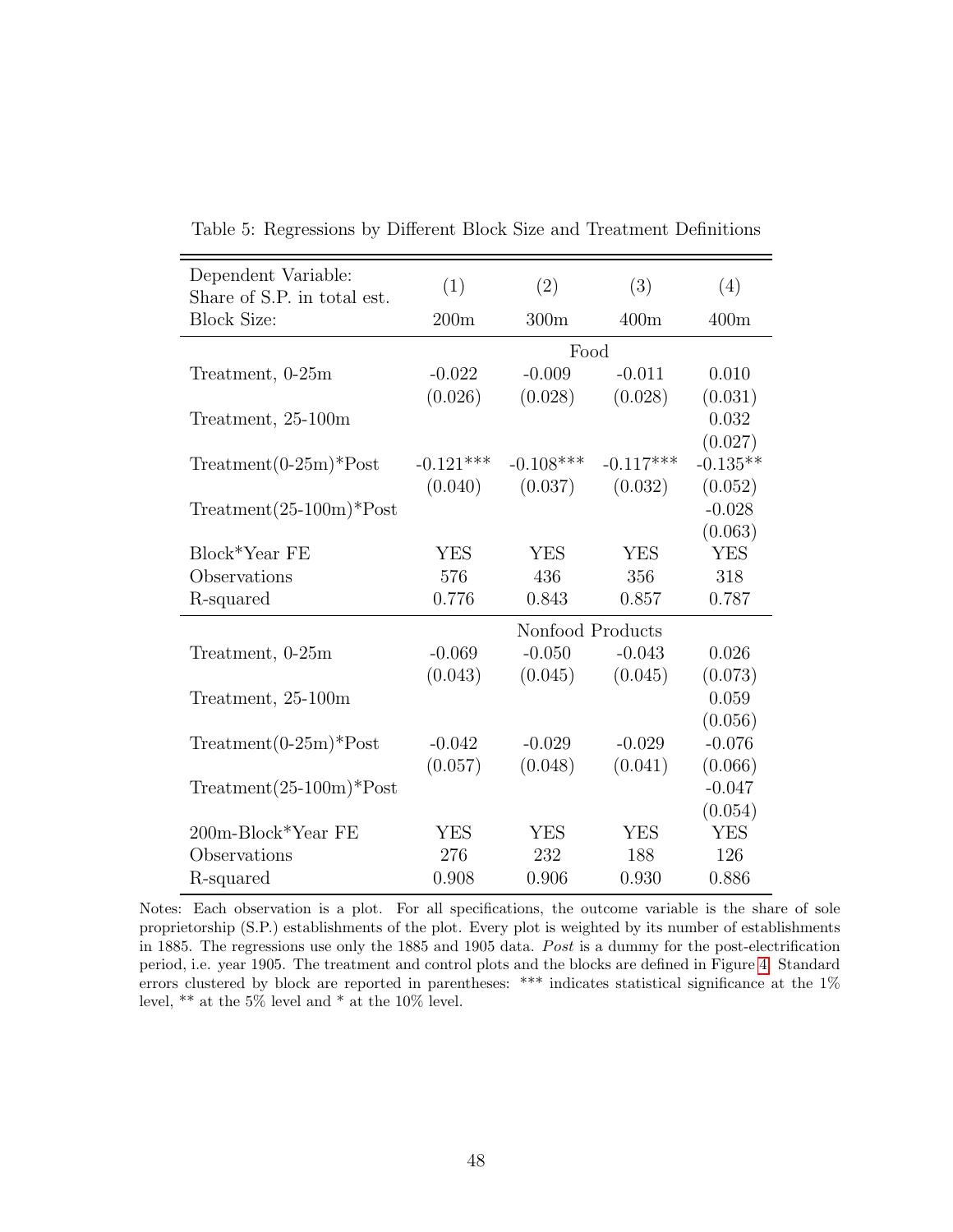| Dependent Variable:<br>Share of S.P. in total est. | (1)<br>High $\tau$ Products | (2)        | $\left(3\right)$ | $\left(4\right)$<br>Low $\tau$ Products |
|----------------------------------------------------|-----------------------------|------------|------------------|-----------------------------------------|
|                                                    |                             |            |                  |                                         |
| Treatment                                          | 0.014                       | $-0.033$   | 0.041            | $-0.050$                                |
|                                                    | (0.032)                     | (0.025)    | (0.036)          | (0.056)                                 |
| Post                                               | $-0.096***$                 |            | $-0.070*$        |                                         |
|                                                    | (0.023)                     |            | (0.042)          |                                         |
| Treatment*Post                                     | $-0.111***$                 | $-0.122**$ | $-0.029$         | $-0.057$                                |
|                                                    | (0.031)                     | (0.047)    | (0.057)          | (0.076)                                 |
| $200m-Block*Year$ FE                               |                             | YES        |                  | <b>YES</b>                              |
| Observations                                       | 580                         | 580        | 192              | 192                                     |
| R-squared                                          | 0.129                       | 0.812      | 0.039            | 0.878                                   |

<span id="page-48-0"></span>Table 6: Regressions by  $\tau$ 

Notes: Each observation is a plot. For all specifications, the outcome variable is the share of sole proprietorship (S.P.) establishments of the plot. Every plot is weighted by its number of establishments in 1885. The regressions use only the 1885 and 1905 data. Post is a dummy for the post-electrification period, i.e. year 1905. The treatment and control plots and the blocks are defined in Figure [4.](#page-36-0)  $\tau$ measures the sensitivity of consumers to commuting costs for each product. In columns (1) (2) and (3) (4), I calculated all the statistics using the products (establishments) with a  $\tau$  above and below the median, respectively. Standard errors clustered by block are reported in parentheses: \*\*\* indicates statistical significance at the 1% level, \*\* at the 5% level and \* at the 10% level.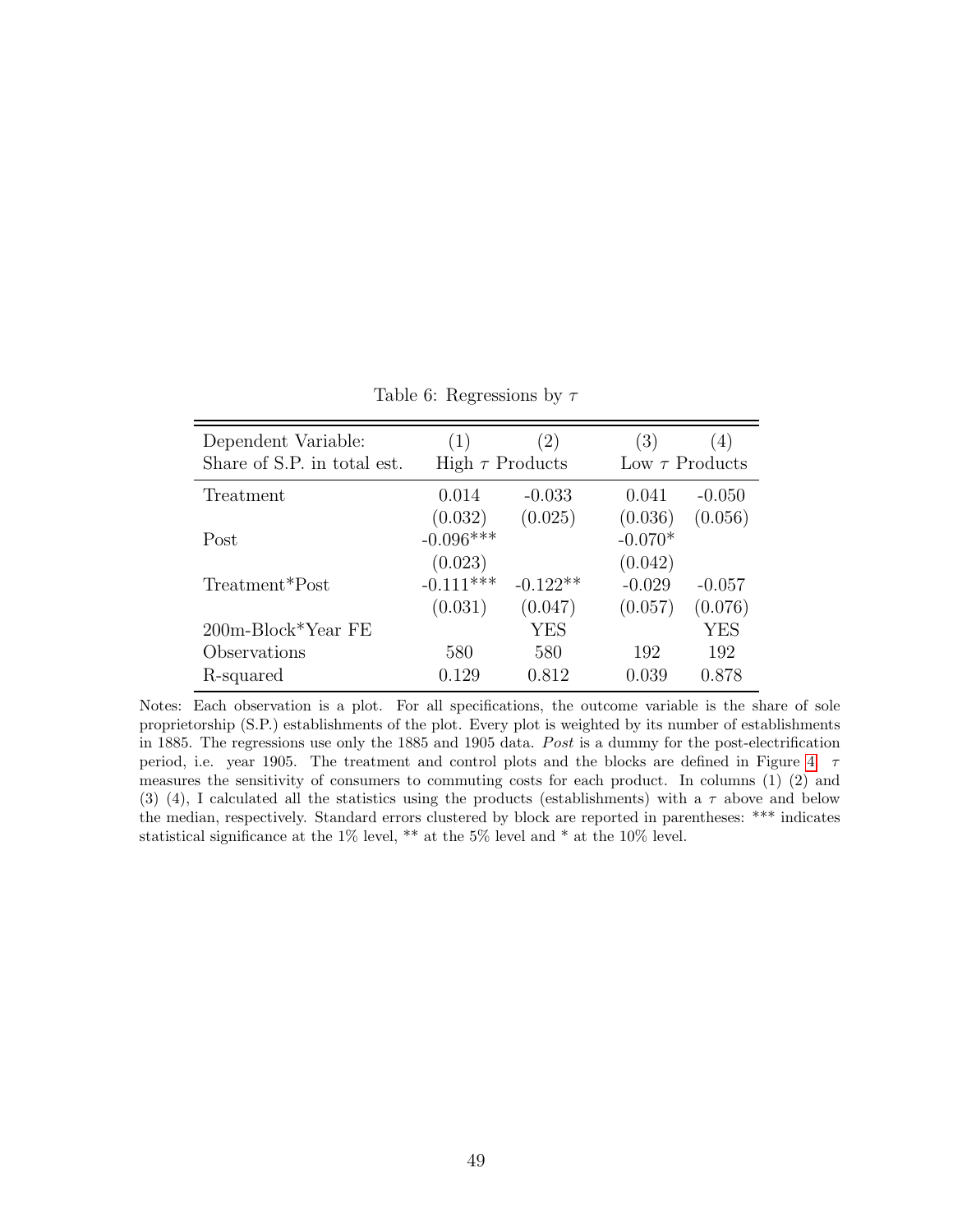| Dependent Variable: Share of S.P. in total est. |             |                |                                       |            |  |
|-------------------------------------------------|-------------|----------------|---------------------------------------|------------|--|
|                                                 | (1)<br>(2)  |                | (3)                                   | (4)        |  |
|                                                 |             |                | Above Median Share Below Median Share |            |  |
| Panel A:                                        | Food        |                |                                       |            |  |
| Treatment                                       | $-0.001$    | 0.002          | $-0.005$                              | $-0.035$   |  |
|                                                 | (0.015)     | (0.024)        | (0.033)                               | (0.038)    |  |
| Post                                            | $-0.128***$ |                | $-0.103***$                           |            |  |
|                                                 | (0.027)     |                | (0.031)                               |            |  |
| Treatment*Post                                  | $-0.137***$ | $-0.170***$    | $-0.055*$                             | $-0.094*$  |  |
|                                                 | (0.039)     | (0.063)        | (0.033)                               | (0.051)    |  |
| 200m-Block*Year FE                              |             | <b>YES</b>     |                                       | <b>YES</b> |  |
| Observations                                    | 284         | 284            | 292                                   | 292        |  |
| R-squared                                       | 0.390       | 0.742          | 0.110                                 | 0.744      |  |
| Panel B:                                        |             | Other Products |                                       |            |  |
| Treatment                                       | $-0.132***$ | $-0.142***$    | 0.040                                 | $-0.055$   |  |
|                                                 | (0.028)     | (0.048)        | (0.034)                               | (0.048)    |  |
| Post                                            | $-0.097**$  |                | $-0.027$                              |            |  |
|                                                 | (0.036)     |                | (0.034)                               |            |  |
| Treatment*Post                                  | $-0.042$    | $-0.020$       | $-0.029$                              | $-0.047$   |  |
|                                                 | (0.044)     | (0.069)        | (0.048)                               | (0.067)    |  |
| 200m-Block*Year FE                              |             | <b>YES</b>     |                                       | <b>YES</b> |  |
| Observations                                    | 140         | 140            | 136                                   | 136        |  |
| R-squared                                       | 0.325       | 0.772          | 0.019                                 | 0.877      |  |

<span id="page-49-0"></span>Table 7: Regression by Initial Share of S.P.

Notes: Each observation is a plot. For all specifications, the outcome variable is the share of sole proprietorship (S.P.) establishments of the plot. Every plot is weighted by its number of establishments in 1885. The regressions use only the 1885 and 1905 data. Post is a dummy for the post-electrification period, i.e. year 1905. The treatment and control plots and the blocks are defined in Figure [4.](#page-36-0) Columns (1) (2) use the blocks with 1885 share of sole proprietorships above the median for the regressions, and columns (3) (4) use the blocks with the share below the median for the regressions. Standard errors clustered by block are reported in parentheses: \*\*\* indicates statistical significance at the 1% level, \*\* at the 5% level and \* at the 10% level.